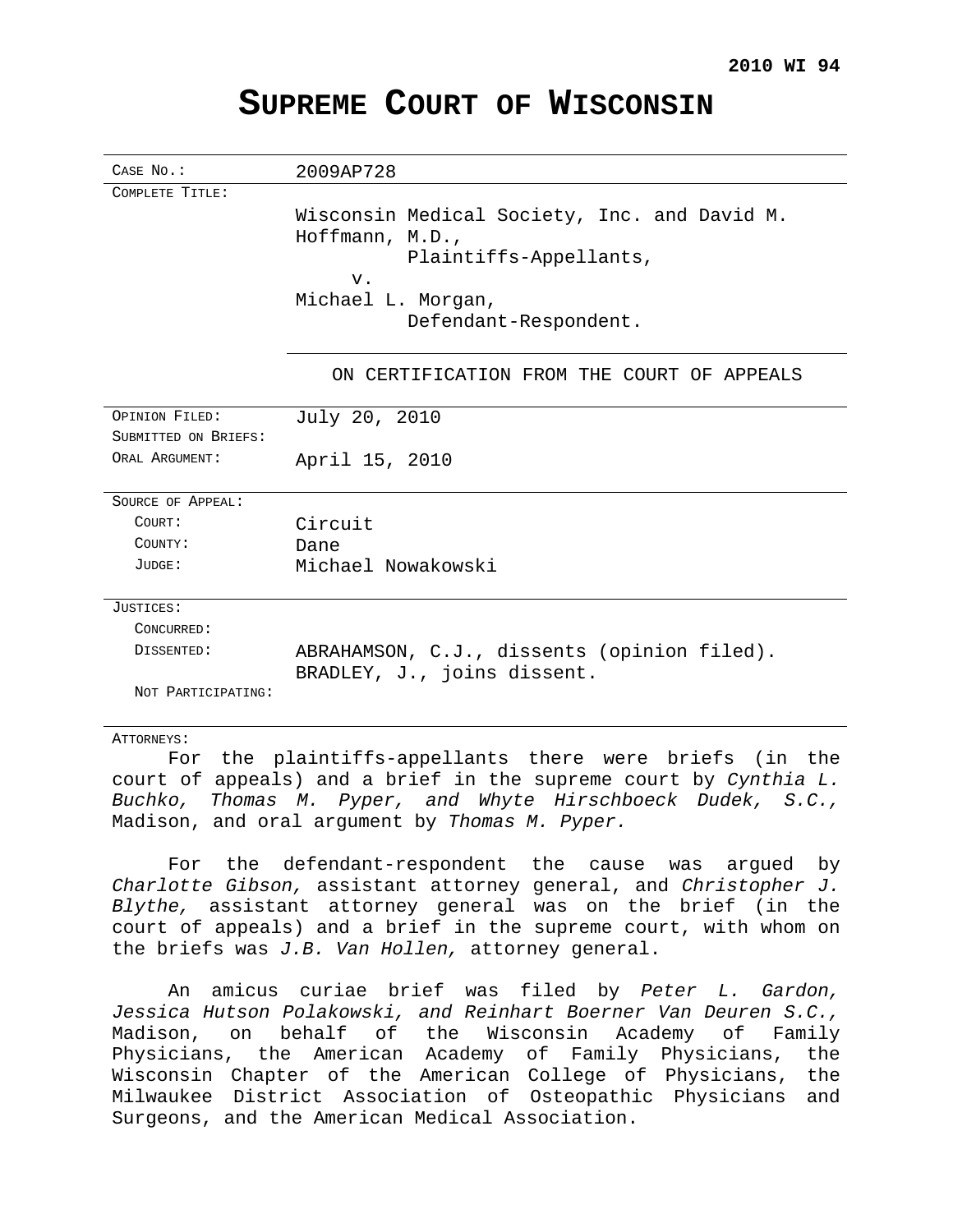An amicus curiae brief was filed by Anne Berleman Kearney and Appellate Consulting Group, Milwaukee, on behalf of the Wisconsin Hospital Association.

An amicus curiae brief was filed by William L. Shenkenberg, Michael Marx, Sean Lanphier, and Mallory & Zimmerman, S.C., Milwaukee, on behalf of the Medical College of Wisconsin.

An amicus curiae brief was filed by Michael B. Van Sicklen, Bree Grossi Wilde, and Foley & Lardner LLP, Madison, on behalf of Dean Health Systems, Inc., Marshfield Clinic and Gunderson Lutheran Health System, Inc.

An amicus curiae brief was filed by Lester A. Pines and Cullen, Weston, Pines & Bach LLP, Madison, on behalf of the Advocates for Medicaid Patients.

An amicus curiae brief was filed by Lynn R. Laufenberg and the Laufenberg Law Group, S.C., Milwaukee and by Dana J. Weis and Habush, Habush & Rottier,  $S.C.$ , Rhinelander, on behalf of the Wisconsin Association for Justice, and oral argument by Dana J. Weis.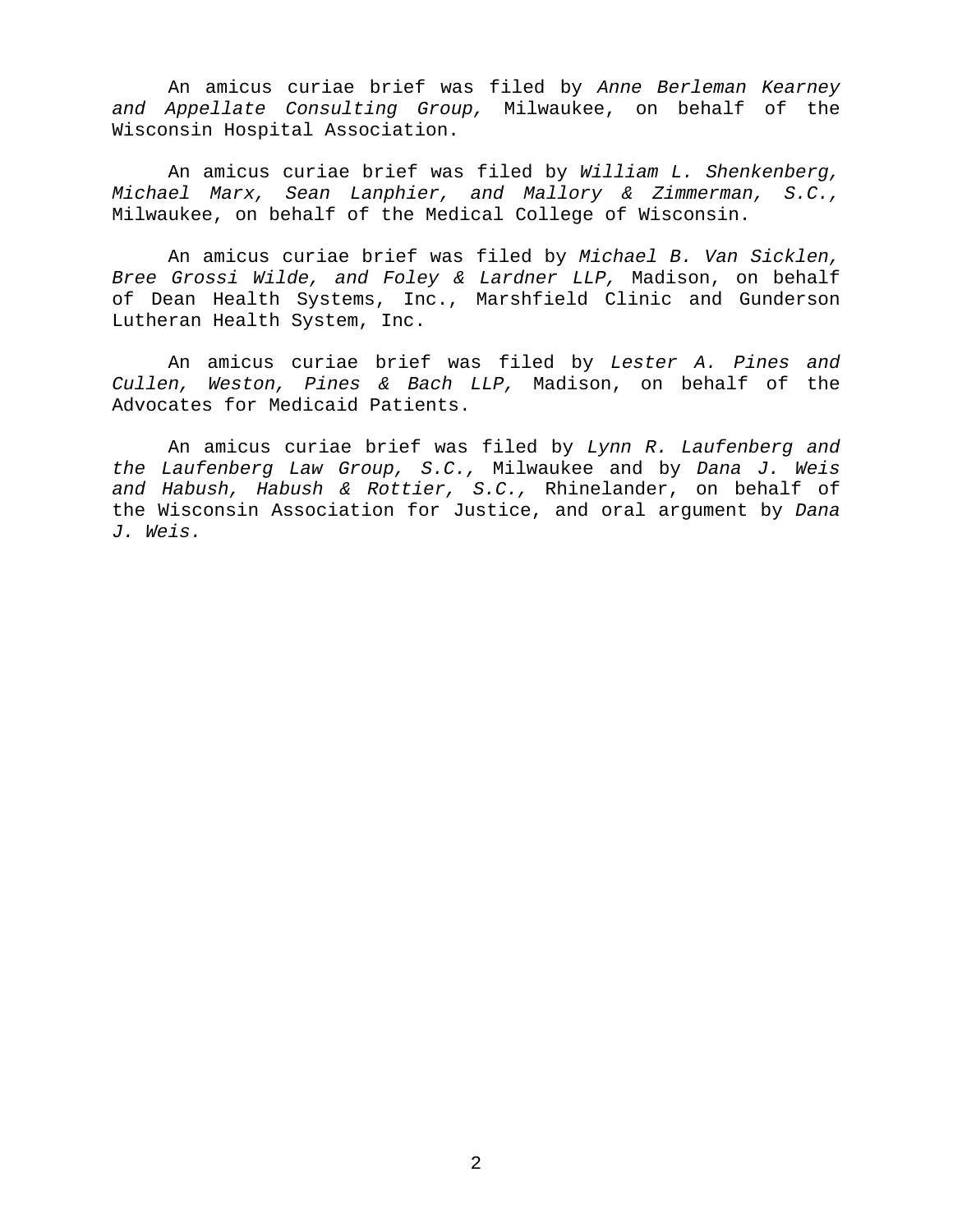### **2010 WI 94**

NOTICE

**This opinion is subject to further editing and modification. The final version will appear in the bound volume of the official reports.**

No. 2009AP728 (L.C. No. 2007CV4035)

STATE OF WISCONSIN THE RESERVE STATE OF WISCONSIN STATE OF THE SUPREME COURT

**Wisconsin Medical Society, Inc. and David M. Hoffmann, M.D.,**

**Plaintiffs-Appellants,**

**v.**

**Michael L. Morgan,**

**Defendant-Respondent.**

# **FILED**

**JUL 20, 2010**

A. John Voelker Acting Clerk of Supreme Court

APPEAL from an order of the Circuit Court for Dane County, Michael Nowakowski, Judge. Reversed and cause remanded.

¶1 DAVID T. PROSSER, J. This case is before the court on certification from the court of appeals pursuant to Wis. Stat. § (Rule)  $809.61$  (2007-08). $^1$  As part of the 2007-2009 state budget, 2007 Wis. Act 20 (the Act), the legislature transferred \$200 million from the Injured Patients and Families Compensation Fund (the Fund) to the Medical Assistance Trust Fund (MATF).

 $1$  All subsequent references to the Wisconsin Statutes are to the 2007-08 version unless otherwise indicated.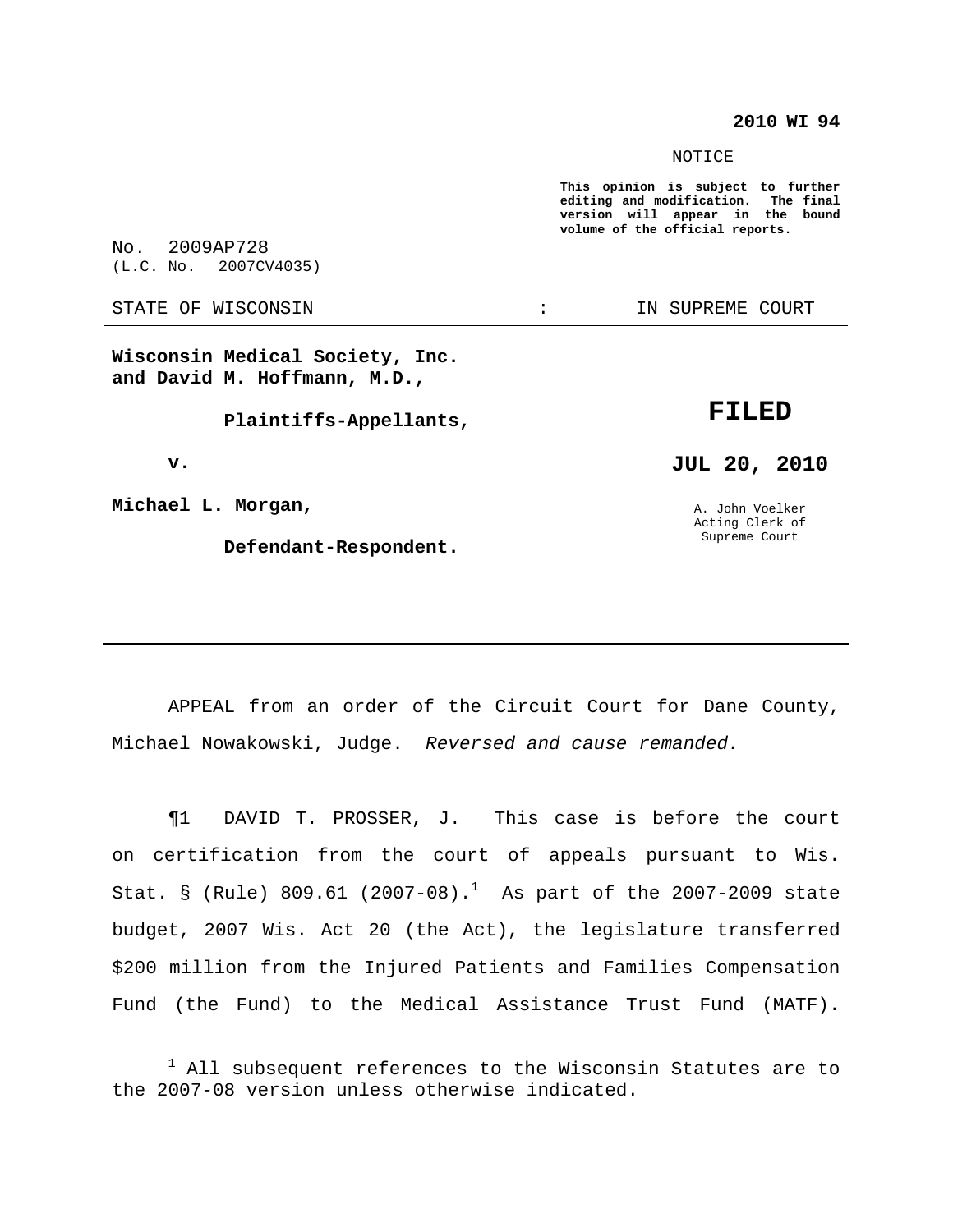2007 Wis. Act 20, § 9225. To implement the Act, the Department of Administration, under the supervision and direction of Secretary Michael L. Morgan (Secretary Morgan), subsequently made two transfers of \$71.5 million and \$128.5 million from the Fund.

¶2 The Wisconsin Medical Society (the Medical Society) and Dr. David Hoffmann, M.D. (Dr. Hoffmann) brought this suit, claiming that Secretary Morgan took private property without just compensation. The circuit court dismissed the suit on grounds that the Medical Society lacked a property interest in the Fund.

¶3 The Medical Society appealed, and the court of appeals certified the matter to this court. We granted certification on the following two questions:

(1) Do the plaintiffs have a protectable property interest in the Injured Patients and Families Compensation Fund?

(2) Is a statute that retroactively repudiates a government's contractual obligation constitutional?

¶4 We conclude that the health care providers have a constitutionally protected property interest in the Fund. Wisconsin Stat. § 655.27(6) defines the Fund as an irrevocable trust, and the structure and purpose of the Fund satisfy all the elements necessary to establish a formal trust. Because the health care providers are specifically named as beneficiaries of the trust, they have equitable title to the assets of the Fund.

¶5 From their equitable title in the Fund, the health care providers have at least three corresponding rights. First,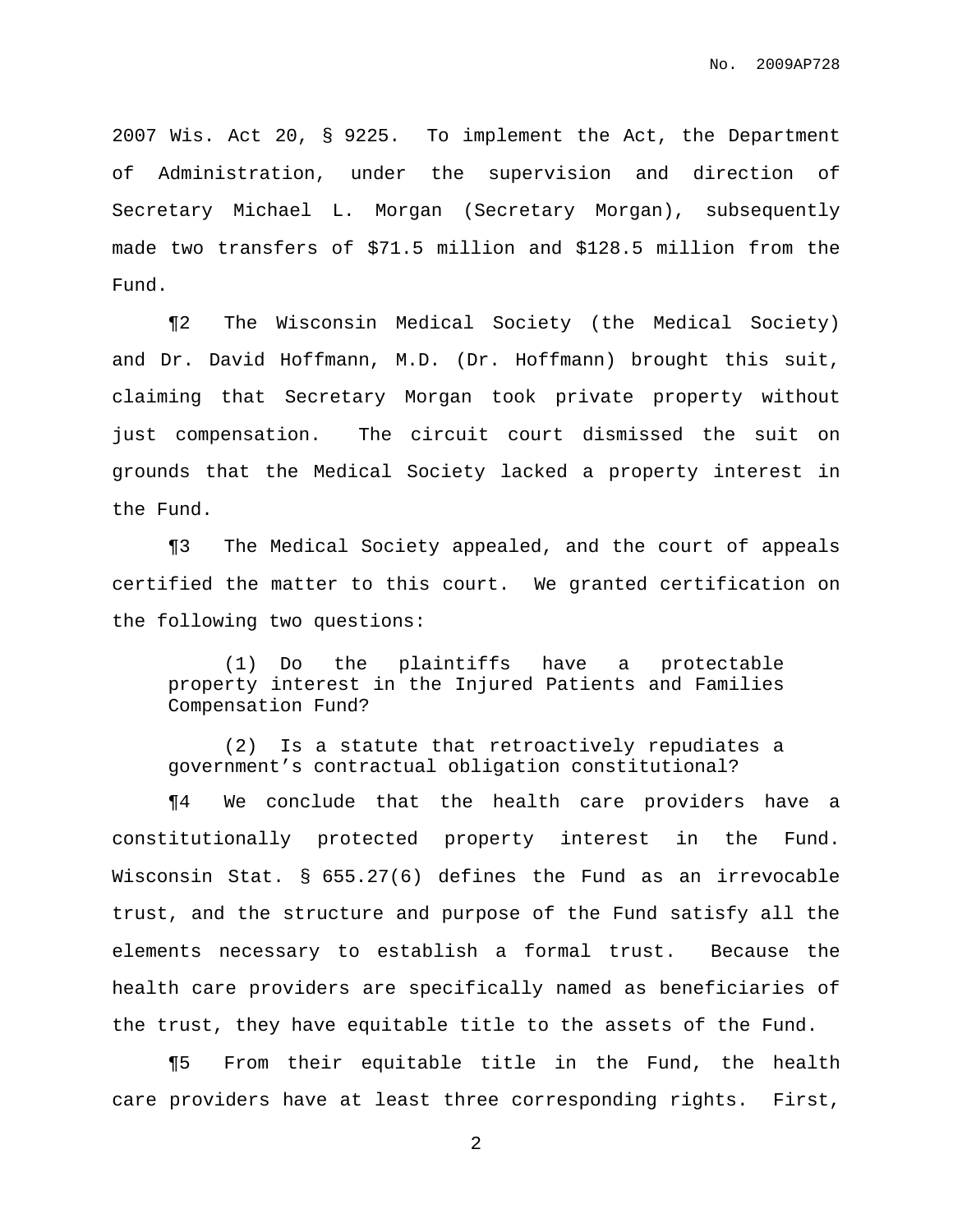they have a right to the security and integrity of the entire Fund. Second, they have a right to realize the Fund's investment earnings to moderate, perhaps even lower, their assessments. Third, health care providers and the proper claimants have the right to have excess judgments paid to the proper claimants. Any transfer of money from the Fund for an improper purpose infringes upon these three rights.

¶6 Because health care providers have protected property interests in the Fund, we conclude that § 9225 of 2007 Wis. Act 20 is unconstitutional because it authorizes an unconstitutional taking of private property without just compensation.

¶7 Accordingly, we reverse the circuit court's order granting summary judgment and dismissing the Medical Society's suit. We remand with directions that the circuit court issue (1) an order requiring Secretary Morgan to replace the money removed from the Fund, together with lost earnings and interest that has been charged to the Fund; and (2) a permanent injunction prohibiting Secretary Morgan from transferring money out of the Fund pursuant to § 9225 of 2007 Wis. Act 20.

I. BACKGROUND AND PROCEDURAL HISTORY

¶8 A full appreciation of the issues in this case requires a detailed examination of the Fund itself. Accordingly, we begin this section by examining the history of the Fund and the current statutory structure. We then examine 2007 Wis. Act 20 and the transfer of money from the Fund to the MATF. Finally, we set out the procedural history of this case. A. The Fund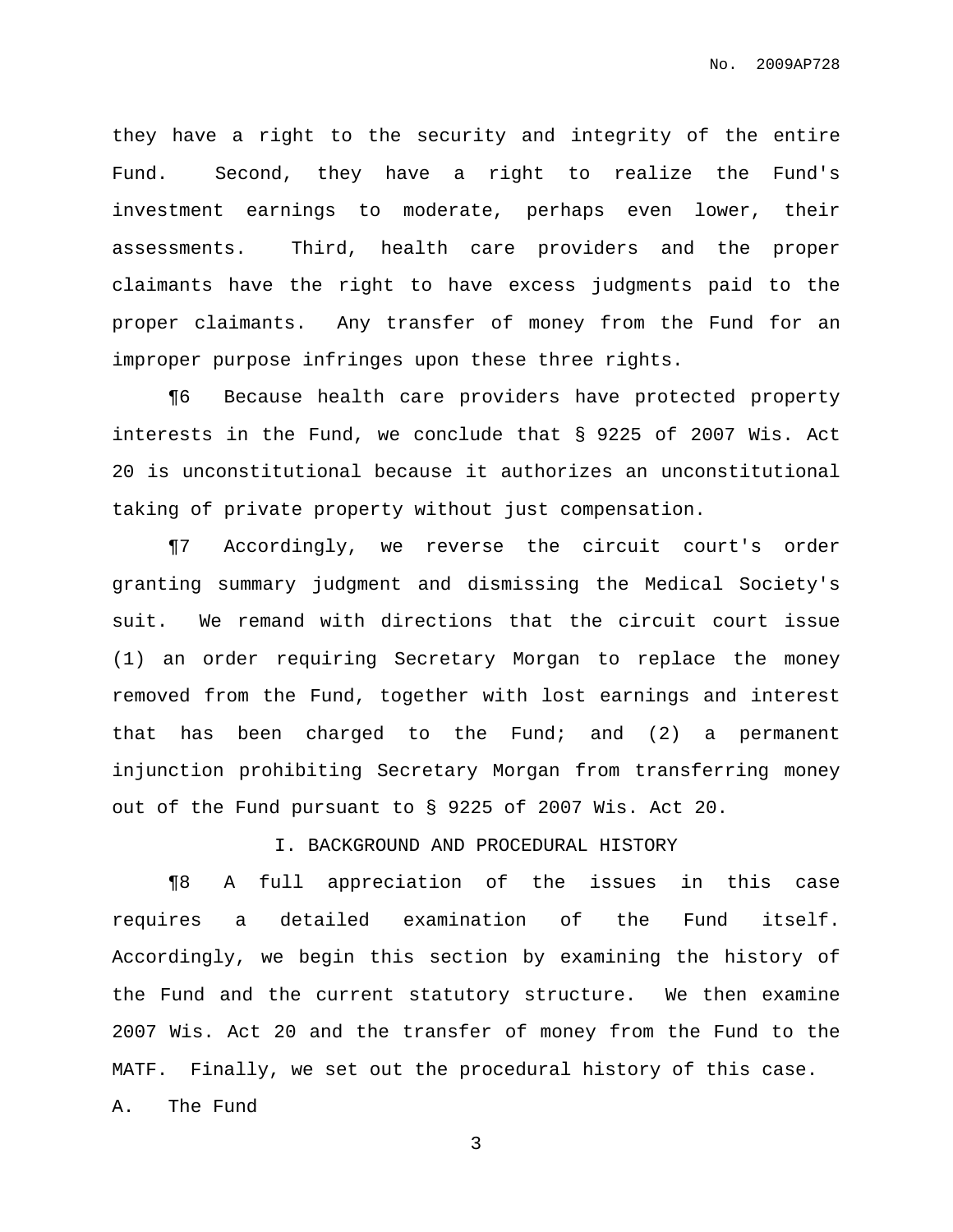¶9 The Fund was established by the legislature in 1975 in response to the rising cost of professional liability insurance coverage for health care providers, which was leading to increased health care costs and decreased availability of health care services. § 1, ch. 37, Laws of 1975. The stated purpose of the Fund is "to curb the rising costs of health care by financing part of the liability incurred by health care providers as a result of medical malpractice claims and to ensure that proper claims are satisfied." Wis. Stat.  $$655.27(6).$ 

¶10 The Fund operates as part of a broad legislative scheme set out in Wis. Stat. ch. 655. Chapter 655 "provide[s] the exclusive procedure for a person to pursue a malpractice claim against a health care provider." Rouse v. Theda Clark Med. Ctr., Inc., 2007 WI 87, ¶35, 302 Wis. 2d 358, 735 N.W.2d 30 (citing State ex rel. Strykowski v. Wilkie, 81 Wis. 2d 491, 499, 261 N.W.2d 434 (1978)). The provisions of ch. 655 are applicable to nearly all health care providers practicing in Wisconsin who are not state, county, or municipal employees, or federal employees. 2

 $2$  Chapter 655 applies to physicians and nurse anesthetists whose principal place of practice is Wisconsin and who practice in Wisconsin more than 240 hours a year. Wis. Stat. § 655.002(a). Participation is also mandatory for certain physicians and nurse anesthetists living in Wisconsin but practicing in Michigan, partnerships, corporations, other organizations, cooperative sickness care associations, ambulatory surgery centers, hospitals, affiliates of hospitals, and nursing homes combined with hospitals. Wis. Stat.  $\S$  655.002(b)-(j); see also Wis. Stat.  $\S$  655.003 (exception for government employees).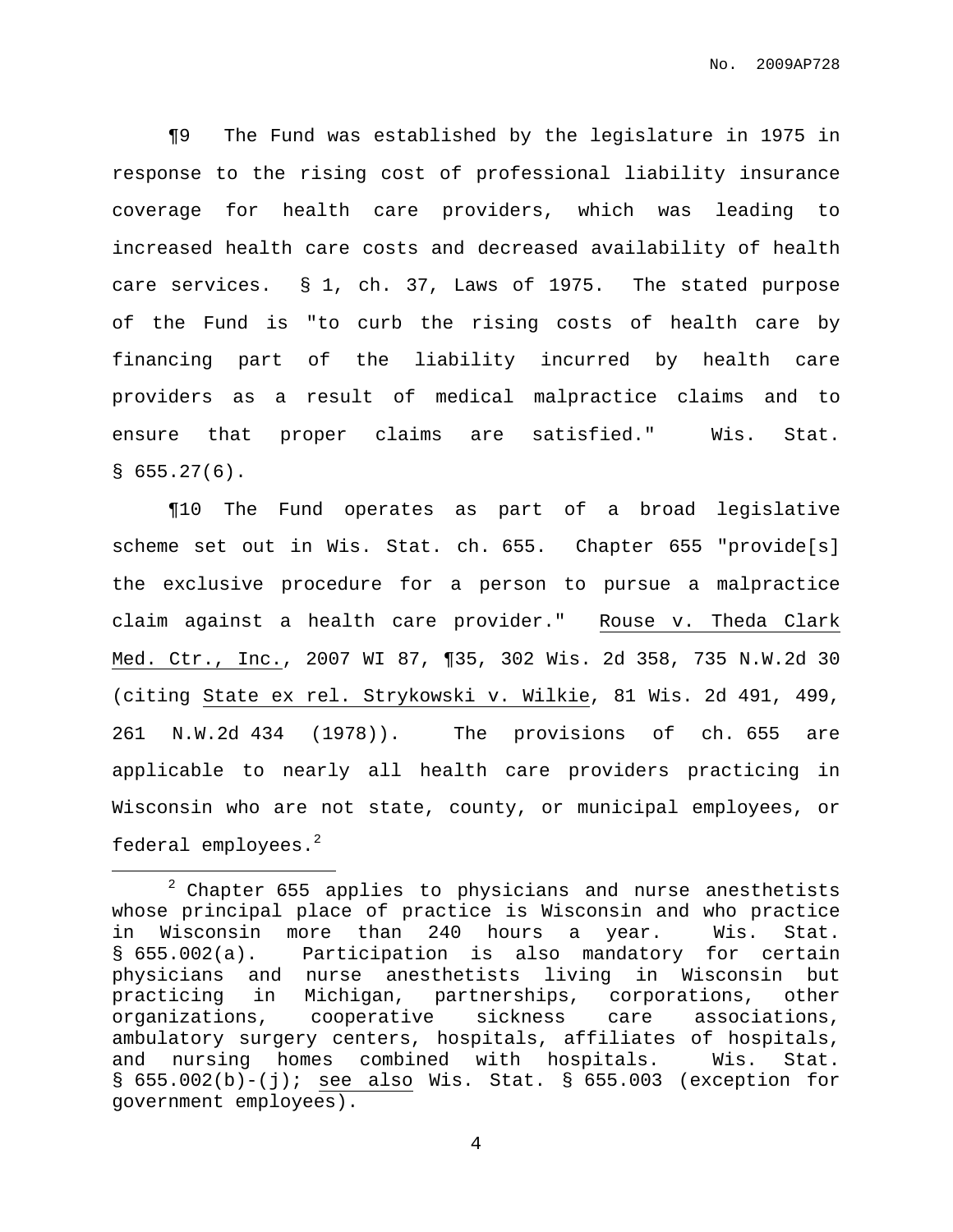¶11 Under ch. 655, each health care provider is required to maintain health care liability insurance or qualify as a self-insurer. Wis. Stat. § 655.23(3)(a). As of July 1, 1997, each health care provider is required to maintain liability coverage of at least \$1,000,000 for each claim or occurrence and \$3,000,000 for all claims or occurrences in any one policy year. Wis. Stat. §  $655.23(4)(b)2.a., b.$  As long as a health care provider has an insurance policy in force and complies with the requirements of ch. 655, the liability of the health care provider and his or her insurer is limited to the required amount of liability insurance or the maximum limit of the health care provider's liability insurance policy, whichever is greater. Wis. Stat. §  $655.23(5)$ . $^3$ 

¶12 Each health care provider who is subject to the provisions of ch. 655 also is required to participate in the Fund by paying an annual assessment. Wis. Stat. § 655.27(3)(a). For health care providers complying with the requirements of ch. 655, the Fund pays out that portion of any medical

 $3$  Wisconsin Stat. § 655.23(5) provides:

While health care liability insurance, selfinsurance or a cash or surety bond under sub.  $(3)(d)$ remains in force, the health care provider, the health care provider's estate and those conducting the health care provider's business, including the health care provider's health care liability insurance carrier, are liable for no more than the limits expressed in sub. (4) or the maximum liability limit for which the health care provider is insured, whichever is higher, if the health care provider has met the requirements of this chapter.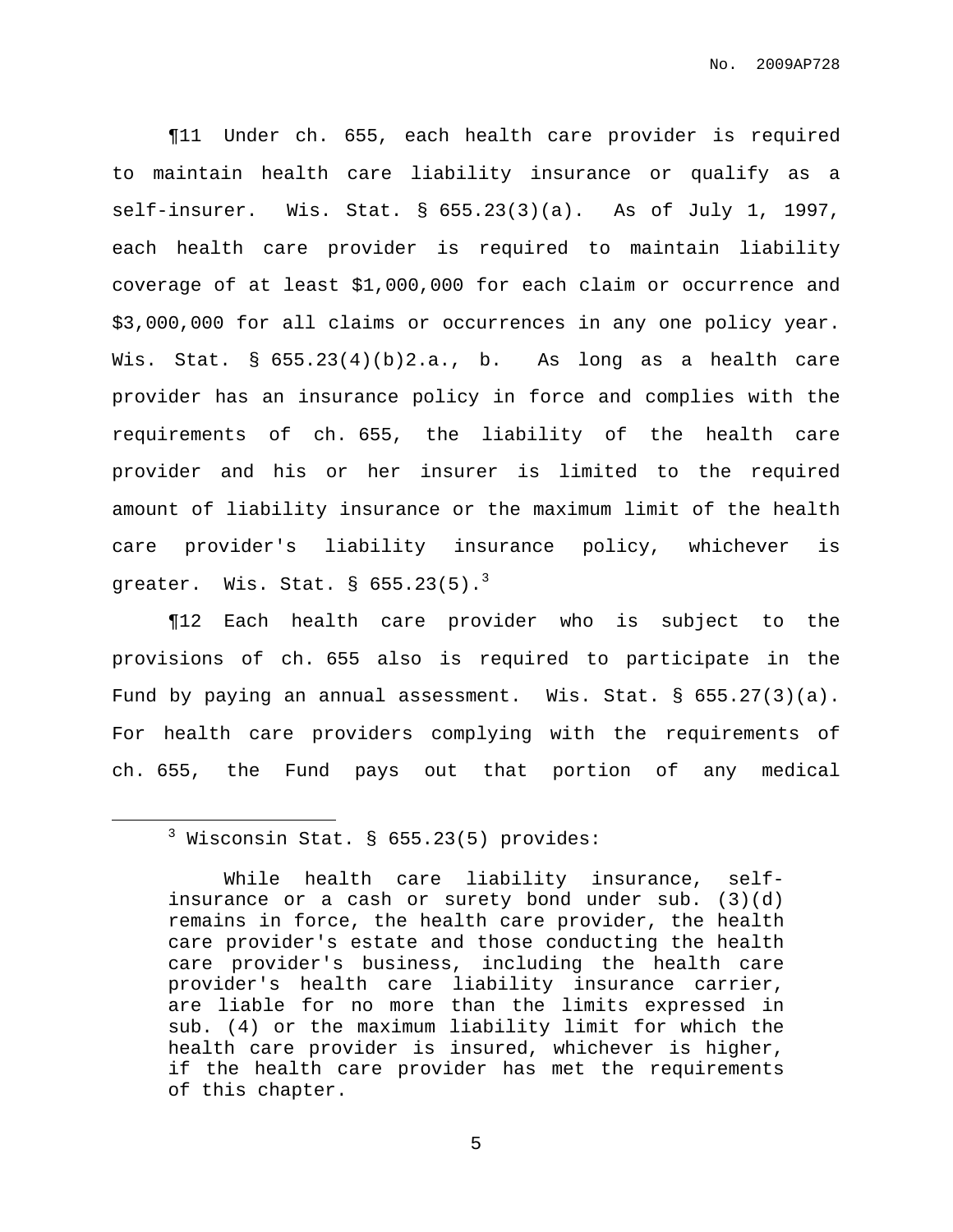malpractice claim in excess of the amount of insurance that the health care provider is required to maintain, or the maximum liability of the health care provider's insurance, whichever is greater. Wis. Stat. § 655.27(1). In other words, the Fund is liable for payments "after a health care provider's statutorily mandated liability coverage limits are exceeded." Wis. Patients Comp. Fund v. Wis. Health Care Liability Ins. Plan, 200 Wis. 2d 599, 613, 547 N.W.2d 578 (1996) (hereinafter WHCLIP).

¶13 Wisconsin Stat. § 655.23(6) provides that a health care provider who fails to participate in the Fund is subject to the broad enforcement authority of the Commissioner of Insurance (the commissioner) under Wis. Stat. § 601.64. <sup>4</sup> Furthermore, a health care provider who does not participate in the Fund may not exercise any of the rights or privileges of his health care license. Wis. Stat. § 655.23(7). The board that granted the health care provider his or her license may suspend or refuse to issue or renew the license if the health care provider does not participate in the Fund. Id.

¶14 When the Fund was initially created, the legislature specified that it "shall be held in trust for the benefit of insureds and other proper claimants," and that "[t]he fund may not be used for purposes other than those of this chapter."

 $4$  Wisconsin Stat. § 601.64 gives the commissioner the authority to commence an action in circuit court (1) to enjoin a violation of the statute or a rule; and (2) for a forfeiture up to \$5,000 for each day of the violation. Wis. Stat. § 601.64(1), (2). It also subjects intentional violators to criminal penalties. Wis. Stat. § 601.64(4).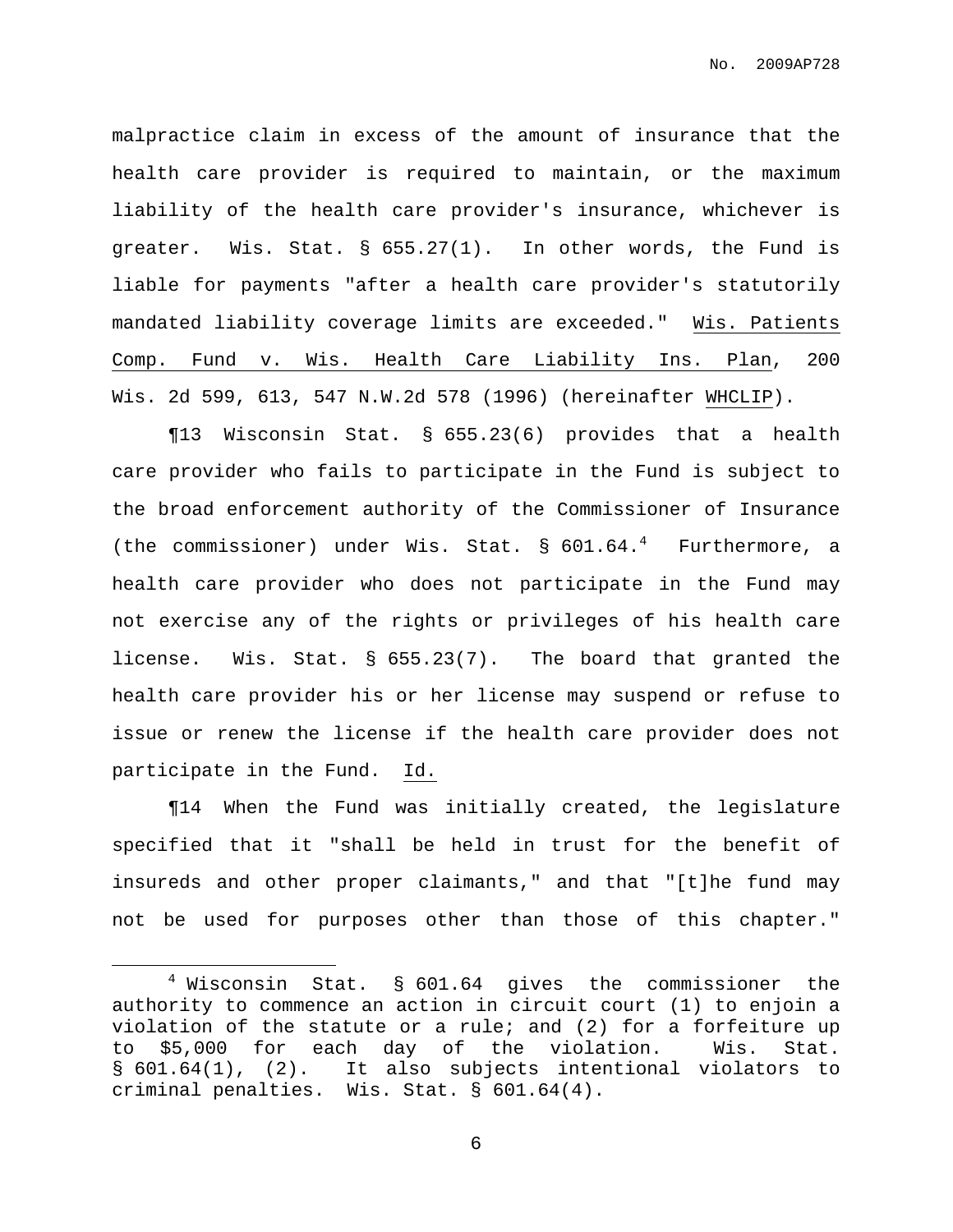§ 10, ch. 37, Laws of 1975. In 2003 this language was expanded to specify:

The fund is established to curb the rising costs of health care by financing part of the liability incurred by health care providers as a result of medical malpractice claims and to ensure that proper claims are satisfied. The fund, including any net worth of the fund, is held in irrevocable trust for the sole benefit of health care providers participating in the fund and proper claimants. Moneys in the fund may not be used for any other purpose of the state.

Wis. Stat. § 655.27(6) (emphasis added).

¶15 The Fund is managed by a board of governors (the board). Wis. Stat. § 655.27(2). The board also oversees the WHCLIP, a risk-sharing plan to insure health care providers unable to obtain private coverage. Wis. Stat. § 619.04(3); WHCLIP, 200 Wis. 2d at 607-08. The board consists of 13 members representing different industries and organizations. Wis. Stat.  $$619.04(3).$ <sup>5</sup>

¶16 Because the Fund is a trust held for the benefit of health care providers and claimants, the board "is endowed with the requisite authority to perform all of the functions of trustees under the common law of trusts." WHCLIP, 200

<sup>&</sup>lt;sup>5</sup> The board includes 3 representatives of the insurance industry appointed by the commissioner, a person named by the State Bar of Wisconsin, a person named by the Wisconsin Association for Justice (formerly the Wisconsin Academy of Trial Lawyers), two persons named by the Wisconsin Medical Society, a person named by the Wisconsin Hospital Association, the commissioner or a designated representative, and four public members appointed by the governor for staggered 3-year terms. Wis. Stat. § 619.04(3).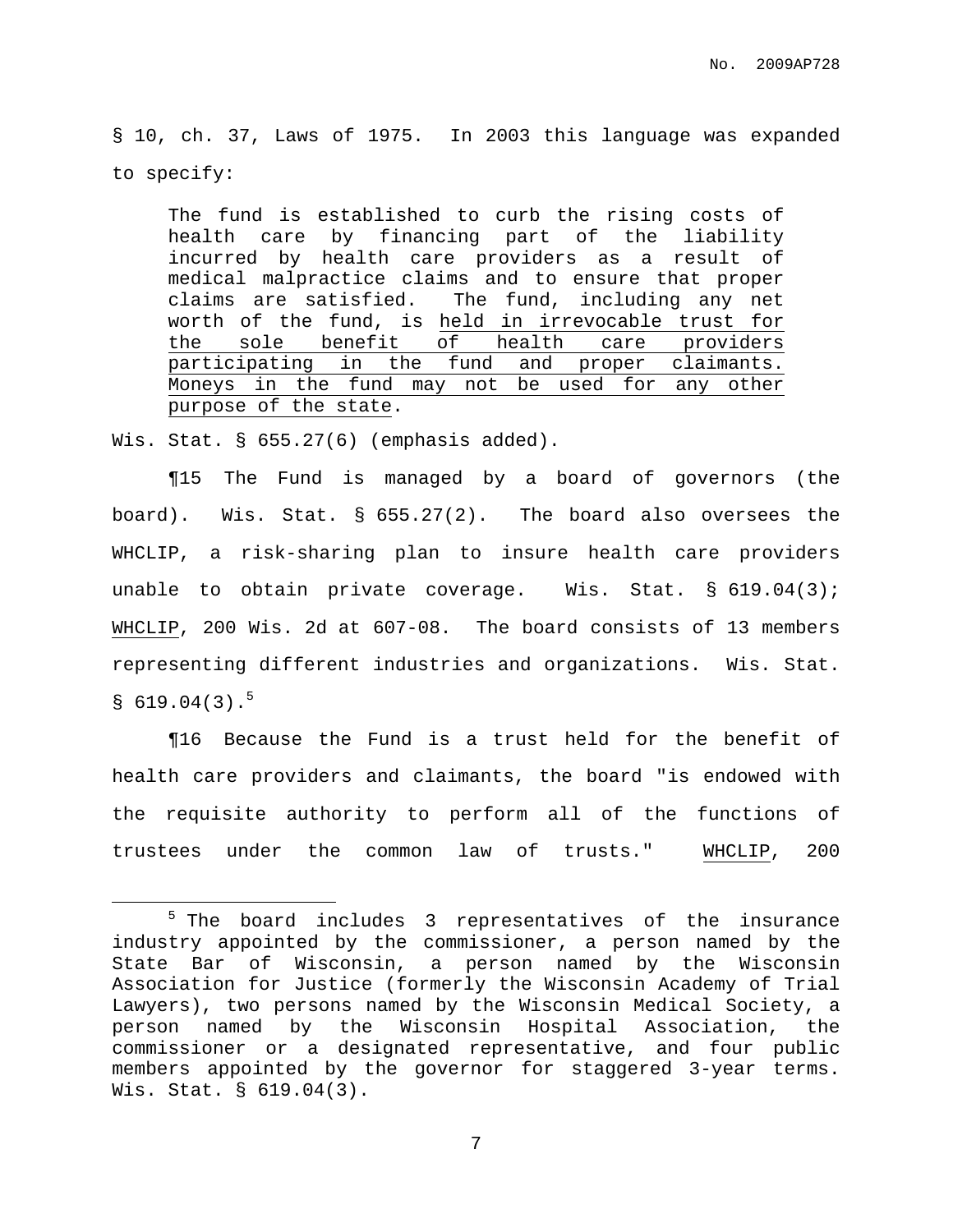Wis. 2d at 615. Accordingly, it has the "power and duty" to take legal action "for the protection of the trust estate." Id. (quoting Strykowski, 81 Wis. 2d at 518).

¶17 The board also has statutory authority to grant approval of the annual fees that health care providers must pay into the Fund, which are set by the commissioner. Wis. Stat. §  $655.27(3)(b)$ . Wisconsin Stat. §  $655.27(3)(a)$  mandates that the fees be set based on six factors:

1. Past and prospective loss and expense experience in different types of practice.

2. The past and prospective loss and expense experience of the fund.

2m. The loss and expense experience of the individual health care provider . . .

3. Risk factors for persons who are semiretired or part-time professionals.

4. For [partnerships, corporations, or other organizations or enterprises], risk factors and past and prospective loss and expense experience attributable to employees of that health care provider other than employees licensed as a physician or nurse anesthetist.

5. The supplemental appropriation under § 20.145(2)(a) for payment of claims.

Wis. Stat. §  $655.27(3)(a) . ^ 6$  The fees set for a given fiscal year may not exceed the estimated total amount of claims to be paid during that fiscal year, the fees paid in the previous fiscal year adjusted by inflation, or 200 percent of the total dollar

 $6$  The sixth factor was added as part of 2007 Wis. Act 20 to account for a supplemental appropriation of \$100 million included in the Act.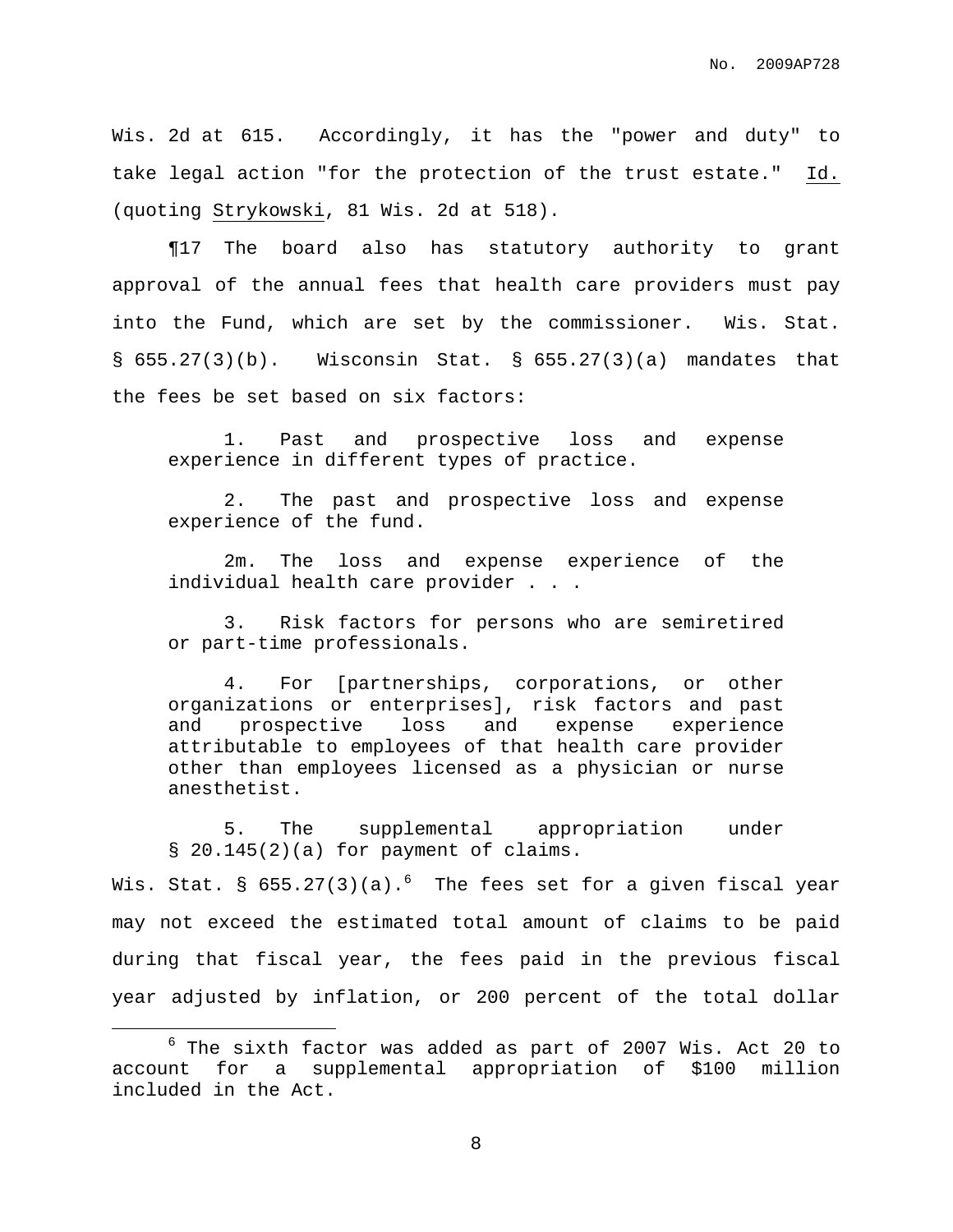amount disbursed for claims during the calendar year proceeding the previous fiscal year, whichever is greatest. Wis. Stat.  $§ 655.27(3)(br)$ .

¶18 When the Fund was established in 1975, it operated on a cash basis. This meant that the health care providers were assessed based on the actual amount paid out for claims in a given year. During the 1980s, the Fund switched to accrual accounting to improve the Fund's integrity. Under accrual accounting, the Fund's annual net balance is based on its assets minus the estimated "loss liabilities." Loss liabilities are the amounts expected to be paid in the future for incidents that occurred in a given year, even if the underlying claims have not yet been made. See Legislative Audit Bureau, An Audit: Injured Patients and Families Compensation Fund 25, available at http://www.legis.state.wi.us/lab/reports/10-4full.pdf (last visited July 13, 2010) (hereinafter 2010 Audit). $^7$  Using the accrual method helps ensure that the Fund maintains sufficient assets to pay any of these outstanding loss liabilities if the Fund were discontinued.

¶19 Loss liabilities account for nearly all of the Fund's liabilities. Estimating the loss liabilities in a given year is difficult for a number of reasons. The 2010 Audit lists five reasons why estimating loss liabilities is challenging:

 $7$  We take judicial notice of the 2010 Audit, which is an easily accessible report prepared by a state agency. See Perkins v. State, 61 Wis. 2d 341, 346 (1973) ("[T]his court has taken judicial notice of state records that are available at the seat of government in Madison that are easily accessible.").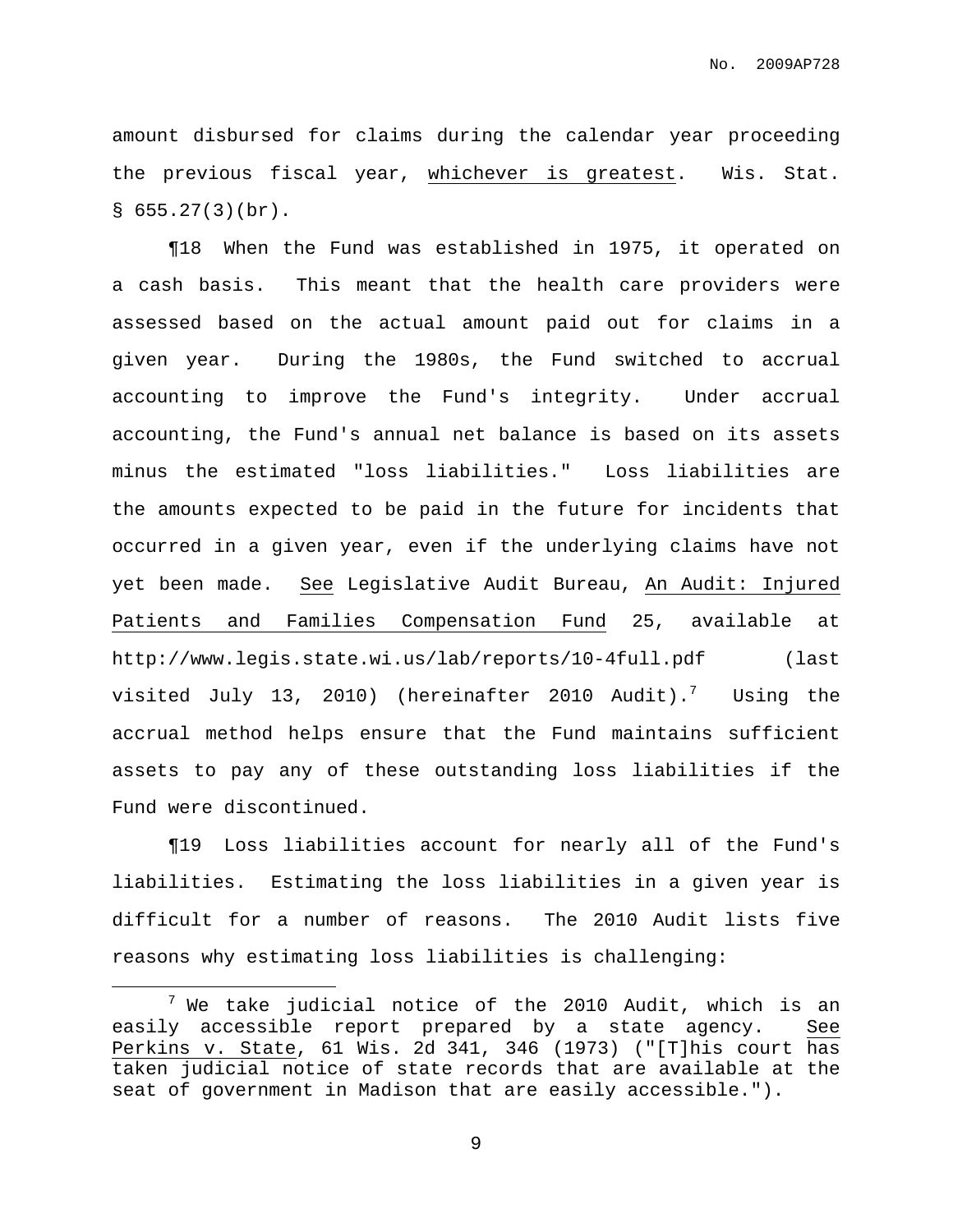[1] claims that exceed the primary medical malpractice insurance thresholds established in statute typically are infrequent and involve severe cases;

[2] a medical malpractice claim may be filed years after an incident;

[3] there is no limit on the amount of economic losses the Fund may be required to pay;

[4] legislation and court decisions can significantly affect the Fund's liabilities; and

[5] the methodology and assumptions used by an actuary can significantly affect the result of an analysis.

2010 Audit, supra, at 6. Prior audits have determined that the Fund's loss liability calculation was "reasonable, although conservative." After incorporating some changes, the actuary completing a recent audit opined that the Fund's "current analyses are correspondingly less conservative than in the past." 2010 Audit, supra, at 7.

¶20 Based on the accrual accounting method, the Fund maintains sufficient assets, in the form of reserves, assessments, and investment income, to pay all outstanding liabilities if the Fund were discontinued. The Fund calculates its equity—the difference between total assets and total outstanding liabilities——based on this amount, and discounts its total outstanding liability by the amount of its estimated future investment income earnings. Investment of the Fund's reserves accounted for roughly 33 percent of the Fund's total revenue from its inception in 1975 to June of 2004. The Fund maintains long-term investments; it may liquidate these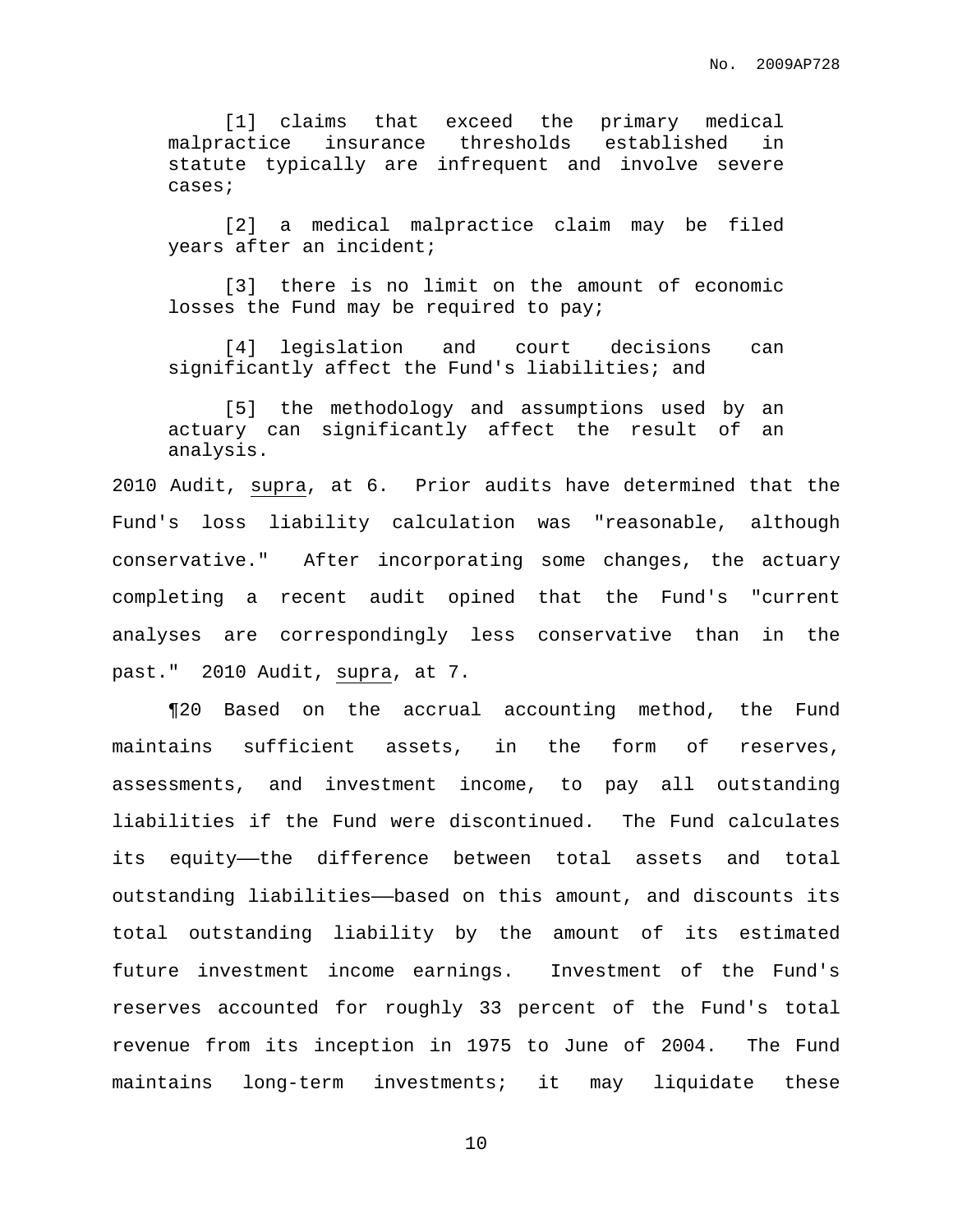investments to obtain cash, but doing so would result in diminished future earnings.

¶21 From its inception through March of 2005 (approximately 30 years), the Fund had paid approximately \$586.3 million in total claims. By December 31, 2007, this number had increased to \$666.1 million, and by December 31, 2009, it had increased to \$770.8 million. Although annual expenditures have historically been lower than projected expenditures, it is difficult to predict when claims for any specific incident will be paid, and expenditures have the potential to increase greatly in the future if the amount of losses from claims incurred in previous years are paid. Depending on the length of litigation, some claims may take up to 20 years after the occurrence before they are paid.<sup>8</sup> Annual claim payments have steadily increased over the last four years, with the 2008-09 fiscal year seeing the largest annual payment of claims since the Fund's inception. 2010 Audit, supra, at  $5.^9$ 

¶22 The board uses actuarial information to establish the annual health care provider assessments for each year. In 2005 the board adopted a policy of approving fee assessments at

 $8$  For example, between 1990-91 and March 2005, the Fund paid \$29.5 million in claims occurring in the 1990-91 fiscal year, and as of March 2005, two of those claims were still outstanding.

<sup>9</sup> From 1997 through 2006, claim payments averaged \$25.7 million per year. By contrast, the total claim payments were \$50.5 million for the 2007-08 fiscal year and \$65.7 million for the 2008-09 fiscal year. 2010 Audit, supra, at 12.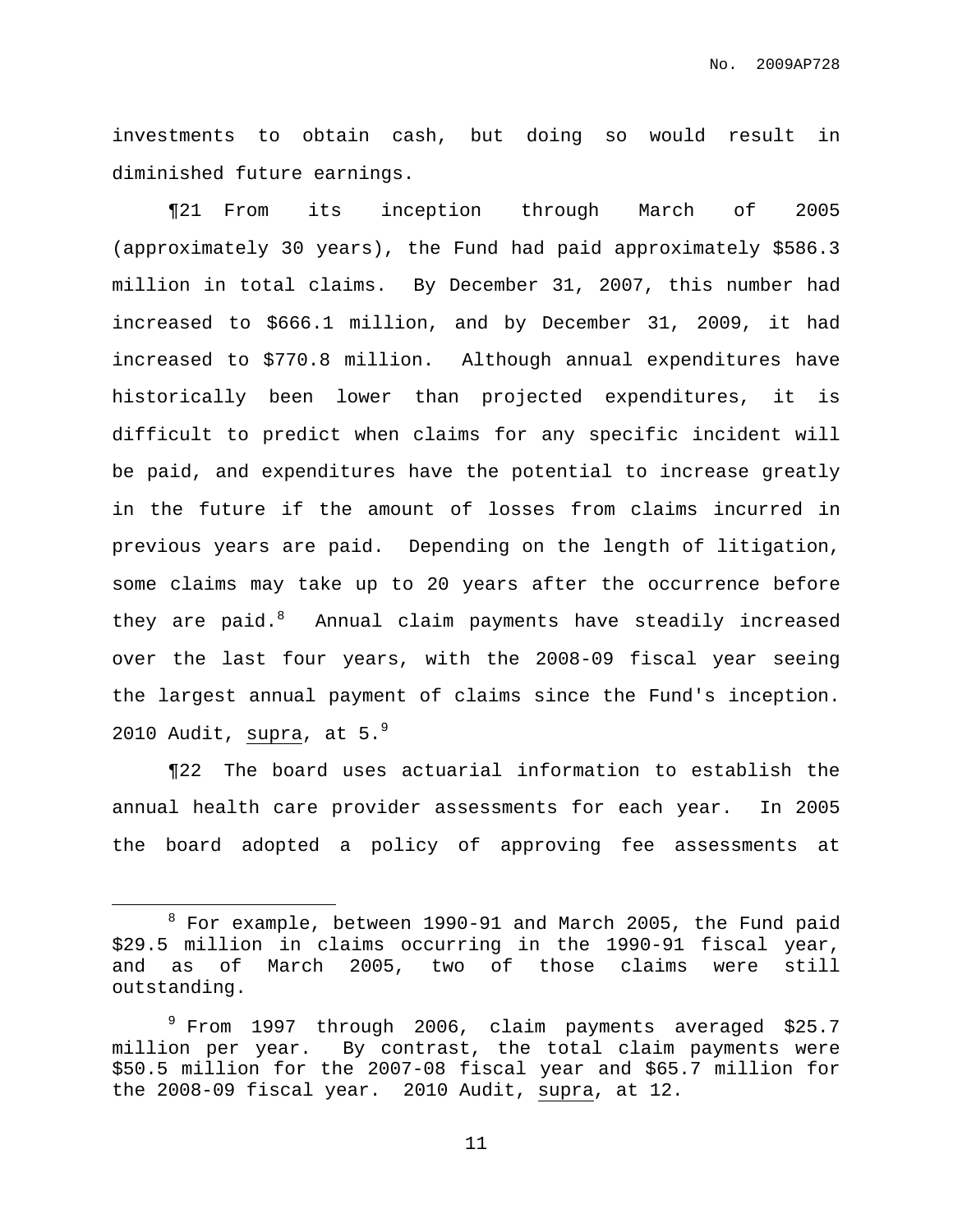levels that would result in a zero accounting surplus/deficit for the Fund. This policy, which requires the board to maintain the Fund's net balance as close to zero as possible, was still in effect as of May 2008, although the record does not reflect whether it is still in effect. From the 1997-98 fiscal year through the 2005-06 fiscal year, assessments generally decreased each year. In the 2005-06 fiscal year, the board approved an average assessment increase of 25 percent, which the 2010 Audit attributed to this court's decision that the \$350,000 inflationadjusted limit on noneconomic damages was unconstitutional. See Ferdon v. Wis. Patients Comp. Fund, 2005 WI 125, 284 Wis. 2d 573, 701 N.W.2d 440. After a new noneconomic damages limit was enacted,<sup>10</sup> the board approved smaller assessment increases for the 2007-08 fiscal year, and assessments did not increase in the 2008-09 fiscal year.

¶23 Since its inception, the Fund has generally taken in more income in the form of health care provider assessments and investment income than it has paid out in claims and other expenses. As of June 30, 2007, the Fund held a total of \$798.5 million in assets, with a net asset balance of \$94.4 million.

B. The 2007 Transfer

¶24 On October 26, 2007, the legislature enacted the Act, the 2007-2009 state budget. The Act contained a provision transferring a total of \$200 million from the Fund to the MATF. 2007 Wis. Act 20, § 9225. The \$200 million was to be

 $10$  2005 Wis. Act 183, § 6; Wis. Stat. § 893.55(4)(b).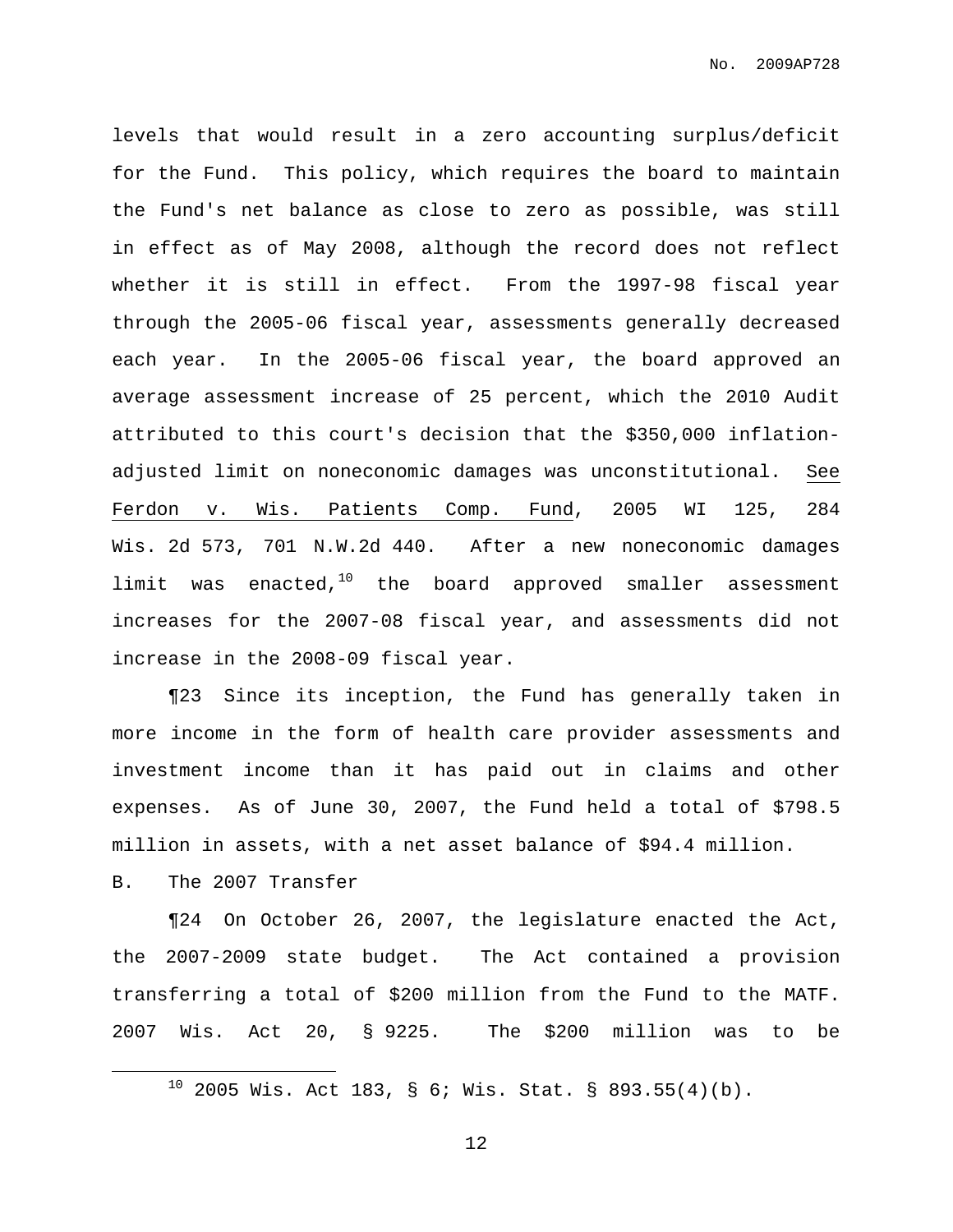transferred in two separate transfers: \$71.5 million for fiscal year 2007-08 and \$128.5 million for fiscal year 2008-09. The Act specified that the transfer was being made "[n]otwithstanding section 655.27(6) of the statutes," which provides that the Fund is held in irrevocable trust and may not be used for any other state purpose. The legislature then reduced general purpose revenue (GPR) funding for the MATF by \$200 million. The Act also included a supplemental appropriation of up to \$100 million for paying claims if the Fund is unable to do so. 2007 Wis. Act 20, § 212p; Wis. Stat.  $$20.145(2)(a).$ 

¶25 Pursuant to the Act, the Department of Administration booked a transfer on the state accounting system of \$71.5 million from the Fund to the MATF on October 29, 2007. On November 30, 2007, Secretary Morgan reported to the Chief Clerks of the Senate and Assembly that the Fund did not have \$71.5 million available in liquid assets. He then temporarily reallocated \$51.3 million from another state fund. The Fund has since been charged interest to cover this shortfall. $^{11}$  2010 Audit, supra, at 17.

¶26 In response to actuarial recommendations that at least modest fee increases were necessary, assessment rates for the 2009-10 fiscal year were increased by an average of 9.9 percent. 2010 Audit, supra, at 10.

 $11$  The Secretary cites Wis. Stat. § 20.002(11)(c) for the authority to charge interest after temporarily reallocating money in one fund to another fund.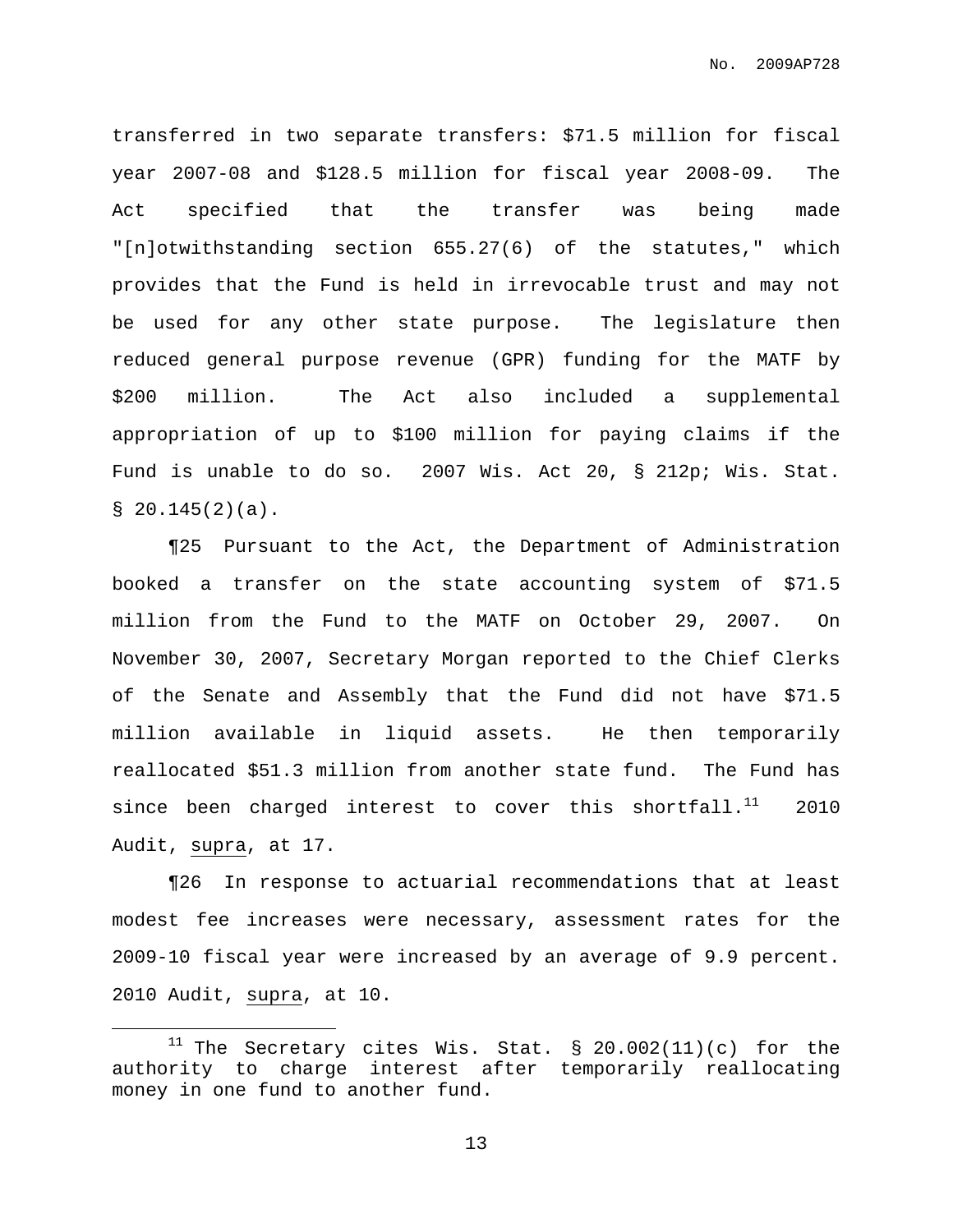¶27 In July 2008 the remaining \$128.5 million was transferred from the Fund to the MATF. As of June 30, 2009, the Fund had an outstanding loan in the amount of \$76.8 million from the State Investment Fund to cover the negative balance it incurred due to the transfer. At that time, it had incurred \$2.5 million in interest.

¶28 The Fund now has a total net asset deficit of \$109 million. According to the 2010 Audit, the Fund had \$645.1 million in total assets as of June 30, 2009. 2010 Audit, supra, at 35. At the same time, it had total loss liabilities-the amounts expected to be paid in the future for incidents that have already occurred—in the amount of \$675.4 million. Id. Factoring in overdrafts due to the State Investment Fund and other liabilities, as of June 30, 2009, the audit concluded that the Fund had a total net asset deficit of \$109 million. Id.

# C. Procedural History

¶29 On October 29, 2007, the Medical Society filed a complaint in Dane County Circuit Court against the commissioner, Secretary Morgan, the state treasurer, and the board. Dr. Hoffmann later joined the suit as a plaintiff. $^{12}$  The Medical Society is the largest association of medical doctors in the state, with more than 11,000 members. Dr. Hoffmann is a practicing physician and "health care provider" who is required to pay assessments into the Fund.

 $12$  By the time the Medical Society and Dr. Hoffmann filed their amended summons and complaint, the commissioner, the state treasurer and the board were no longer parties to the lawsuit, and Secretary Morgan was the sole defendant.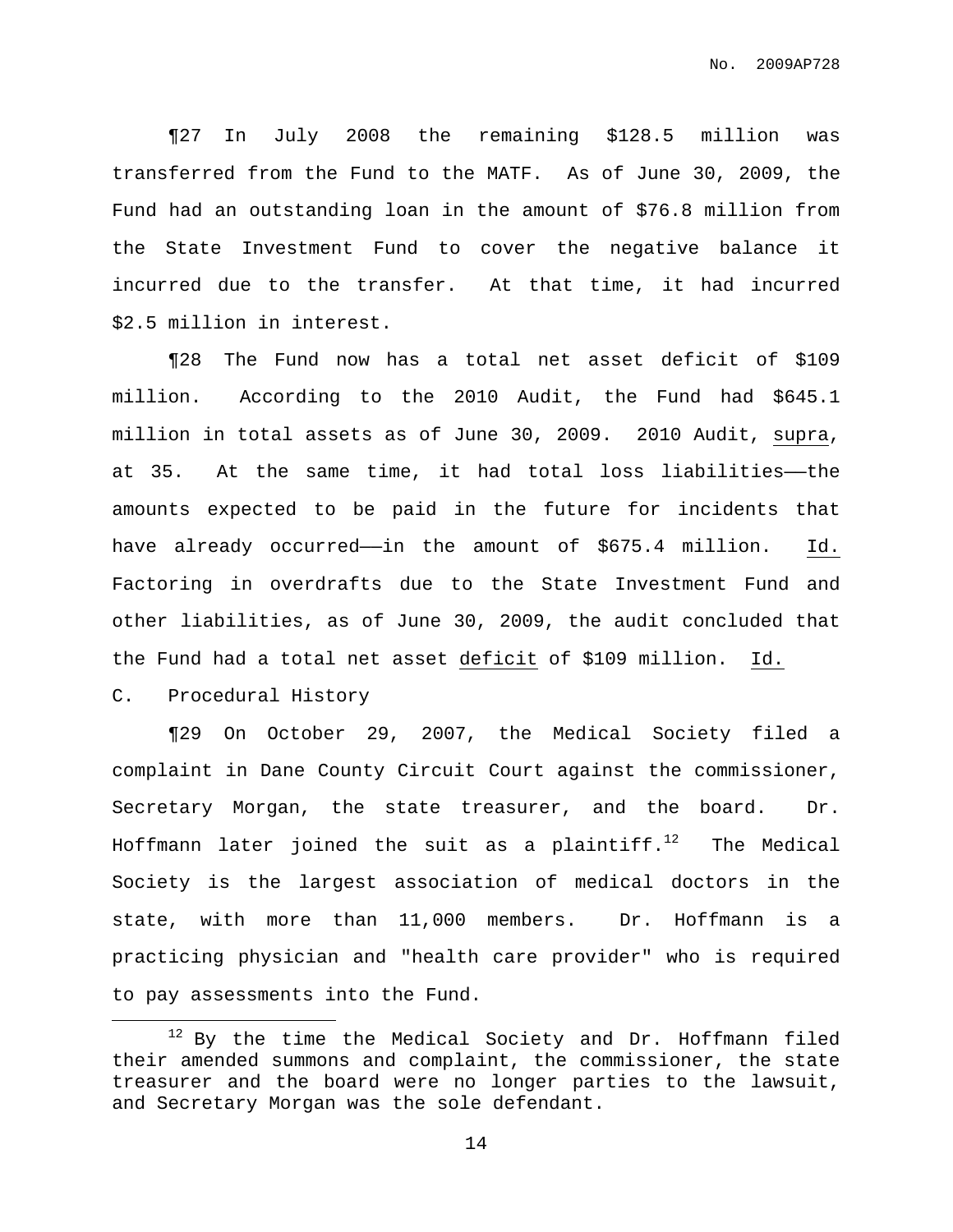¶30 The complaint alleged that the transfer would put the Fund in a serious deficit, prevent the Fund from realizing investment earnings on the transferred \$200 million, and require the commissioner and the board to increase fee assessments to bring the Fund back to a zero accounting surplus/deficit. The complaint stated a number of causes of action, but only two— unconstitutional taking without just compensation and unconstitutional impairment of contract——were certified by the court of appeals.<sup>13</sup> The Medical Society sought, among other relief, a declaration that § 9225 of the Act constitutes an unconstitutional taking in violation of Article I, Section 13 of the Wisconsin Constitution; a judgment directing Secretary Morgan to replace all funds removed from the Fund with lost earnings; a permanent injunction to prohibit Secretary Morgan from transferring monies out of the Fund; and recovery of all of the Medical Society's attorney fees from the Fund based on the common fund theory.

¶31 The circuit court granted summary judgment for Secretary Morgan. It dismissed the Medical Society's nontakings claims on grounds that they were barred by sovereign immunity. Although the takings claim was not barred by sovereign immunity, the circuit court dismissed it on grounds

<sup>&</sup>lt;sup>13</sup> The Medical Society also alleged that the transfer constituted an invalid tax, an unconstitutional tax classification, a violation of equal protection, a breach of fiduciary duty, and a violation of Wis. Stat. § 655.27.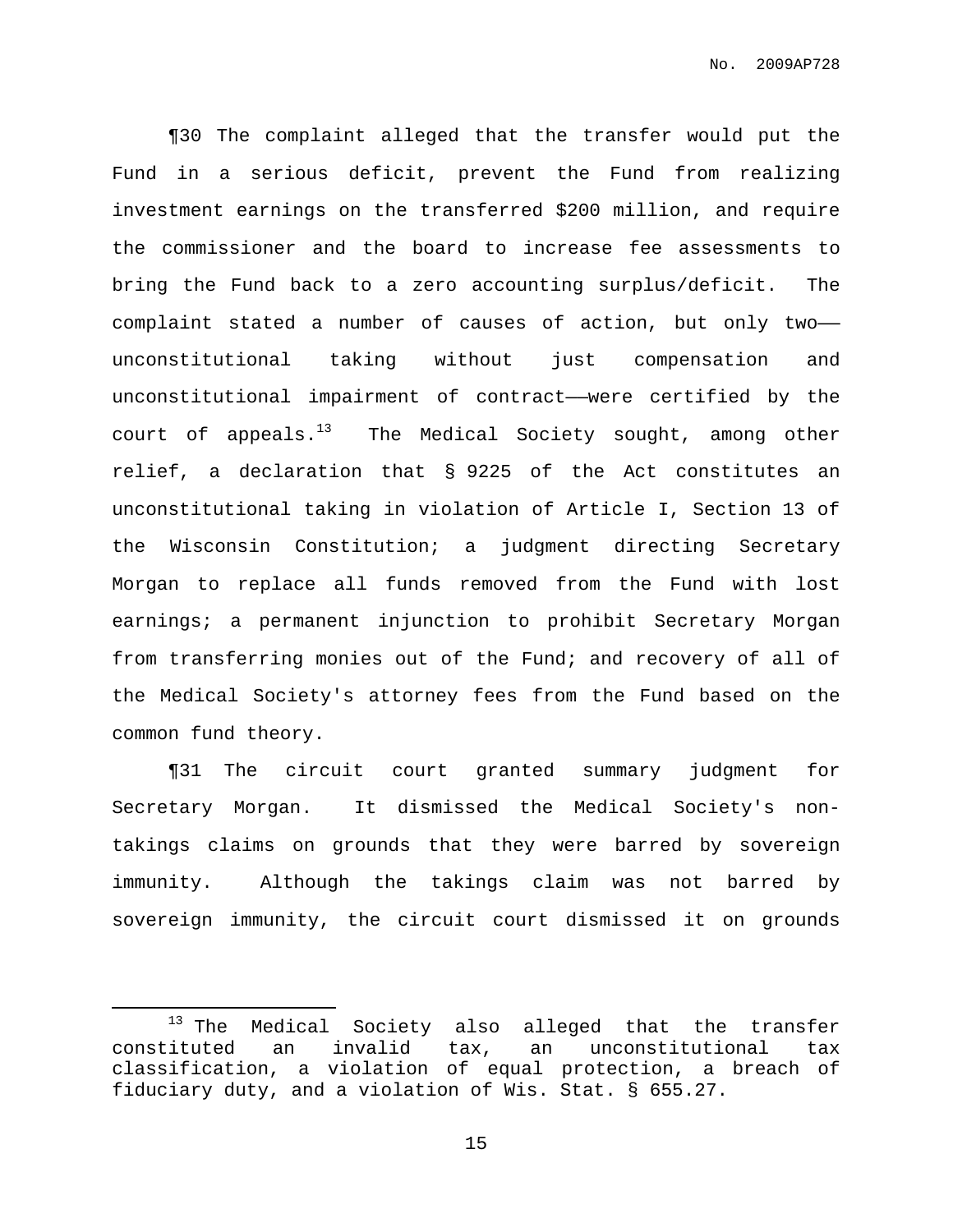that the plaintiffs had failed to demonstrate that health care providers had a property interest in the Fund.

¶32 The circuit court concluded that the Fund did not create contractual obligations. It noted the "very strong" presumption against construing a statute to create contractual obligations. See Dunn v. Milwaukee County, 2005 WI App 27, ¶8, 279 Wis. 2d 370, 693 N.W.2d 82. The court also pointed to the fact that the 2003 bill revising Wis. Stat. § 655.27(6) had initially specified that health care providers had "contractual rights" in the Fund, but that this language was subsequently eliminated. See 2003 A.B. 487.

¶33 The circuit court also concluded that "the true nature of the Fund" demonstrated that the health care providers did not have a property interest in it. The court said that the providers "lack the normal indicia of a property interest" in the Fund. "They cannot sell it, pledge it as collateral, bequeath it, receive investment income from it, enjoy any appreciation in its value, or exercise any control over" the Fund. Furthermore, they receive the immediate benefit of excess insurance coverage, without any right to a refund. Only the injured claimants ever receive payments. The court also relied on authority from other jurisdictions that have refused to find a property interest in funds that were funded by mandatory assessments in which the participants had no right to distribution. See Miss. Surplus Lines Ass'n v. State of Miss., 442 F.Supp. 2d 335, 337 (S.D. Miss. 2006); Fun 'N Sun RV v. Mich., 527 N.W.2d 468 (Mich. 1994). The court noted that the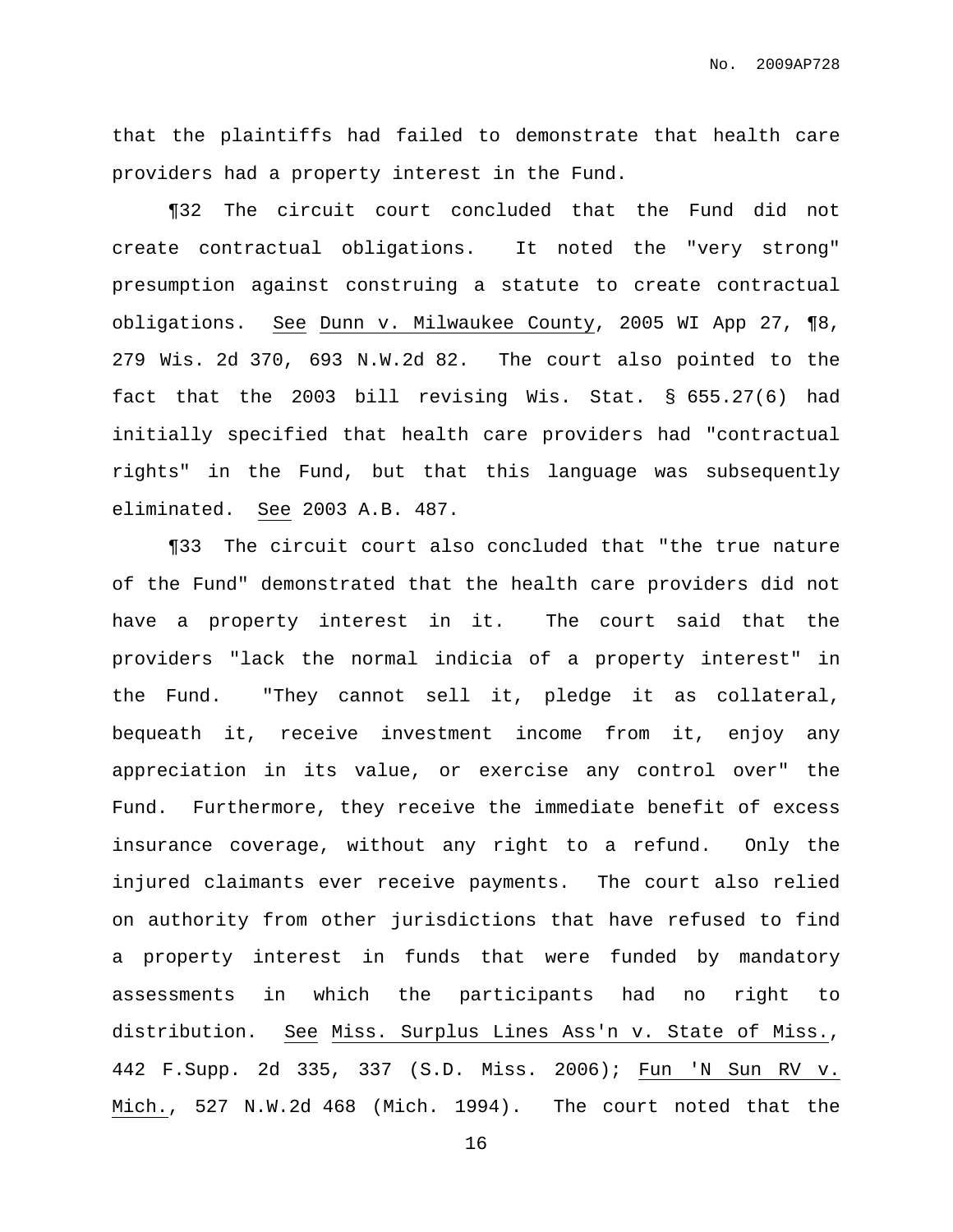Fund was more analogous to any number of state government trust accounts than to a "strict, private irrevocable trust."

¶34 The court also contrasted the Fund with the Wisconsin Retirement System (WRS), which prior cases had determined created vested property interests. It cited Wisconsin Retired Teachers Ass'n v. Employe Trust Funds Board, 195 Wis. 2d 1001, 1025, 537 N.W.2d 400 (Ct. App. 1995), aff'd, 207 Wis. 2d 1, 558 N.W.2d 83 (1997), for the proposition that the WRS expressly provided for a "contractual right." The court also distinguished the WRS cases on grounds that employees with protectable property interests in the WRS have their own private accounts. Based on these distinctions, the court reasoned that the Medical Society "completely ignore[s] that what the Fund provides them is insurance coverage for which they pay a mandatory fee." This coverage, the court concluded, "under no reasonable view can be seen as compensation [for services rendered] any more [than] the office space they pay rent for, the clerical services they pay wages for, or the electricity they pay utility bills for."

¶35 The Medical Society appealed, and the court of appeals certified the case to this court. The court of appeals determined that whether health care providers have a protectable property interest presents an issue of first impression, along with the question of whether the statute unconstitutionally repudiates the government's contractual obligations. It also noted the statewide importance of this case as discussed in the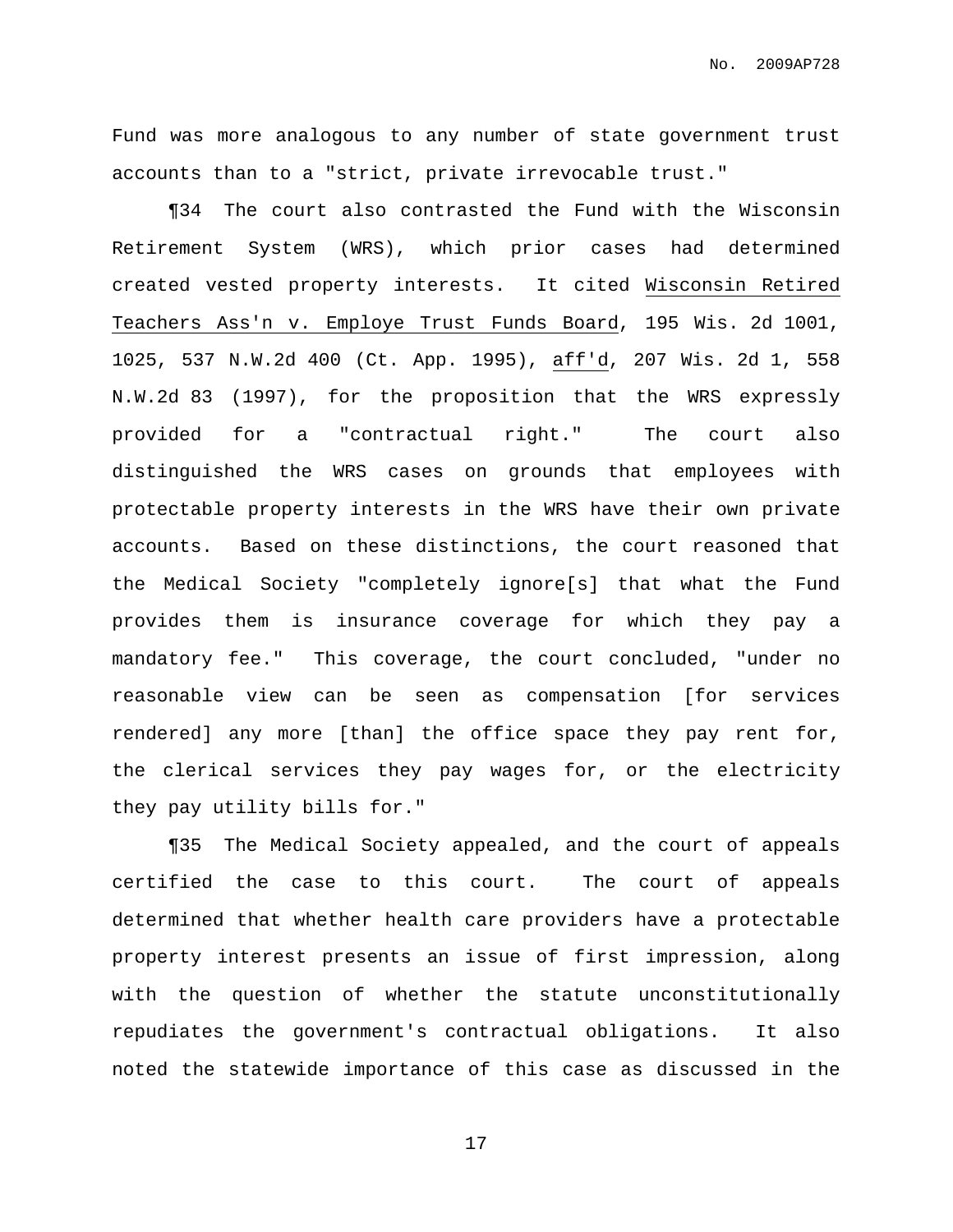four amicus curiae briefs filed in the court of appeals.<sup>14</sup> We accepted certification.

#### II. STANDARD OF REVIEW

¶36 The constitutionality of a statute is a question of law that this court reviews de novo. State v. Wood, 2010 WI 17, ¶15, 323 Wis. 2d 321, 780 N.W.2d 63. Statutes enjoy a presumption of constitutionality. State v. Quintana, 2008 WI 33, ¶12, 308 Wis. 2d 615, 748 N.W.2d 447. We indulge every presumption to sustain the law. Jackson v. Benson, 218 Wis. 2d 835, 853, 578 N.W.2d 602 (1998). We resolve any doubt about a statute's constitutionality in favor of upholding the statute. State ex rel. Hammermill Paper Co. v. La Plante, 58 Wis. 2d 32, 46, 205 N.W.2d 784 (1973).

¶37 Because of the strong presumption in favor of constitutionality, a party bringing a constitutional challenge to a statute bears a "heavy burden." State v. Carpenter, 197 Wis. 2d 252, 276, 541 N.W.2d 105 (1995). It is not sufficient for a party to demonstrate "that the statute's constitutionality is doubtful or that the statute is probably unconstitutional." State v. Smith, 2010 WI 16, ¶8, 323 Wis. 2d 377, 780 N.W.2d 90. Instead, the presumption can be overcome only if the party

 $14$  The court of appeals did not address sovereign immunity in its certification on grounds that sovereign immunity could be resolved under current precedent. Secretary Morgan concedes, and we agree, that sovereign immunity does not bar a state law takings claim. Because we decide this case solely on the ground that 2007 Wis. Act 20 constituted an unconstitutional taking without just compensation, we do not address whether the Medical Society's other claims are barred by sovereign immunity.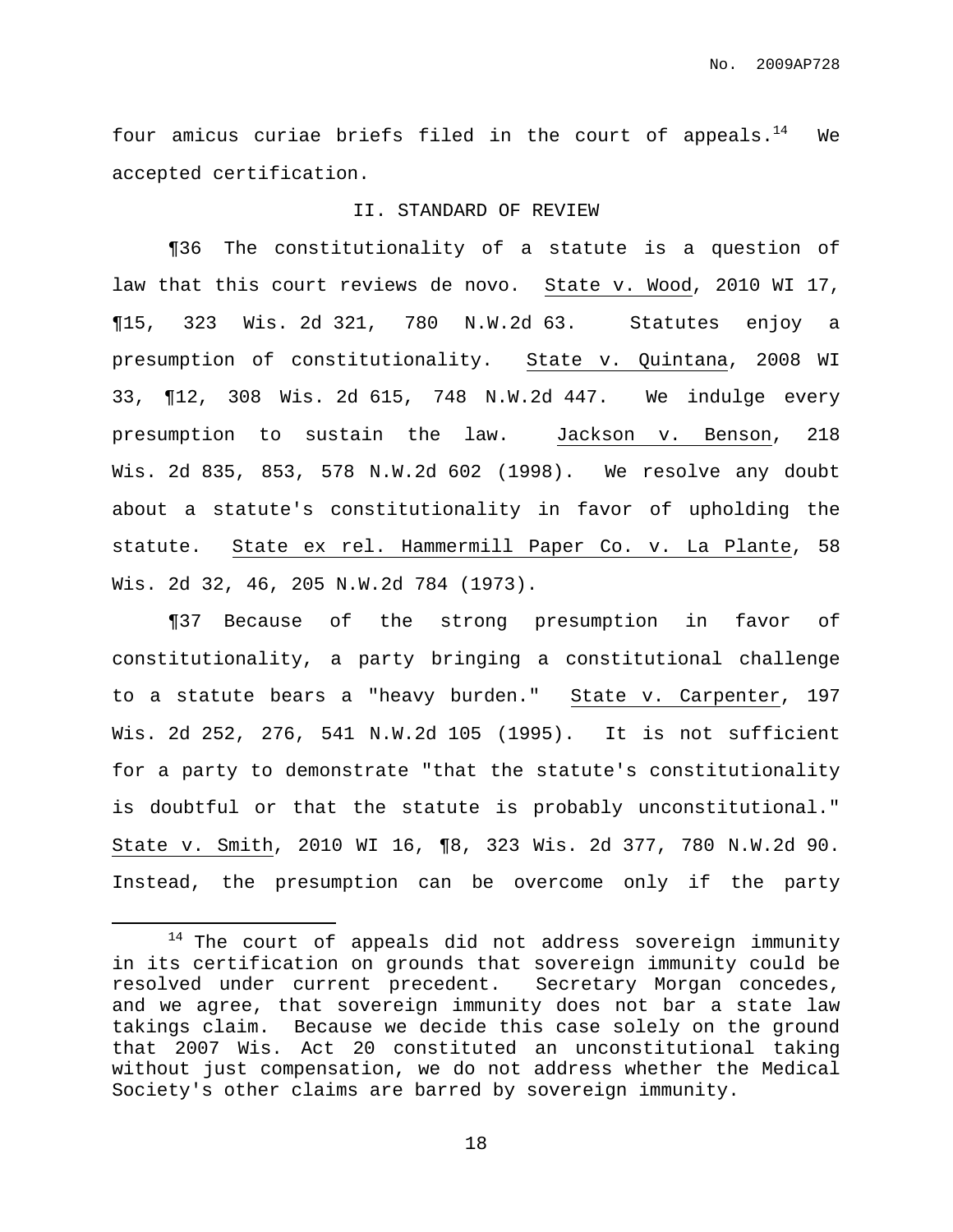establishes "that the statute is unconstitutional beyond a reasonable doubt." Id. (quoting State v. Cole, 2003 WI 112, ¶11, 264 Wis. 2d 520, 665 N.W.2d 328).

# III. DISCUSSION

¶38 Article I, Section 13 of the Wisconsin Constitution provides: "The property of no person shall be taken for public use without just compensation therefor." An unconstitutional taking occurs when (1) a property interest exists; (2) the property interest has been taken; (3) the taking was for public use; and (4) the taking was without just compensation. Wis. Retired Teachers Ass'n v. Employe Trust Funds Bd., 207 Wis. 2d 1, 18-24, 558 N.W.2d 83 (1997). When determining whether a taking occurred under this provision, we generally apply the same standards that are used to determine whether a taking occurred under the Fifth Amendment to the United States Constitution. See Zealy v. City of Waukesha, 201 Wis. 2d 365, 374, 548 N.W.2d 528 (1996) (holding that "[t]his court has adopted a similar method of inquiry" for determining regulatory takings as the United States Supreme Court); see also Eternalist Found. v. City of Platteville, 225 Wis. 2d 759, 773, 593 N.W.2d 84 (Ct. App. 1999).

¶39 There is no dispute that Secretary Morgan "took" money from the Fund, did so for public use, and did not compensate the Fund for this taking. The dispute in this case is limited to the threshold issue of whether the appellants have a protected property interest in the Fund. See Wis. Prof'l Police Ass'n v. Lightbourn, 2001 WI 59, ¶132, 243 Wis. 2d 512, 627 N.W.2d 807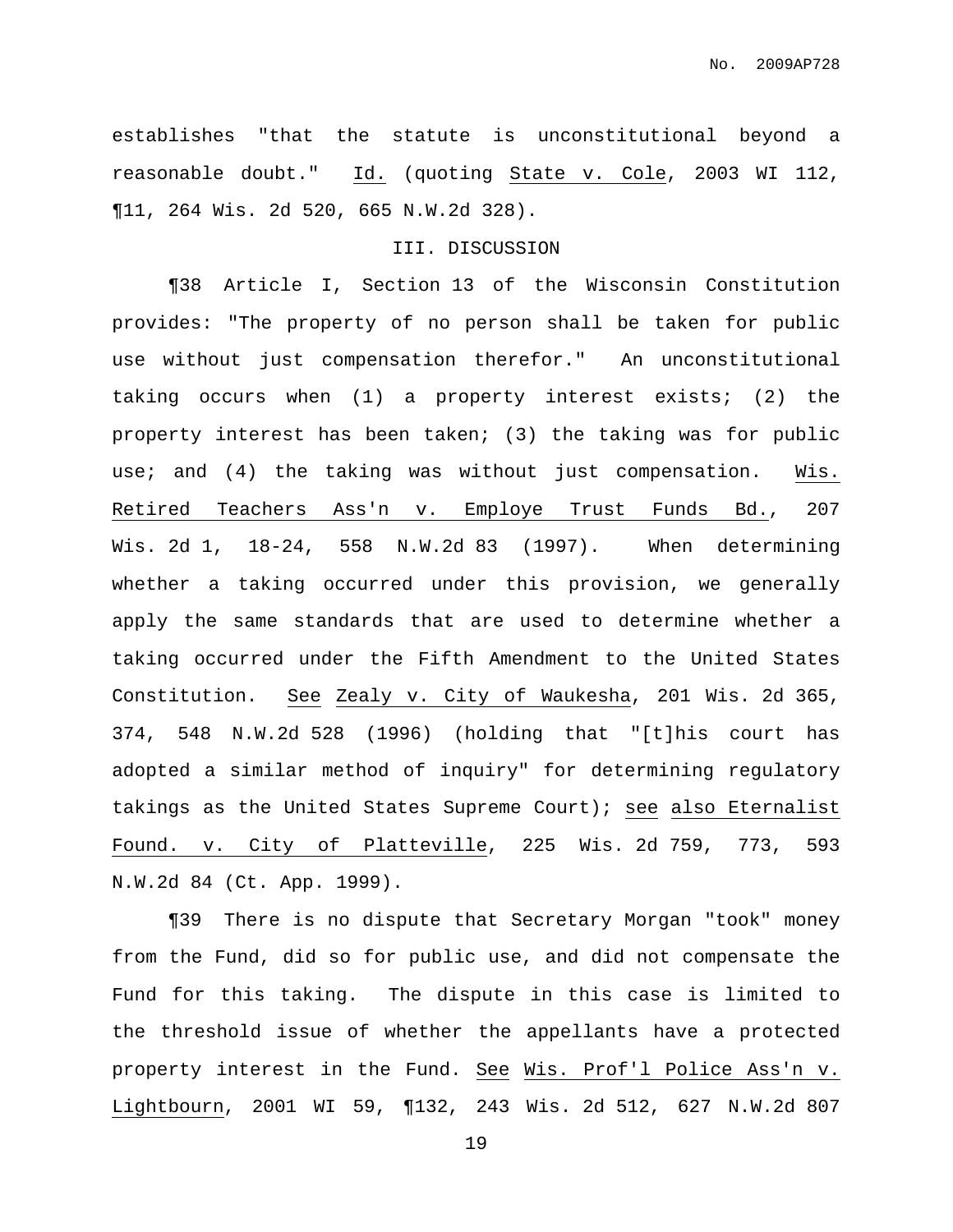(the "first step in analyzing an alleged taking is to determine whether a property interest exists"). Thus, if the health care providers have a property interest in the Fund, Secretary Morgan's actions to implement § 9225 of the Act constituted a taking without just compensation, in violation of Article I, Section 13 of the Wisconsin Constitution.

¶40 Because we conclude that the health care providers have a property interest in the Fund, we are satisfied that the Medical Society and Dr. Hoffmann have met their burden of proving that § 9225 of 2007 Wis. Act 20 is unconstitutional beyond a reasonable doubt. In reaching this conclusion, we begin by reviewing the basic requirements for determining whether a property interest is recognized under Wisconsin law and therefore entitled to constitutional protection. We then apply these principles to determine whether the health care providers have a protected property interest in the Fund.

A. Property Interests Under Wisconsin Law

¶41 Although the Wisconsin Constitution protects property interests, it does not itself create property interests. Ass'n of State Prosecutors v. Milwaukee County, 199 Wis. 2d 549, 558, 544 N.W.2d 888 (1996) (citing Bd. of Regents v. Roth, 408 U.S. 564, 577). Rather, "[a] property interest is constitutionally protected if state law recognizes and protects that interest." Thorp v. Town of Lebanon, 2000 WI 60, ¶46, 235 Wis. 2d 610, 612 N.W.2d 59 (internal quotation and citation omitted).

¶42 Wisconsin law recognizes a variety of rights and interests in property. See Penterman v. Wis. Elec. Power Co.,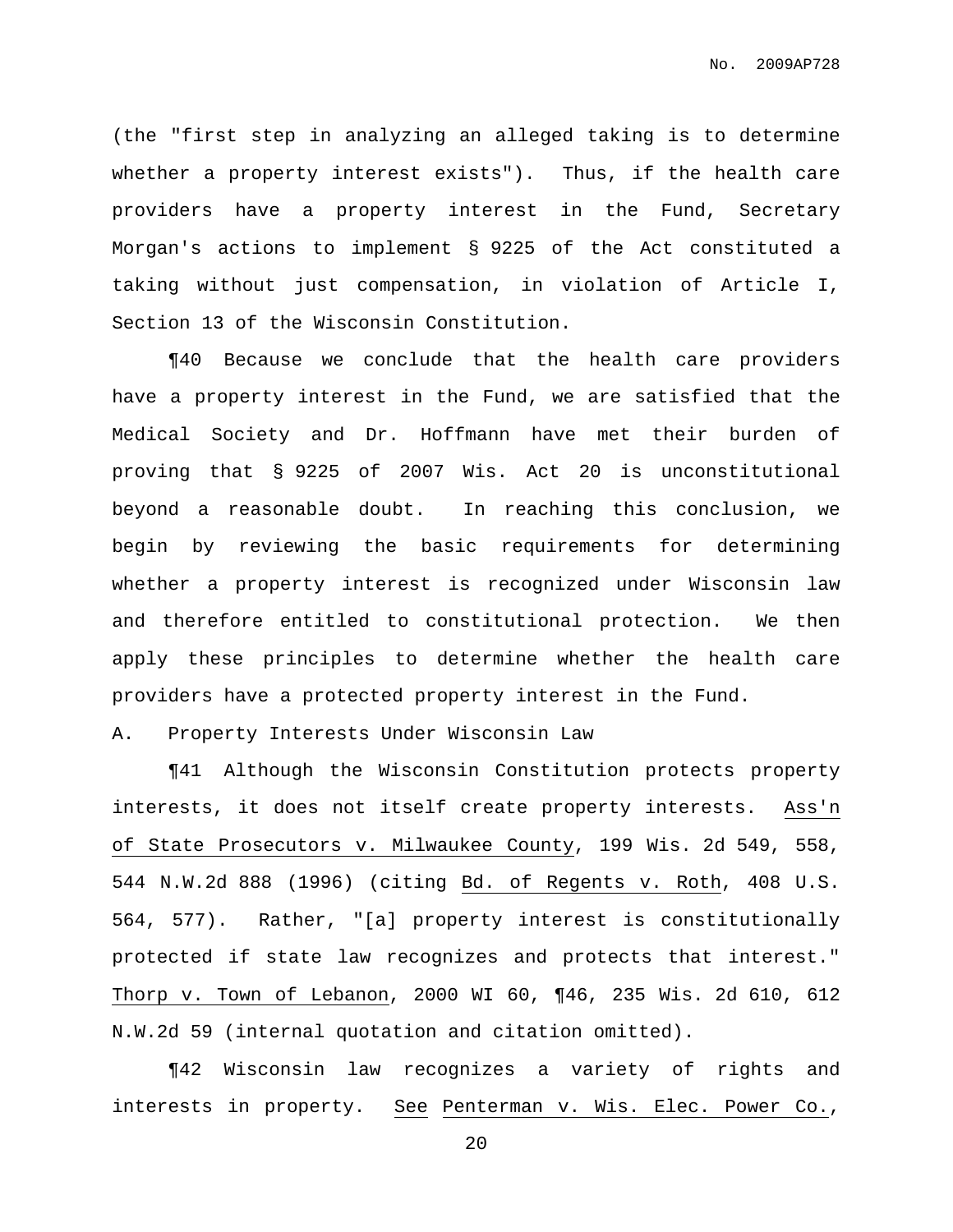211 Wis. 2d 458, 480-81, 565 N.W.2d 521 (1997) ("[I]t is well settled that the rights of ownership and use of property have long been recognized by this state.").<sup>15</sup> A party has a property interest if he or she has a "legitimate claim of entitlement" to the property, as opposed to an "abstract need or desire" or "unilateral expectation." Taplick v. City of Madison Pers. Bd., 97 Wis. 2d 162, 170, 293 N.W.2d 173 (1980) (quoting Bd. of Regents v. Roth, 408 U.S. 564, 577 (1972)); Fazio v. Dep't of Emp. Trust Funds, 2005 WI App 87, ¶11, 280 Wis. 2d 837, 696 N.W.2d 563 (reasoning adopted in Fazio v. Dep't of Emp. Trust Funds, 2006 WI 7, 287 Wis. 2d 106, 708 N.W.2d 326).

¶43 The parties disagree on the basic requirements necessary for a statutorily established trust fund to constitute a property interest protected by Article I, Section 13 of the Wisconsin Constitution. Relying primarily on this court's decision in Lightbourn, the Medical Society points to three sources of property interests: (1) statutory language describing the purpose and nature of the Fund; (2) beneficiaries' interest in the Fund's integrity and security; and (3) contractual rights in the Fund. Secretary Morgan, on the other hand, argues that health care providers have no property interest because they lack three rights: (1) right to free use of the Fund; (2) right

<sup>&</sup>lt;sup>15</sup> "The Fifth Amendment [to the United States Constitution] attaches a broad meaning to the word property, consistent with the expansive meaning that the term had among the American founding fathers, the authors of the Constitution and the Bill of Rights." 2 Nichols on Eminent Domain, § 5.01[2][c], at 5-15 (3d ed. 2006).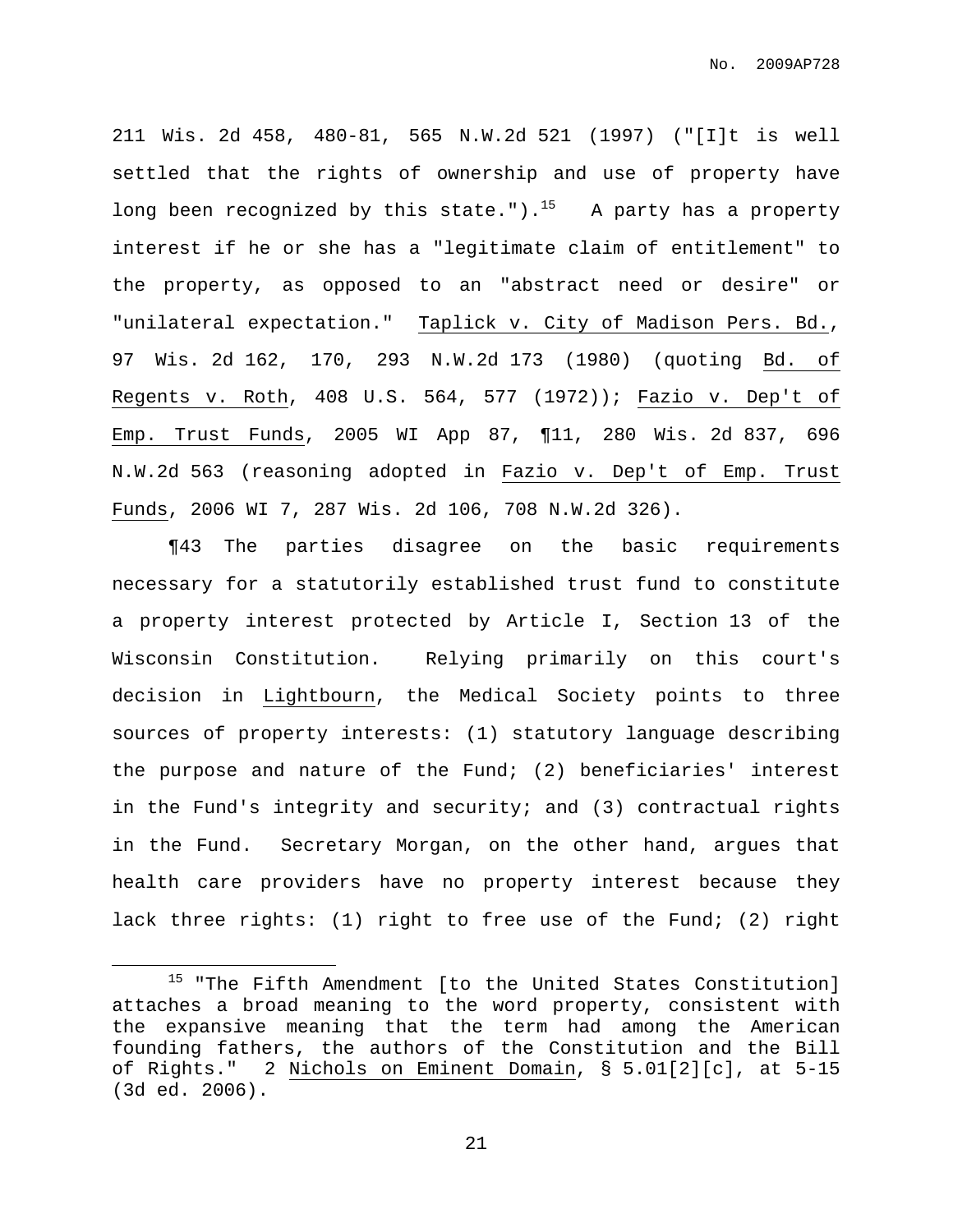to distribution from the Fund; and (3) contractual rights in the Fund. In other words, with the exception of contract rightswhich both parties agree can be the source of a property interest——the parties disagree about the basic sources from which a property interest can arise in a statutorily established trust fund.

¶44 Although this court has never addressed the nature of health care providers' property interests in the Fund, the court has addressed the existence of property interests in the WRS. These cases set out the basic framework for determining whether participants have property interests in statutorily established trust funds. Over time, this court has set out a broad scope of participant property interests in trust funds that extends beyond narrow contractual rights.

¶45 An early case explaining participant rights in the state teachers retirement system was State Teachers' Retirement Bd. v. Giessel, 12 Wis. 2d 5, 106 N.W.2d 301 (1960). The court relied heavily on a contract analysis. The court said that the system was basically "a joint contributory money-purchase plan," id. at 8, and that "the teachers have a contractual relationship with the state and a vested right" in the retirement system, id. at 9. The court ruled that the legislature could not use retirement system funds to pay for a study of the retirement system.

¶46 In Association of State Prosecutors, this court addressed the constitutionality of legislation that created a uniform statewide pension plan for prosecutors. The legislation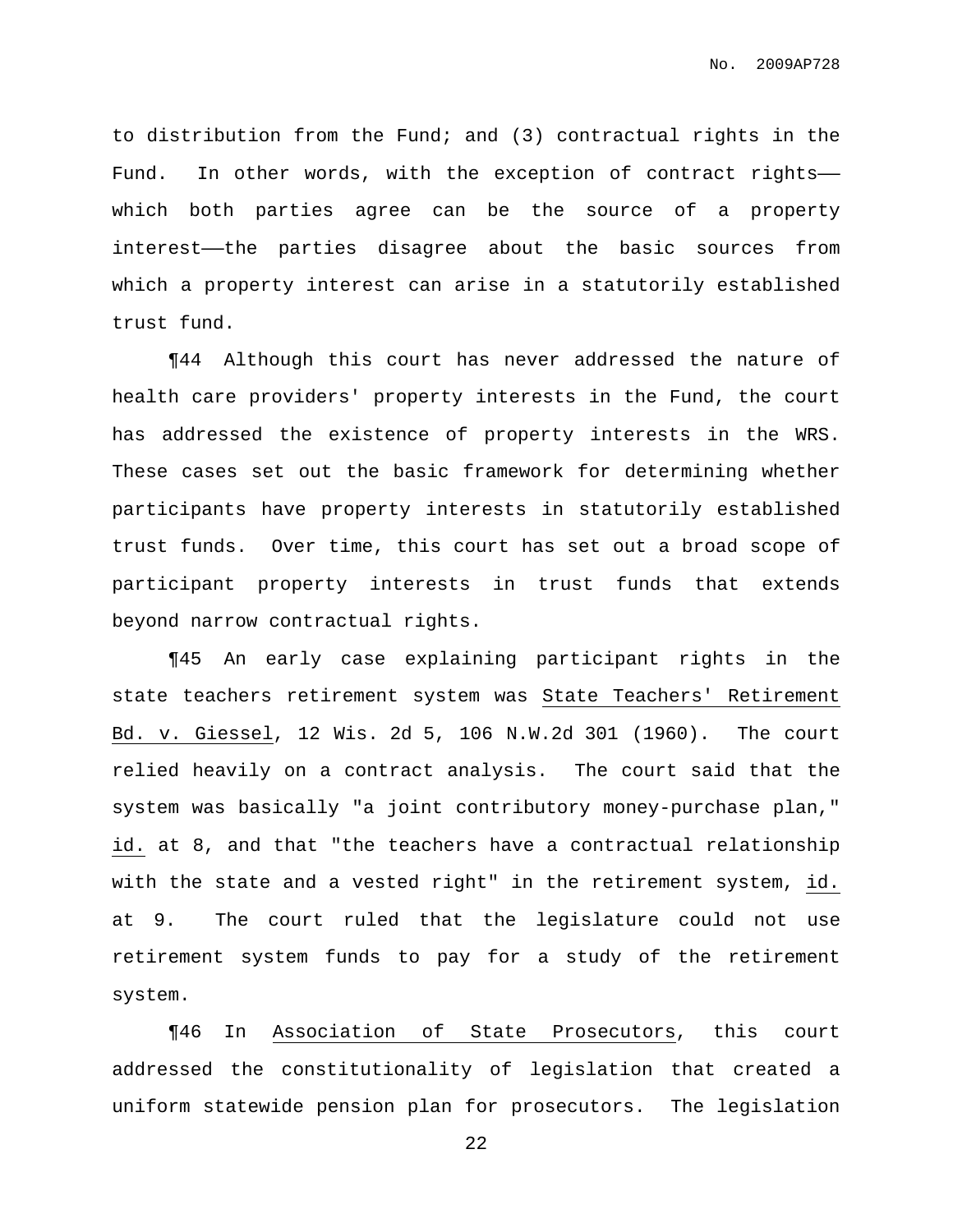required Milwaukee County to transfer to the state plan employer contributions that had been made to the county retirement plan on behalf of unvested Milwaukee County prosecutors who had later become part of the state plan. Ass'n of State Prosecutors, 199 Wis. 2d at 552. The court began its analysis by addressing whether the participants had a property interest in the county retirement plan, inasmuch as Milwaukee County had a "defined benefit" plan as opposed to the "defined contribution" plan in Giessel. Ass'n of State Prosecutors, 199 Wis. 2d at 559.<sup>16</sup> The court acknowledged that while the retirement fund in Giessel was different from the retirement plan at issue, it adhered to the general proposition that "vested employees and retirees have property interests in their retirement system." Id. at 559.

¶47 Thus, the court rejected the distinction between "defined contribution" plans—in which the employee's benefit is based upon the amounts contributed—and "defined benefit" plans-—in which the employee's benefit is based upon a formula factoring in average salary and years of service. Id. at 560. The court explained why the distinction was immaterial:

The structure of a pension plan merely delineates the method of financing the pension funds and determines the appropriate amount of employer contributions. Any pension plan's ability to meet its obligations can be jeopardized when funds are taken from it, since every

 $16$  Although the court in Association of State Prosecutors v. Milwaukee County, 199 Wis. 2d 549, 544 N.W.2d 888 (1996), was deciding whether the transfer constituted a deprivation of property without due process, the threshold inquiry of whether the participants had a property interest in the plan is the same issue we decide in this case.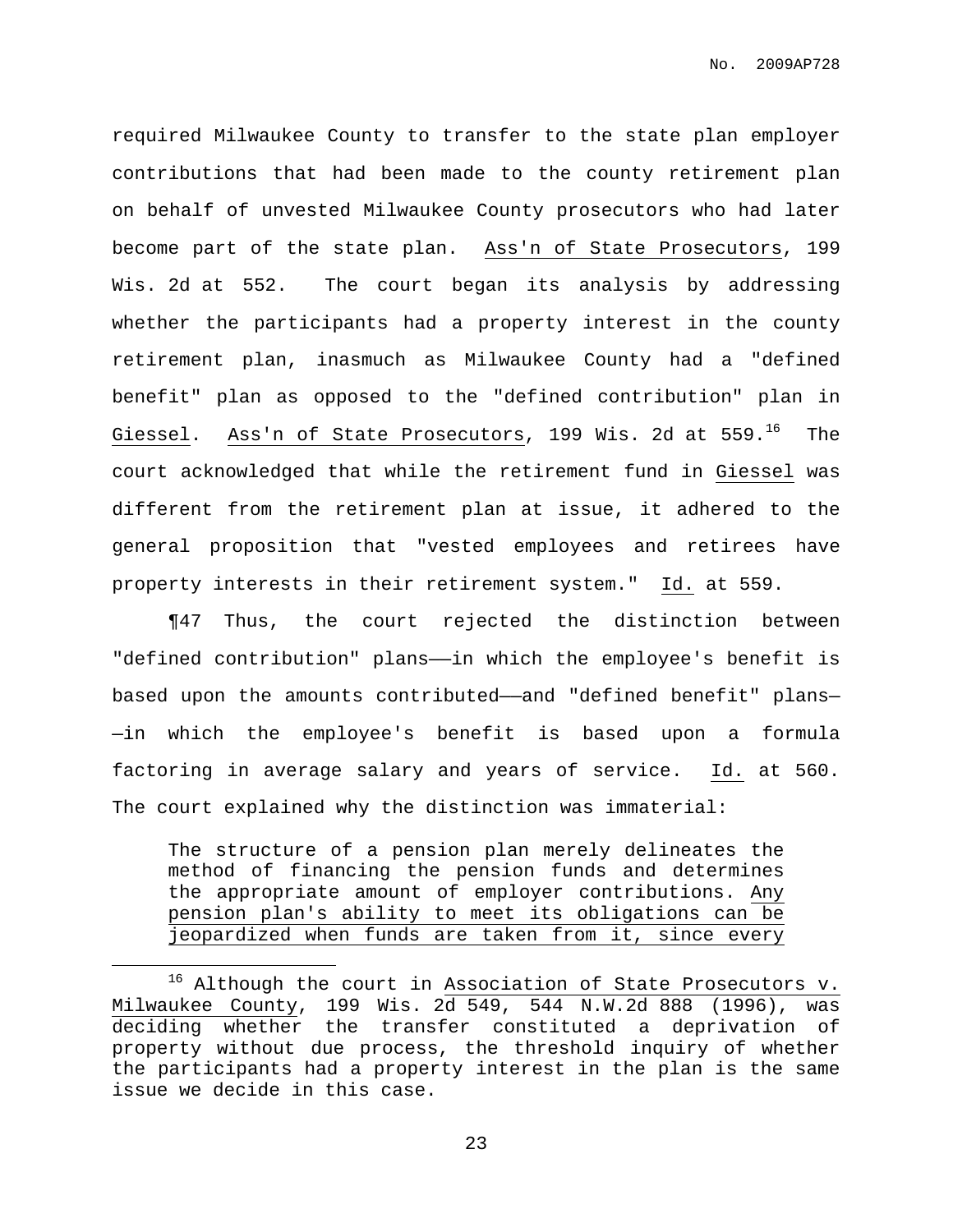# dime is arguably part of a management strategy dependent upon spreading the fund's monies as broadly as possible.

Id. at 560 (emphasis added).

¶48 The court then turned to whether the transfer of funds would take property without due process of law. Id. at 561. The Association of State Prosecutors argued that because the transferred amount was small, the transfer did not diminish the benefits of any employees or retirees remaining in that Milwaukee County plan. Id. The court rejected this argument, reasoning that "[g]overnmental takings do not become exempt from due process requirements simply because they may be actuarially insignificant." Id. The Association further argued that a beneficiary's property interest would never be impaired because Milwaukee County would always be responsible for any shortfall. Id. The court again rejected this argument, reasoning that "[w]hile the specific transfer [at issue] may not immediately threaten the benefits of [the beneficiaries], the precedent set by such a transfer certainly could." Id. at 562 (emphasis added). The court concluded that if the legislature could order such transfers, "the actuarial soundness of the plan could eventually suffer." Id.

¶49 In Retired Teachers Ass'n, the court addressed whether annuitants had a property interest in a WRS account that paid out surpluses to annuitants. Retired Teachers Ass'n, 207 Wis. 2d at 18. Concluding that they did, the court began by noting that an annuitant's interest "finds its genesis both in [the statute establishing rights in the WRS] and in prior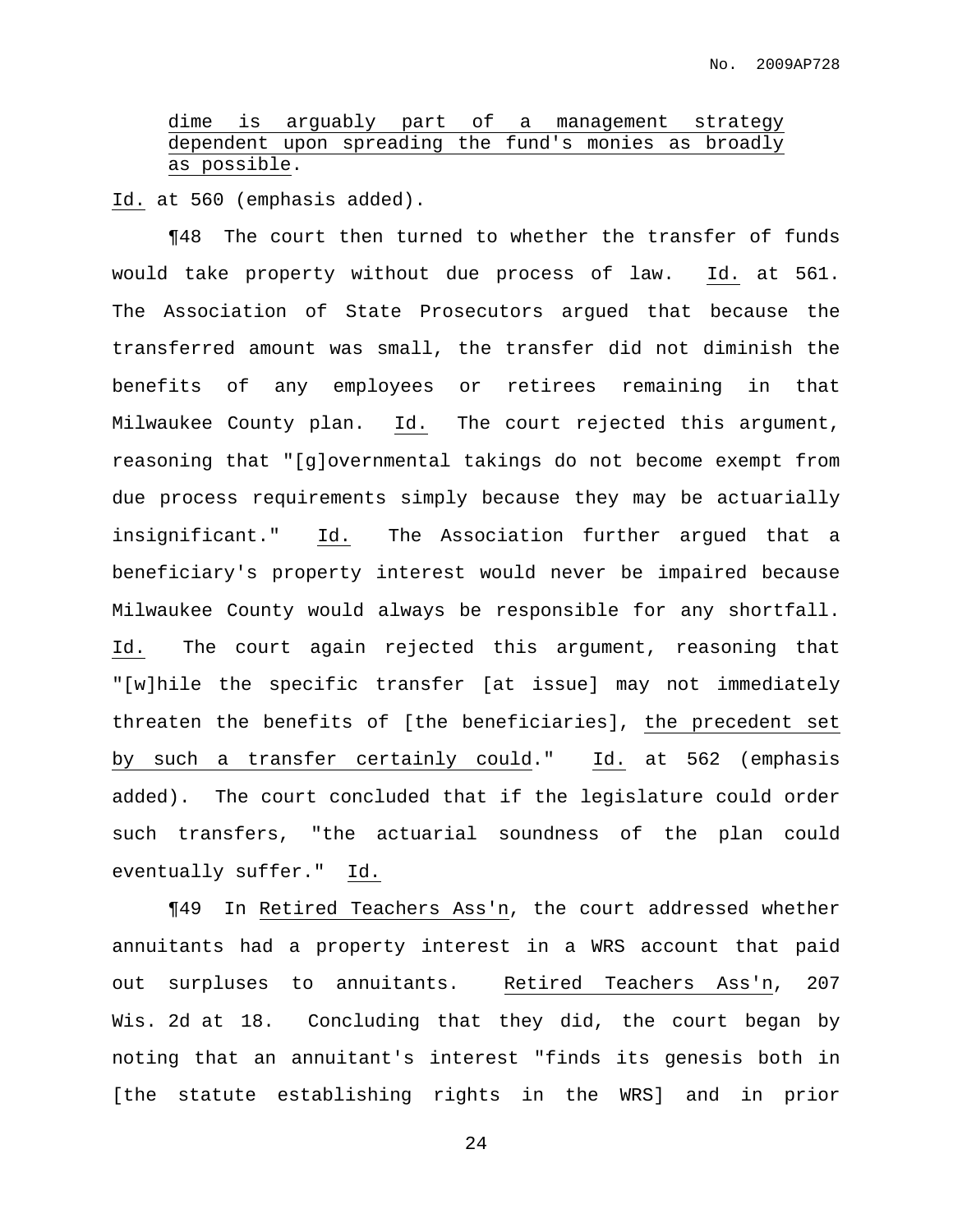No. 2009AP728

decisions of this court." Id. (citing Wis. Stat. § 40.19(1)). The statute read in part: "Rights exercised and benefits accrued to an employee under this chapter for service rendered shall be due as a contractual right and shall not be abrogated by any subsequent legislative act." Wis. Stat. § 40.19(1) (1987-88). The court then rejected the argument that annuitants had only a "unilateral expectation" of receiving surpluses. The property interest, the court concluded, was "the right of every annuitant to have surplus distributions made in a manner consistent with the [statute providing for distribution of surpluses.]" Id. at 19-20. Retired Teachers Ass'n, in dealing with surpluses, appeared to go beyond "defined benefits" to capture benefits from the overall success of the system.

¶50 The court's most comprehensive analysis of participant rights in the WRS came in Lightbourn, which the Medical Society uses to establish its framework for determining the existence of property interests in the Fund. In Lightbourn, the court dealt with a constitutional challenge to legislation altering a number of different provisions in the WRS. Lightbourn, 243 Wis. 2d 512, ¶59. Among other claims, the plaintiffs argued that a transfer from one of the state accounts and a credit for employers constituted unconstitutional takings of private property. Id.

¶51 Although the court ultimately rejected the takings claims, it closely examined the source of participants' property interests in the WRS. Id., ¶¶99-131. These interests arose, in part, from the participants' individual accounts, but "[b]eyond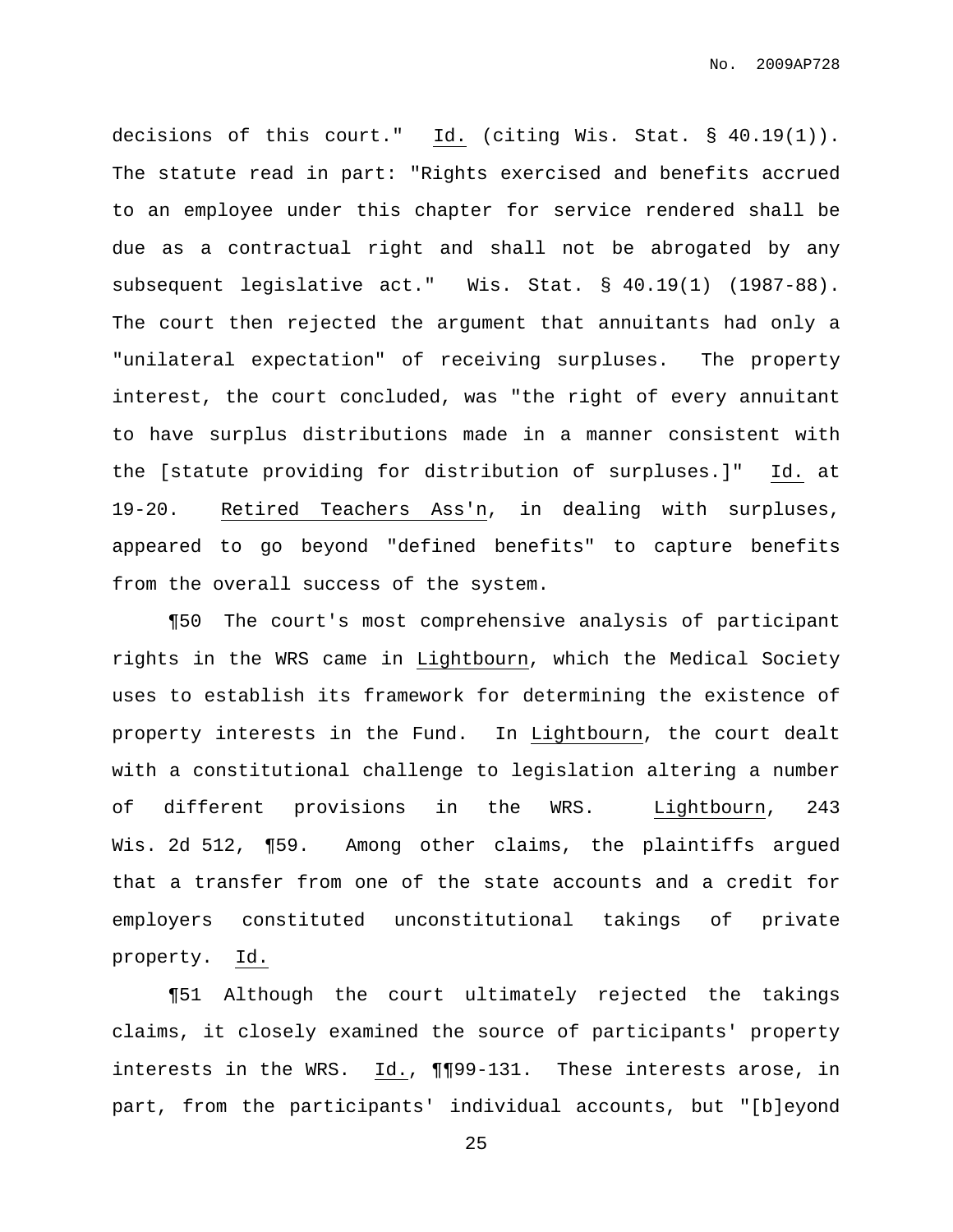this narrow individual interest, each participant [also] has a broad property interest in the WRS as a whole." Id., ¶100. Acknowledging that participants have contractual and vested rights in the state retirement system, the court went on "to articulate a more complete statement of the property interests and rights enjoyed by participants." Id., ¶107.

¶52 The first source of a property interest the court identified was in Wis. Stat. § 40.19(1), which described participants' rights in the WRS. Id., ¶108. The court noted that the language of the statute provided contractual rights in certain circumstances. Id., ¶111.

¶53 The second source of a property interest was in Wis. Stat. § 40.01, "the nature and purpose of the public employee trust fund." Id., ¶113. In particular, the court said that the purpose of the Fund was "to aid public employees in protecting themselves and their beneficiaries against the financial hardships of old age." Id., ¶114 (quoting Wis. Stat. § 40.01). The court also acknowledged the statute's declaration that the trust fund "is a public trust and shall be managed, administered, invested and otherwise dealt with" solely to fulfill benefit commitments at the lowest cost. Id. Similarly, the court cited language in the statute stating that the Fund "shall not be used for any other purpose." Id.

¶54 In addressing the trust aspect of the Fund, the court also acknowledged that the statutory language provided "specific safeguards to participants." Id., ¶116. One of these was that "trust fund money must be used for proper trust purposes." Id.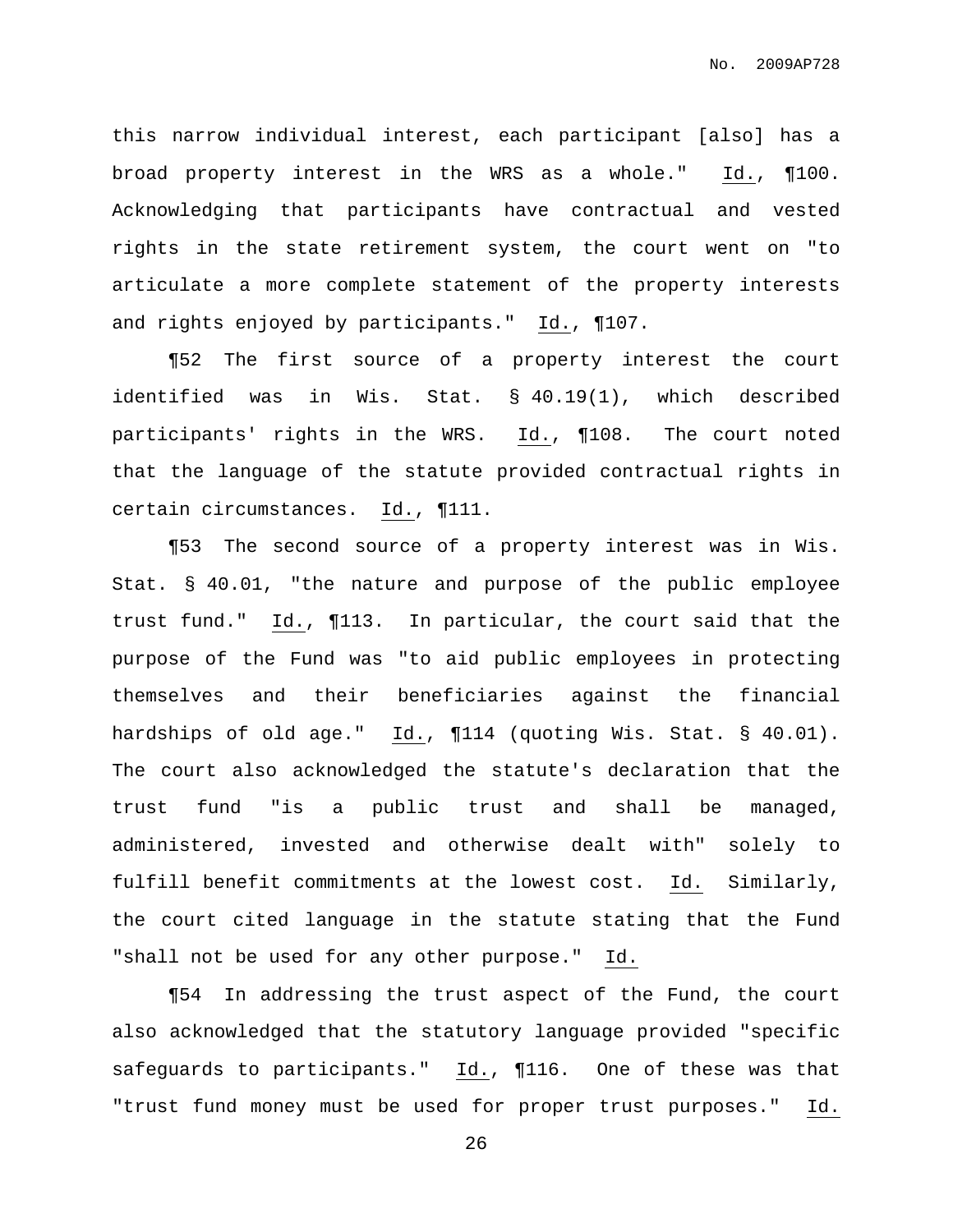As an example of a non-trust purpose, the court referred to the transfer in Association of State Prosecutors, in which the court held that "[t]he state cannot simply 'reach' into the County Plan to pay for obligations [the state] has incurred." Id., ¶118 (quoting Ass'n of State Prosecutors, 199 Wis. 2d 562-63).

¶55 The court then held that "legislative action affecting the WRS must be consistent with the stated objectives of the trust." Lightbourn, 243 Wis. 2d 512, ¶119. Again relying on Association of State Prosecutors, the court said that the legislature retained the power to adjust or amend a retirement plan, but that participants could challenge legislative actions "that deviate from trust objectives or cause injury to the trust." Lightbourn, 243 Wis. 2d 512, ¶119. Significantly, the court also noted that the Fund's board "must deal with the [WRS] in the same faithful manner as trustees would administer any trust, that is, they must exercise diligence, prudence, and absolute fidelity in managing trust assets." Id., ¶120 (citing Sensenbrenner v. Sensenbrenner, 76 Wis. 2d 625, 635, 252 N.W.2d 47 (1977) (emphasis added)).

¶56 The third source of property interests the court identified was "the integrity and security" of retirement funds. Id., ¶121. We noted that this interest was articulated in Association of State Prosecutors and inherent in the statutes governing the WRS. Id. Accordingly, we held that the statutes gave participants "the right to protect their accounts from either abrogation or dissipation." Id.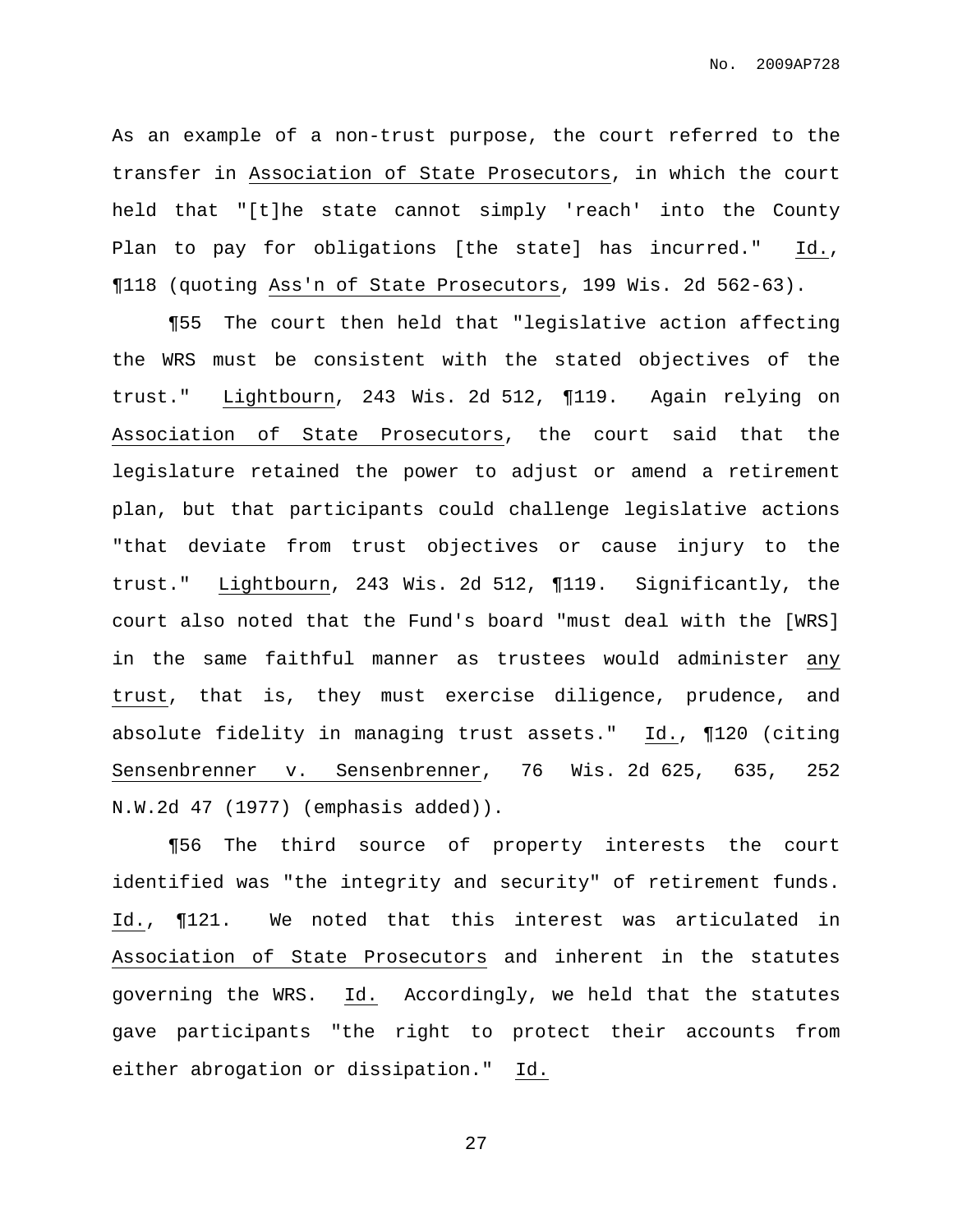¶57 In this case, both the circuit court and Secretary Morgan cite the statute's failure to establish contract rights to support the proposition that the health care providers lack a property interest in the Fund. This reasoning is too narrow. Article I, Section 13 protects a wide variety of property interests recognized by state law. Contract rights are not the sine qua non for a property interest in a state fund. In fact, we have specifically held that property interests arise from a much broader set of factors than contract rights. See Lightbourn, 243 Wis. 2d 512, ¶107 (articulating "a more complete statement of the property interests and rights enjoyed by participants" than contract rights); see also Fazio, 280 Wis. 2d 837,  $\P$ 14 (beneficiaries of WRS death benefits—as opposed to those directly contracting with the state—also obtain a property interest in their benefit once they meet the statutory requirements).

¶58 Examining these cases demonstrates that the court has considered a number of different factors when analyzing property interests in statutorily established trust funds. Giessel demonstrated that a contractual relationship is a source of property interests, and that principle remains sound. Giessel, 12 Wis. 2d at 9. However, Association of State Prosecutors, Retired Teachers Ass'n, and Lightbourn recognize a broader scope of participant interests. These interests derive directly from statutory language and from the nature and purpose of the trust created by statute. In sum, they reflect the "longstanding view in Wisconsin law that trust funds are to be treated differently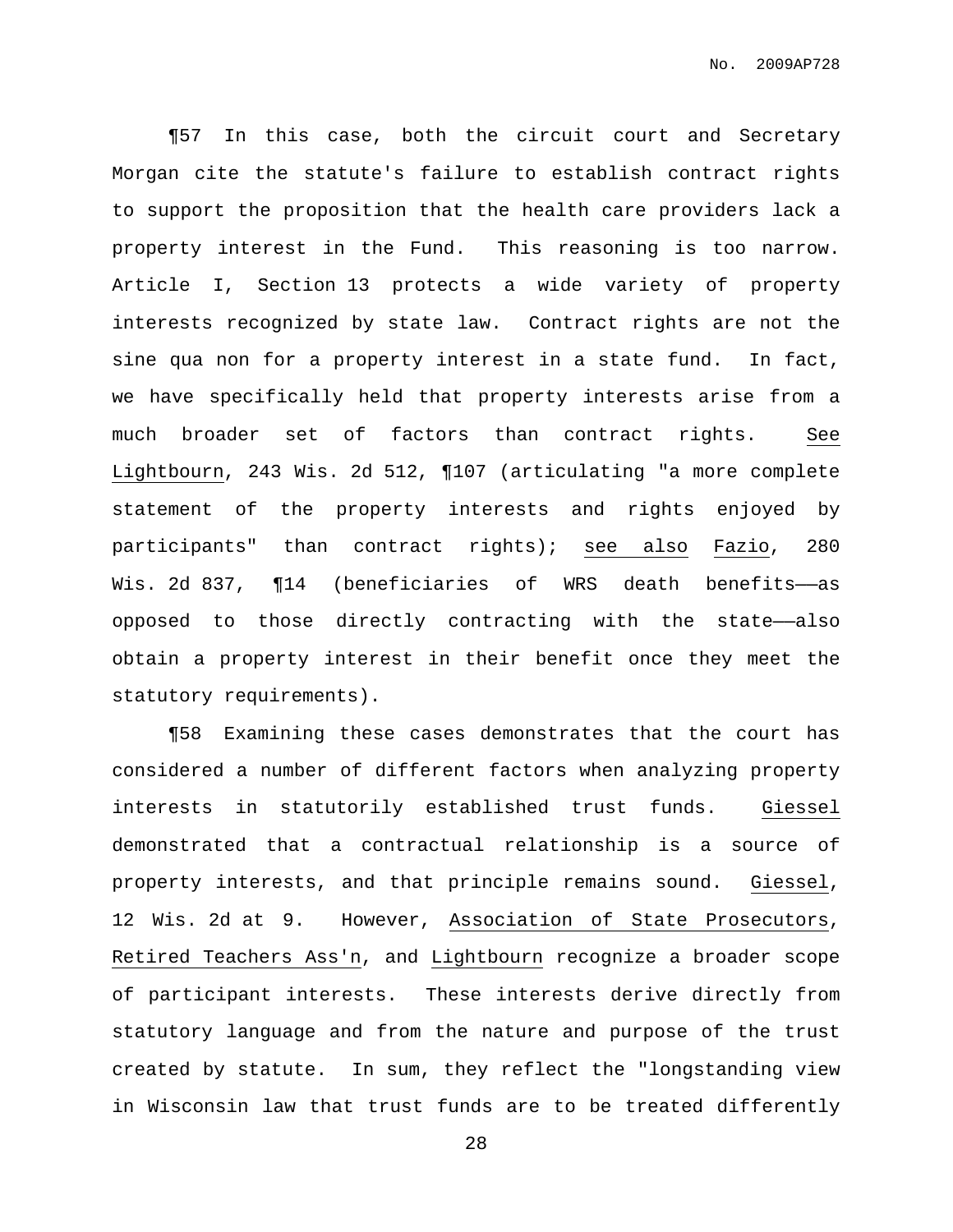than general revenue, and that the state has less power to regulate the use of trust funds." Opinion of Wis. Att'y Gen. to The Honorable Michael G. Ellis, Chairperson, Senate Organization Committee, OAG 1-95, at 3 (Feb. 14, 1995).

¶59 Our "more complete" statement of property interests in Lightbourn is consistent with the legal standards applied by other courts to determine whether participants have property interests in statutorily established trust funds. They have held that vested property rights "may be created either by common law, by statute, or by contract." Moran v. Okla. ex rel. Derryberry, 534 P.2d 1282, 1288 (Okla. 1975) (quoting Baker v. Tulsa Bldg. & Loan Ass'n, 66 P.2d 45, 46 (Okla. 1936)). To have a vested right, a person must hold "title, legal or equitable, to the present or future enjoyment of property." Fun 'N Sun RV, 527 N.W.2d at 478 (quoting Minty v. Bd. of State Auditors, 58 N.W.2d 106, 111 (Mich. 1953)); Pa. Med. Soc'y v. Dep't of Pub. Welfare, Nos. 584 M.D. 2008, 585 M.D. 2008, 2010 WL 1491269, \*9 (Pa. Commw. Apr. 15, 2010) (quoting Konidaris v. Portnoff Law Assocs., Ltd., 953 A.2d 1231, 1242 (2008)) (vested rights arise from "title, legal or equitable, to the present or future enforcement of a demand, or a legal exemption from a demand made by another"). Vested rights may be constitutionally protected even if they are "beneficial" rights——such as rights in a trust estate——rather than legal or possessory rights. See Tuttle v. N.H. Med. Malpractice Joint Underwriting Ass'n, 992 A.2d 624, 638 (N.H. 2010).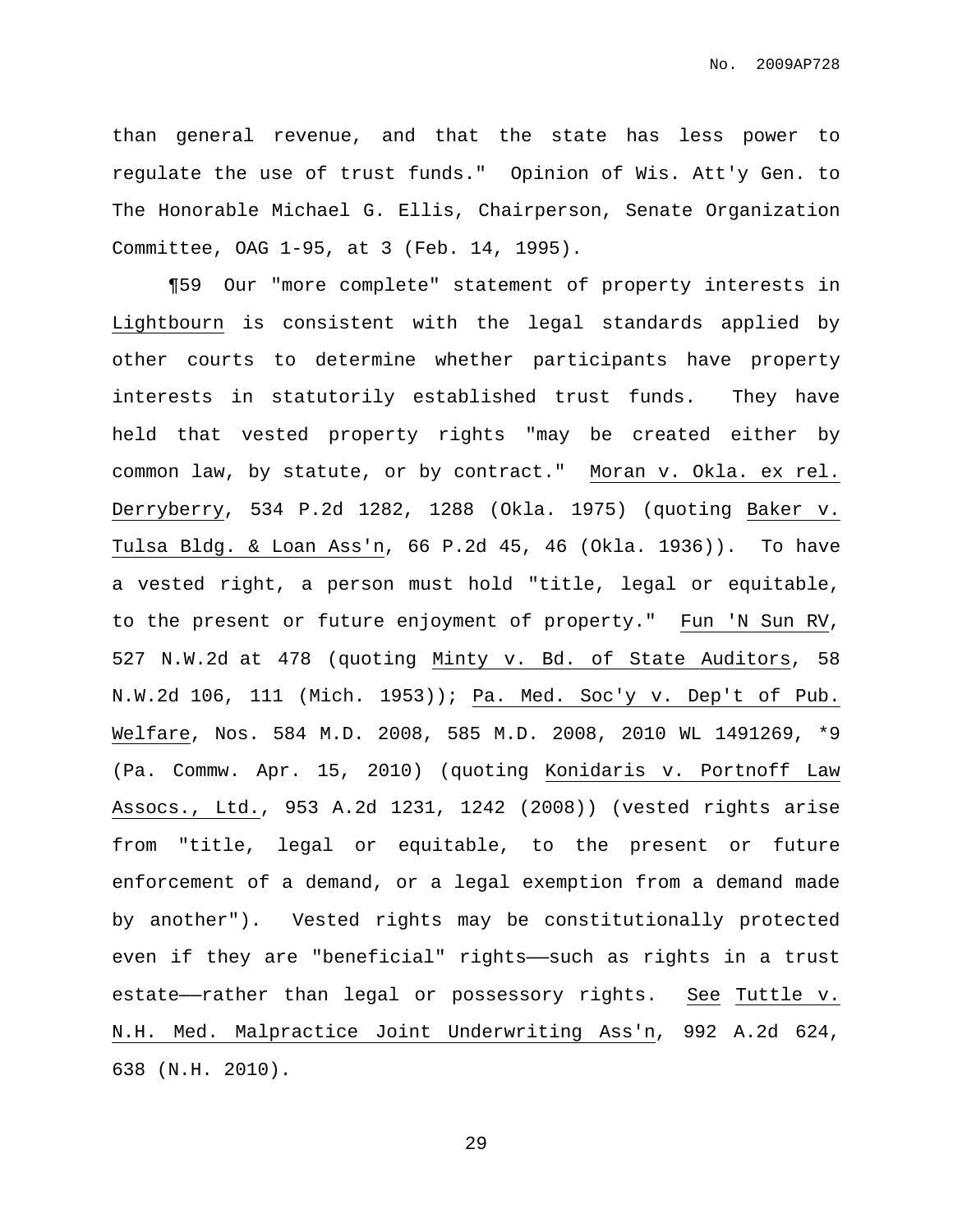¶60 While Lightbourn did not purport to set out an exclusive set of factors, it provides the correct basic framework for determining whether a property interest exists. With the understanding that a property interest may arise from contract rights, specific statutory language setting out the nature and purpose of a trust fund and the security and integrity of an entire fund, as well as other factors, we now turn to whether the health care providers have a constitutionally protected property interest in the Fund. B. The Health Care Providers' Equitable Title in the Fund

¶61 Based on the principles articulated in Lightbourn and other cases, we conclude that the health care providers have a constitutionally protected property interest in the Fund. The health care providers' property interest is the equitable title to the Fund that they hold as named beneficiaries of the Fund. We reach this conclusion for two reasons. First, the Fund is unambiguously a formal trust under Wisconsin law in both name and form. Second, the beneficiaries of a trust have equitable title in a trust.

# 1. Existence of a Formal Trust

¶62 The legislature established a formal trust fund. The Fund is more than a trust in name. It has all three critical elements necessary to establish a trust, namely, (1) trustees who hold property and are subject to equitable duties to deal with the property for the benefit of others; (2) beneficiaries to whom the trustees owe these equitable duties; and (3) trust property that is held by the trustees for the beneficiaries.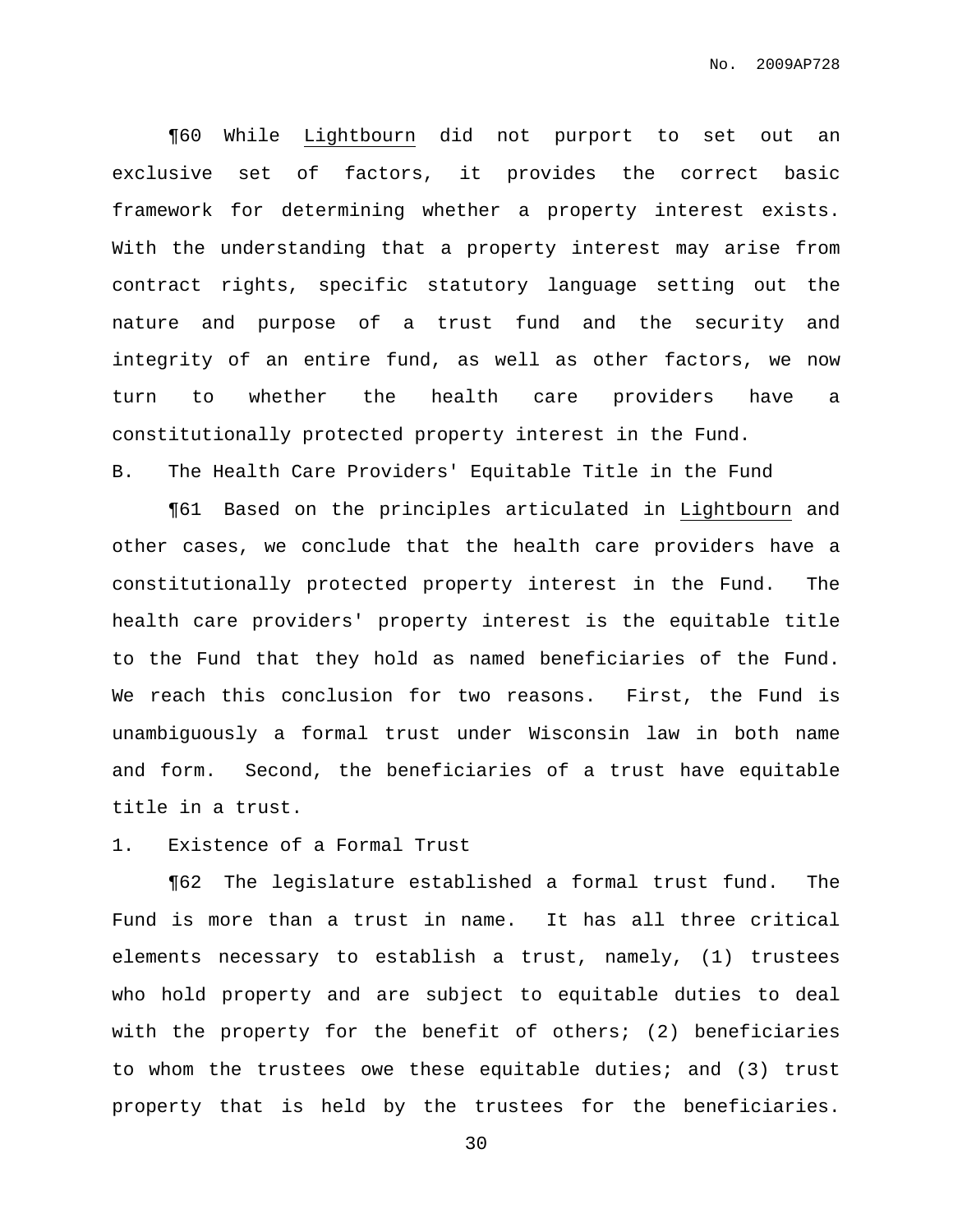See Sutherland v. Pierner, 249 Wis. 462, 467, 24 N.W.2d 883 (1946) (describing these three elements); see also Artac v. DHFS, 2000 WI App 88, ¶15, 234 Wis. 2d 480, 491-92, 610 N.W.2d 115.

¶63 First, the Fund has trustees who hold property subject to equitable duties to deal with the property for the benefit of others. Wisconsin Stat. § 655.27(2) states: "Management of the fund shall be vested with the board of governors." Furthermore, the Fund "is held in irrevocable trust for the sole benefit of health care providers participating in the fund and proper claimants." Wis. Stat. § 655.27(6). Read together, these two provisions unambiguously establish that the board is the trustee of the Fund.

¶64 The board's duty as trustee is recognized in our prior cases that have analogized the board to the trustee of a private trust. In Strykowski, this court acknowledged the Fund's duty to defend the trust estate, as well as its duty to deal impartially with beneficiaries: both the health care providers and proper claimants. Strykowski, 81 Wis. 2d at 518. The court concluded that the Fund did not violate its duties to the claimants by defending the trust "where the trustee reasonably determines that the claim is adverse to the trust." Id. The court analogized the trust to circumstances in a Colorado case involving a public pension: "It is within the power, and is the duty of a trustee to institute action and proceedings for the protection of the trust estate, . . . and to take all legal steps . . . reasonably necessary with relation to those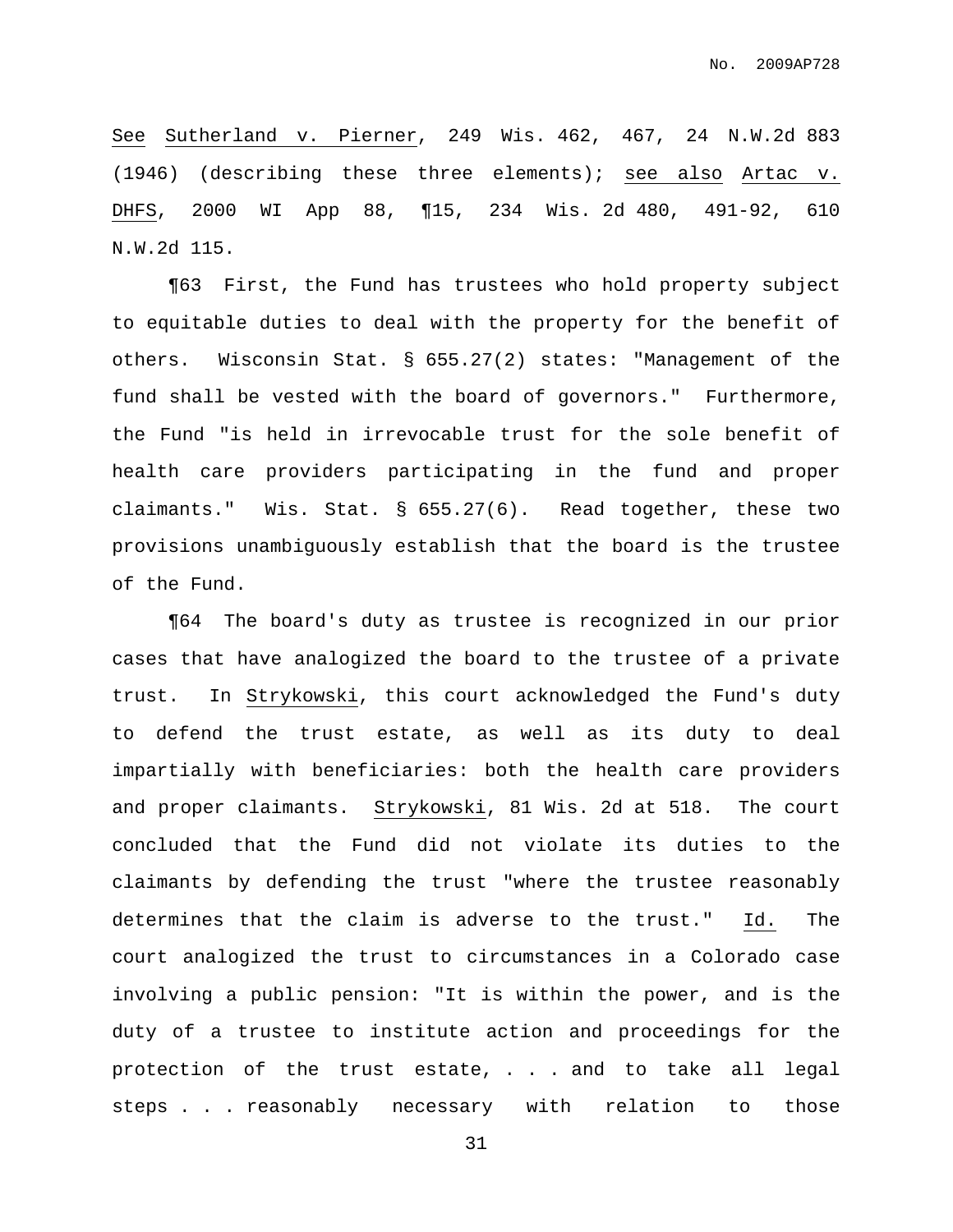objectives." Id. (quoting Brisnehan v. Central Bank & Trust, 299 P.2d 113 (Colo. 1956)).

¶65 Wisconsin courts have described the board as a trustee in other situations. For example, this court held that the board could bring an action against an insurer that refused to contribute to a settlement in a claim against its insured, reasoning that it has the power "to perform all of the functions of trustees under the common law of trusts." WHCLIP, 200 Wis. 2d at 615 (citing Strykowski, 81 Wis. 2d at 518). Similarly, the court of appeals held that the Fund could sue to recover payments to an unqualified provider, on grounds that doing so was "reasonably necessary" to protect the trust. Wis. Patients Comp. Fund v. St. Mary's Hospital, 209 Wis. 2d 17, 40- 41, 561 N.W.2d 797 (Ct. App. 1997) (quoting WHCLIP, 200 Wis. 2d at 615).

¶66 Because the Fund operates as a trust and the board is the trustee, the board's duties to the beneficiaries are analogous to those of a common-law trustee. Common-law trustees have fiduciary duties to beneficiaries. Sutherland, 249 Wis. at 466. Therefore, as the trustee of the Fund, the board has a fiduciary duty in managing the trust. See Zastrow v. Journal Commc'ns, 2006 WI 72, ¶22, 291 Wis. 2d 426, 718 N.W.2d 51. This means that the board has a duty of "undivided loyalty" to the beneficiaries of the Fund. Id., ¶34 (quoting Hammes v. First Nat'l. Bank & Trust Co. of Racine, 79 Wis. 2d 355, 255 N.W.2d 555 (1977)); see also Lightbourn, 243 Wis. 2d 512, ¶120 (listing duties of ETF board).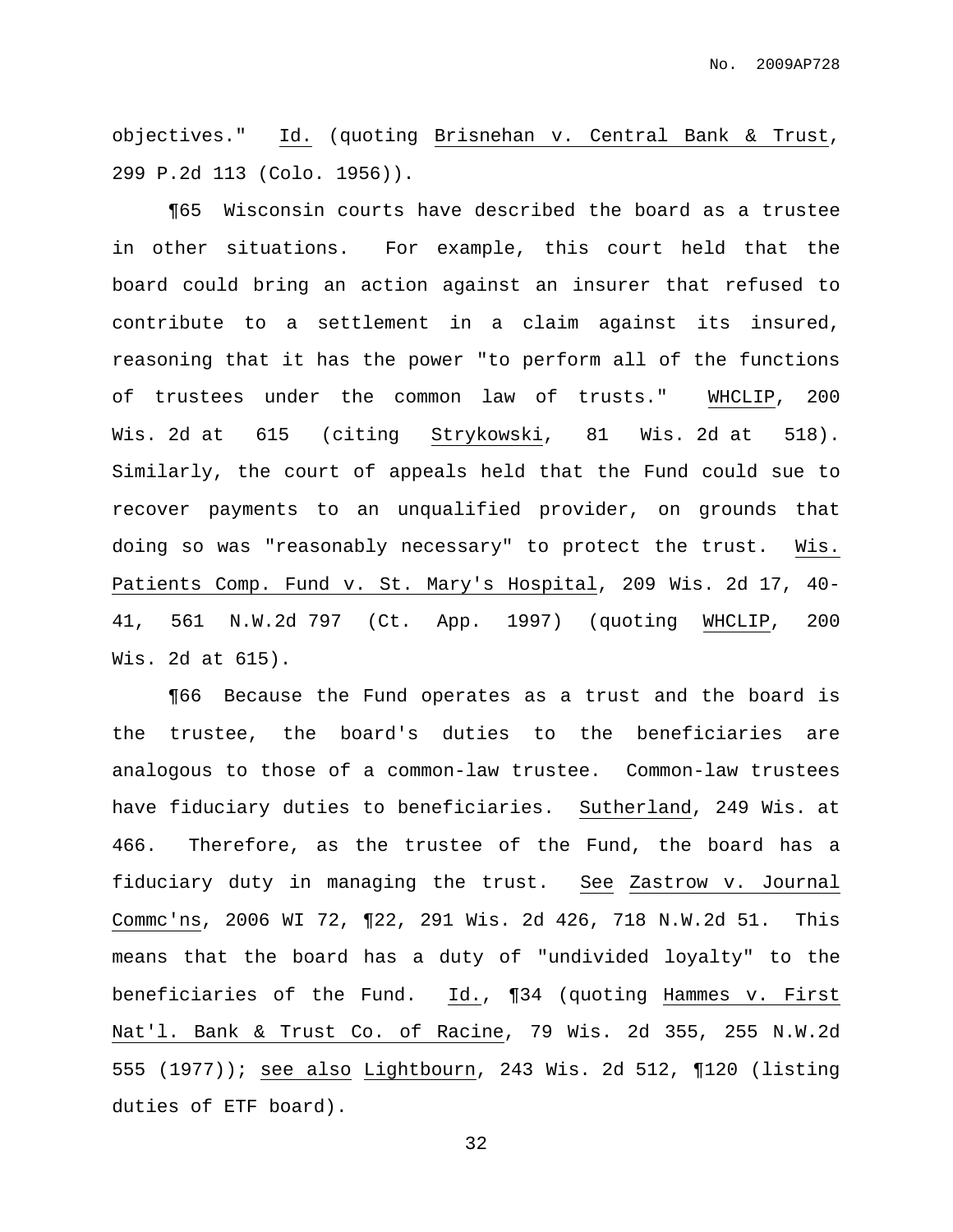¶67 The Fund also satisfies the second element necessary to create a trust: the existence of beneficiaries to whom the trustee owes equitable duties. This element is unambiguously established by statutory language. See Lightbourn, 243 Wis. 2d 512, ¶¶108, 113 (finding participant property interests in the language of the statute, including a statute that sets out the nature and purpose of the public employee trust fund).

¶68 Wisconsin Stat. § 655.27(6) provides that "[t]he fund, including any net worth of the fund, is held in irrevocable trust for the sole benefit of health care providers participating in the fund and proper claimants." Wis. Stat. § 655.27(6) (emphasis added). Although the word "irrevocable" was not added until 2003, § 655.27(6) has always described the Fund as a "trust" held for the benefit of the health care providers (or "insureds" under the earlier statute) and proper claimants. Therefore, from the beginning, the statute specifically named health care providers as beneficiaries of the Fund.

¶69 The board's duty is not to manage the Fund for the Fund's benefit, but to manage the Fund for the "sole benefit" of the named beneficiaries. Wis. Stat. § 655.27(6). This key element is lacking in many state funds that set aside money for a specific purpose and are "trust funds" in name only. $^{17}$ 

<sup>&</sup>lt;sup>17</sup> The primary analogy offered by Secretary Morgan is the transportation fund. Wis. Stat. § 25.40. However, the state manages a large number of trust funds, which are designated for specific purposes but do not identify specific beneficiaries. See Wis. Stat. § 25.17 (listing funds).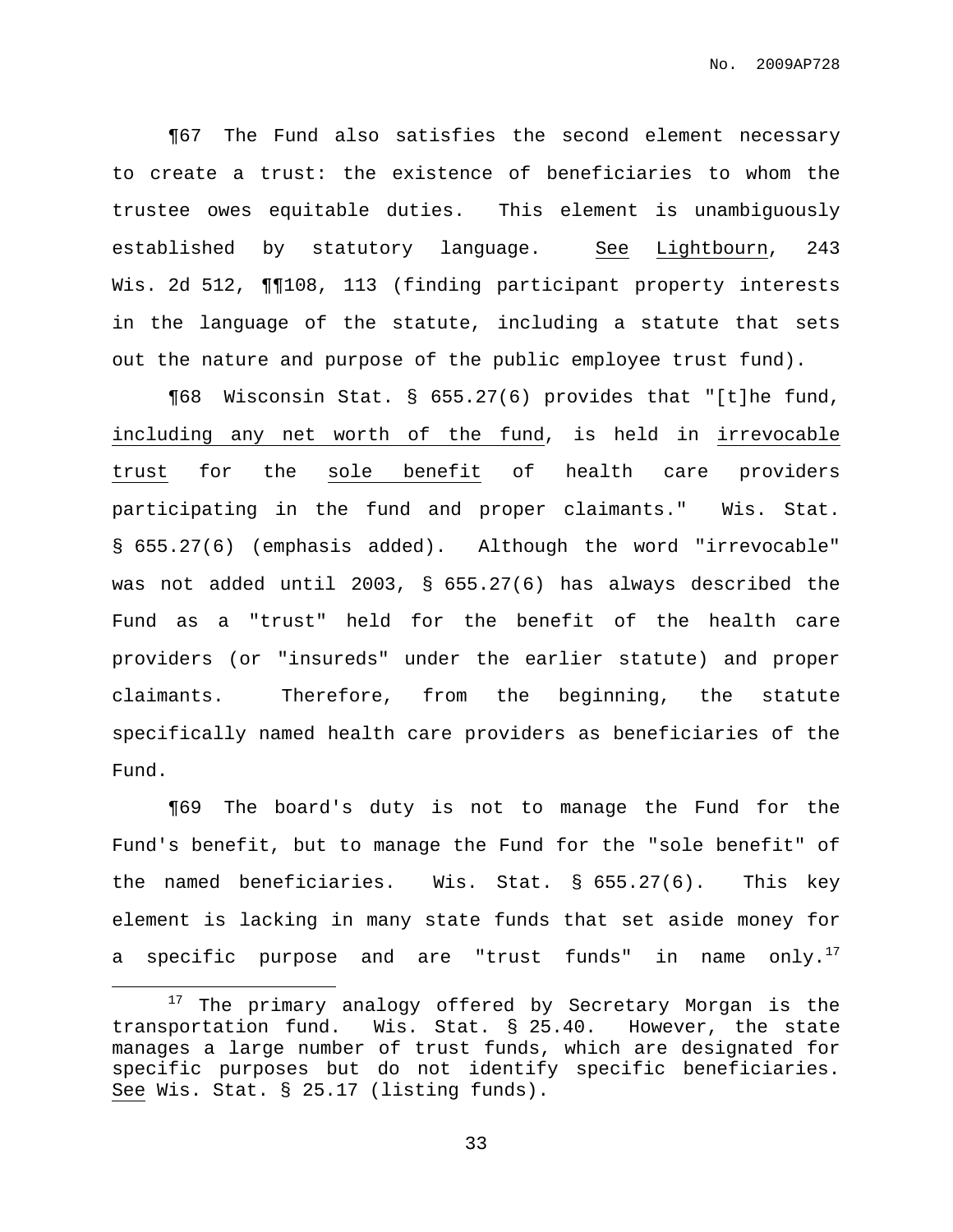No. 2009AP728

Chapter 655 does more than set aside money for a purpose. It enumerates two specific and definite classes of beneficiaries: health care providers and proper claimants.  $\,$  Id. $^{18}$ 

¶70 The existence of named beneficiaries is what transforms the Fund from money set aside for a purpose into a formal trust. To illustrate, in Fun 'N Sun RV, cited by Secretary Morgan, the Michigan Supreme Court upheld the constitutionality of the state's sale of its accident fund to a private insurer. Fun 'N Sun RV, 527 N.W.2d at 482. In doing so, the court noted that earlier case law "did not expressly identify any beneficiary of the 'trust' to which [the statute] referred." Id. at 479 (discussing Comm'r of Ins. v. Advisory Bd. of the Mich. State Accident Fund, 434 N.W.2d 433 (Mich. Ct. App. 1988)). For this reason, the court conceived of the Michigan fund as a "trust" only "in an informal, descriptive sense, rather than as a declaration of a formal trust relationship." Id.

¶71 The description of the Michigan fund is in stark contrast to the way Wis. Stat. § 655.27(6) and previous cases describe the Fund: a formal trust with named beneficiaries. None of the other cases cited by Secretary Morgan involved a trust held for the benefit of expressly named beneficiaries and a board with fiduciary duties to those beneficiaries. See Miss.

 $18$  "The members of a definite class of persons can be the beneficiaries of a trust." See Restatement (Third) of Trusts § 45 (2003). "A class is not indefinite for this purpose merely because it consists of a changing or shifting group, the number of whose members may increase or decrease." Id., cmt. a.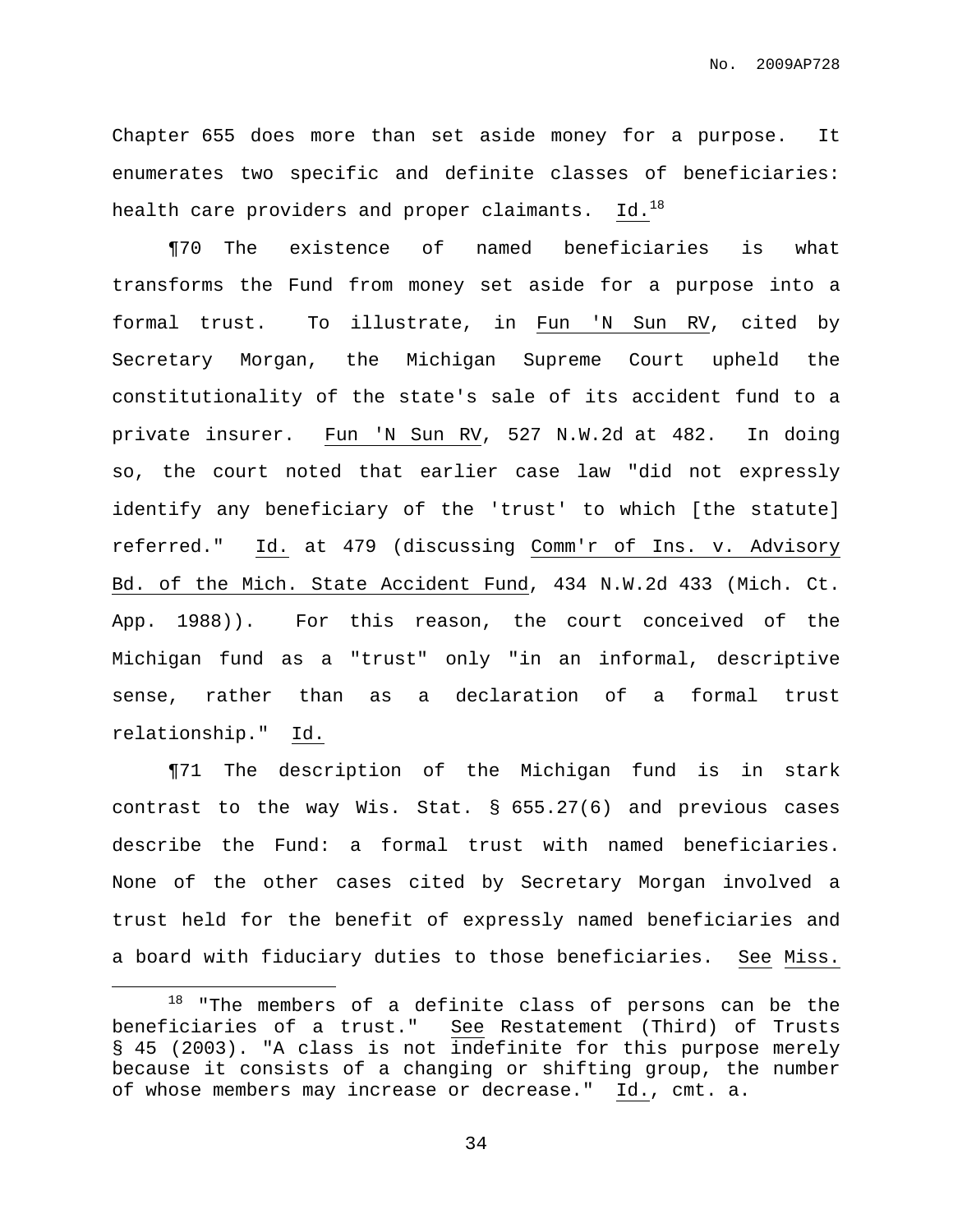Surplus Lines Ass'n v. Miss., 442 F. Supp. 2d 335, 337 (S.D. Miss. 2006), aff'd 261 Fed. Appx. 781 (5th Cir. Jan. 15, 2008); Kelso & Irwin, P.A. v. State Ins. Fund, 997 P.2d 591, 596 (Idaho 2000) (no provisions in statutory language provided property rights); D. Corso Excavating, Inc. v. Poulin, 747 A.2d 994, 1000-01 (R.I. 2000).

¶72 The third element of a formal trust is the existence of trust property. Wisconsin Stat. § 655.27(6) specifies that "[t]he fund is established" and that "any net worth of the fund" is held in irrevocable trust." As of June 30, 2007, just prior to the transfer, the Fund held roughly \$798.5 million in total assets. 2010 Audit, supra, at 35. There is no question that trust property exists.

¶73 In sum, the legislature established the Fund as a formal trust. It underscored the nature of that trust in Wis. Stat. § 655.27(6). Beyond the legislature's express intent to establish a trust, the Fund meets the three requirements for a trust under Wisconsin law: (1) trustees with duties to manage the trust on behalf of beneficiaries; (2) beneficiaries to whom the trustees owe equitable duties; and (3) trust property. The existence of these three elements is conclusively demonstrated by statutory language, prior case law, and the substance of the Fund's operation.

2. Beneficiaries' Equitable Title in the Trust

¶74 Because the Fund is a formal trust, and because the health care providers are named beneficiaries of the Fund, the health care providers have equitable title to the Fund.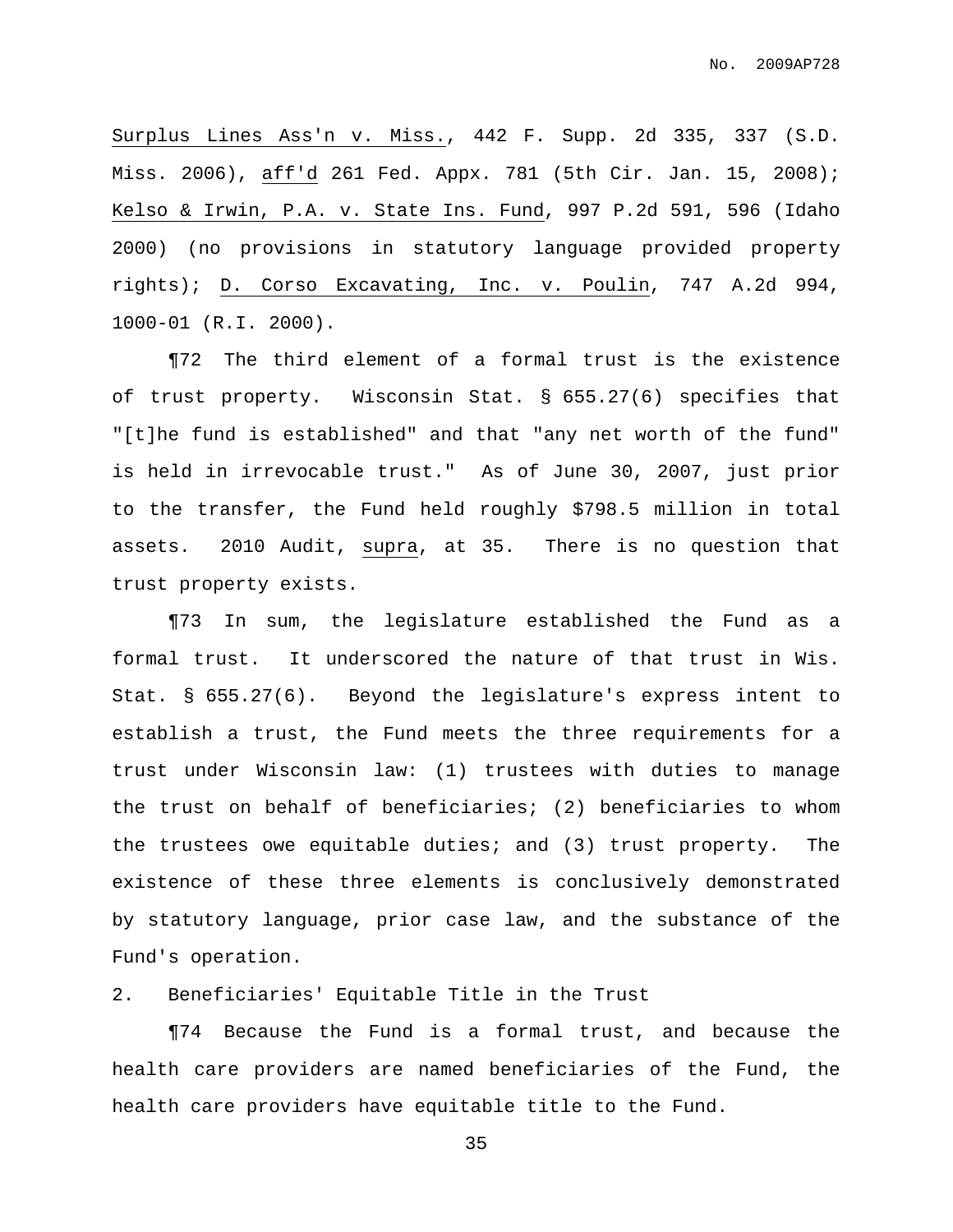¶75 The establishment of a trust creates two kinds of ownership: the trustees hold legal title to the trust and the beneficiaries hold equitable title, referred to as a "beneficial interest." Wis. Stat. § 701.05(2) (beneficiary of a private trust has "equitable interest"); Sutherland, 249 Wis. at 466 (beneficiaries of a trust have a "beneficial interest" in the trust property). The beneficiaries' equitable interest represents "the real ownership," while the trustee's legal title is "no more than the shadow, always following the equitable estate, which is the substance." Nossaman & Wyatt, 1 Trust Administration & Taxation § 1.04 at 1-13 (1992) (quoting West Jersey Title & Guar. Co. v. Indus. Trust Co., 141 A.2d 782 (N.J. 1958)).

¶76 We recognize that the establishment of the Fund diverges from traditional trust principles in one significant way. Generally, the person establishing the trust (by expressing the intent to do so) and the person providing the money for the trust are the same person, referred to as the "settlor." See George Gleason Bogert & Amy Morris Hess, The Law of Trusts and Trustees, § 43 at 453 (3d ed. 2007) (settlor must have property interest to create a trust). In the case of the Fund, the legislature established the Fund, but the health care providers are the "settlors" insofar as they placed the money into the trust. This fact tends to confirm the health care providers' property interest in the Fund.

¶77 Health care providers and proper claimants have property interests in the Fund, but these interests have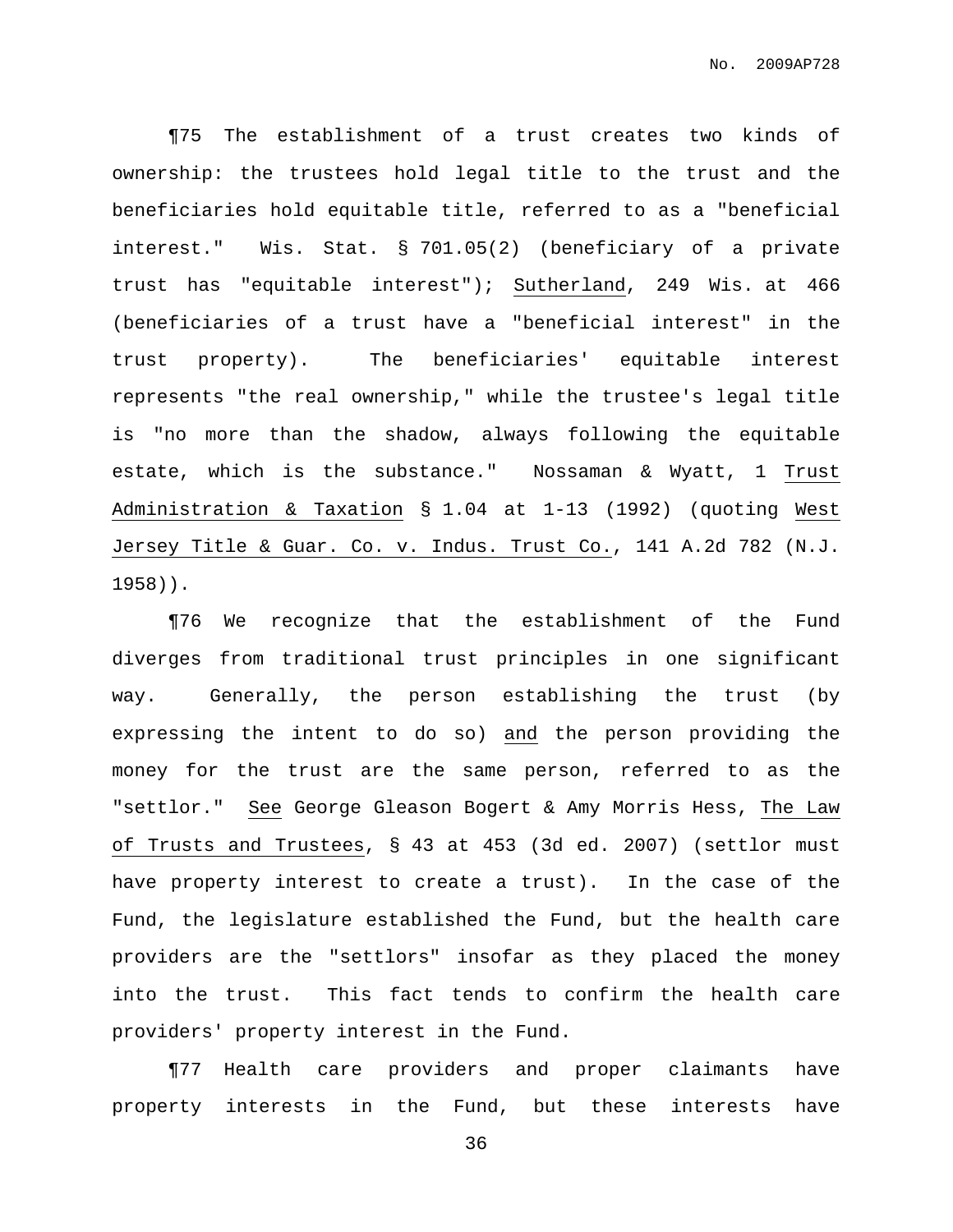different bases. The health care providers are assessed mandatory fees. These assessments are enforced by the threat of fines or deprivation of a provider's license to practice medicine in Wisconsin. In sum, there is a link between the provider's assessment and the provider's license that goes well beyond a professional's normal licensing payment for regulation or service. Wisconsin Stat. § 655.27(6) recognizes this paidfor benefit as a property interest. By contrast, claimants have a property interest in the assurance that proper claims, including full economic damages, from medical malpractice will be satisfied, inasmuch as claimants have been forced to give up rights under conventional tort law to seek redress under the procedures and limitations of ch. 655.

¶78 The legislature could have chosen to establish the Fund with broad-based taxes and to hold the funds in trust for the health care providers. In that event, the legislature would have been the "settlor" in the traditional sense of both establishing the trust and providing the money for the trust. Instead, the legislature established the mechanism for the Fund, compelled health care providers to pool their money in it, and created a board to manage the Fund as a trustee. In doing so, the legislature did not establish the Fund out of public money for a specific purpose. Rather, the legislature, by enacting Chapter 655, facilitated the pooling of private money in the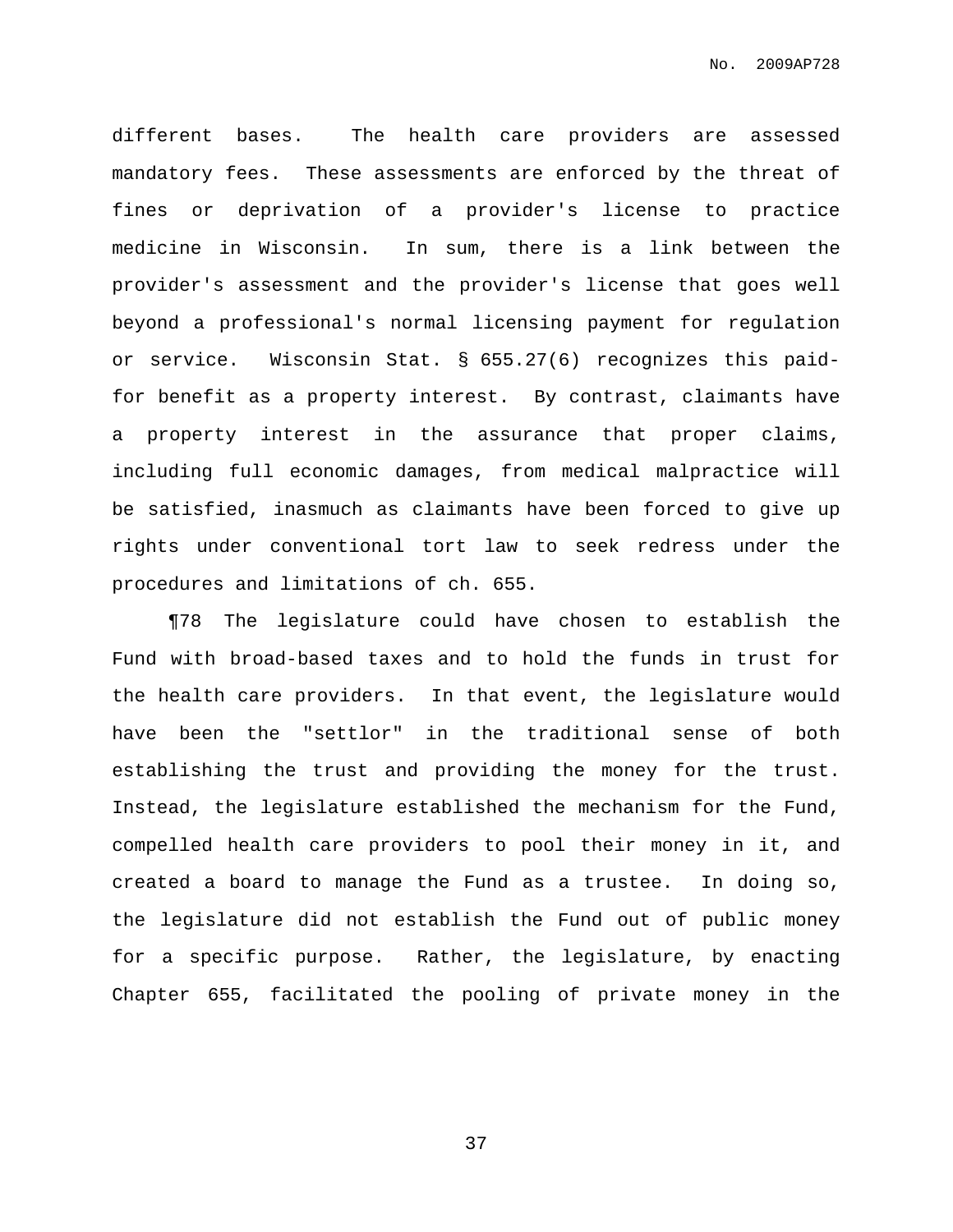No. 2009AP728

trust and recognized and protected the health care providers' property interests in the resulting "estate." $^{19}$ 

¶79 In sum, because the Fund is a formal trust, satisfying the necessary requirements for a trust under Wisconsin law, the health care providers have equitable title to the Fund. The existence of this equitable title is reinforced by the fact that the Fund is created from mandatory assessments on the health care providers themselves. Beneficial or equitable interests are constitutionally protected. See Fun 'N Sun RV, 527 N.W.2d at 478 (quoting 2 Cooley, Constitutional Limitations (8th ed.) at 749); Pa. Med. Soc'y, 2010 WL 1491269, at \*9; Tuttle, 992 A.2d at 638; 2 Nichols on Eminent Domain, § 5.02[2][a] at 5- 46 (3d ed. 2006). Therefore, the health care providers' equitable title to the Fund is a constitutionally protected property interest.

C. Rights Arising from the Health Care Providers' Equitable Title

¶80 Having established that the Fund is a formal trust under Wisconsin law and that health care providers have

<sup>&</sup>lt;sup>19</sup> Recently, in holding that health care providers had vested rights in receiving abatements of their assessments into a patient's compensation fund that operates similarly to the Wisconsin Fund, the Commonwealth Court of Pennsylvania found it relevant that "doctors have to pay the assessment, or they cannot practice in the Commonwealth." Pa. Med. Soc'y v. Dep't of Pub. Welfare, Nos. 584 M.D. 2008, 585 M.D. 2008, 2010 WL 1491269, \*9 (Pa. Commw. Apr. 15, 2010). Although the Pennsylvania court specifically addressed the right to abatements of the assessments, their reasoning nonetheless supports our conclusion that health care providers obtain vested rights by paying mandatory assessments.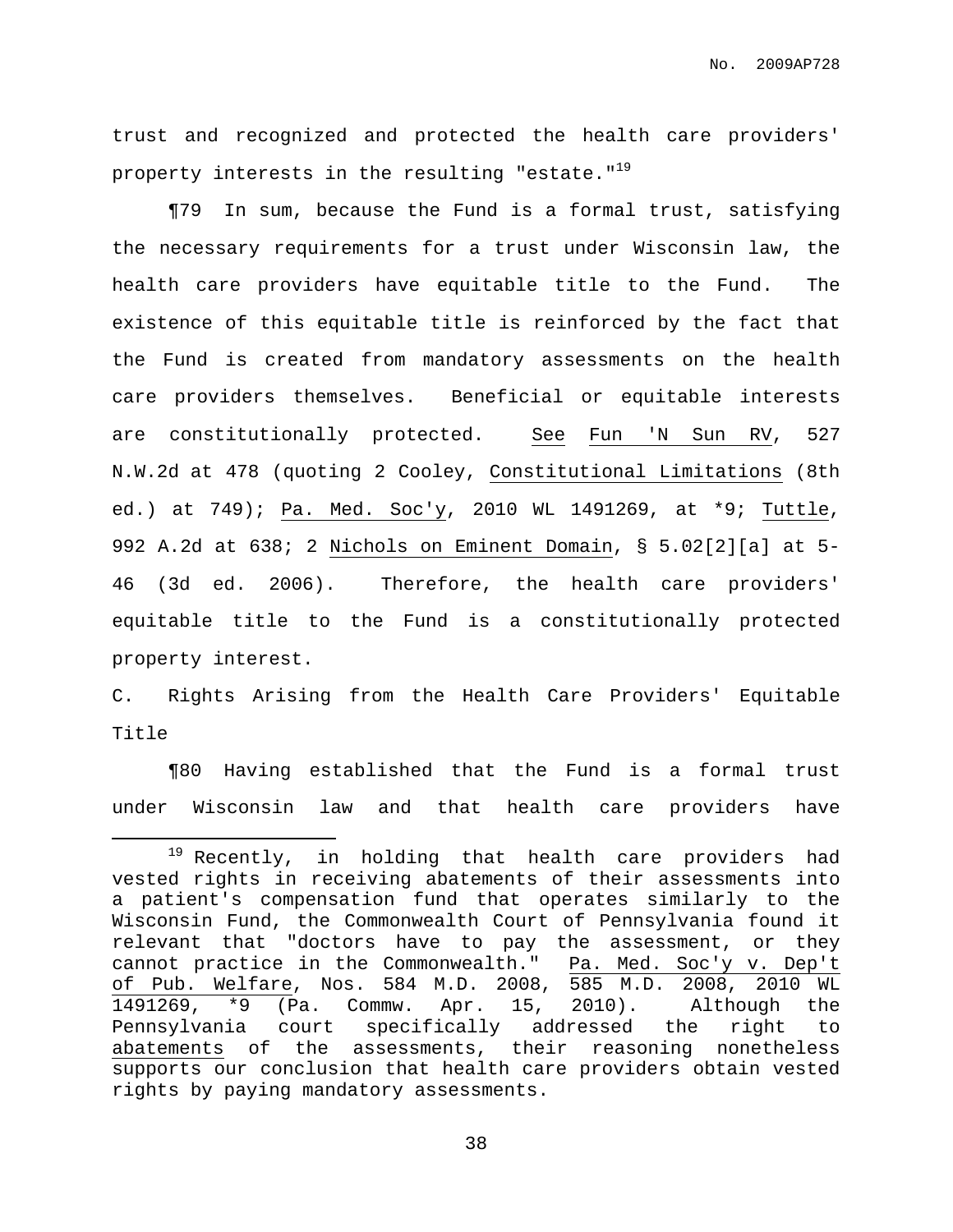No. 2009AP728

equitable title to the Fund as named beneficiaries of the Fund, we now turn to the health care providers' three rights that flow from that equitable title. First, the health care providers have a property interest in the security and integrity of the Fund. Second, the health care providers have a right to realize investment earnings in the form of lowered assessments. Third, both health care providers and proper claimants have a right to the assurance that excess judgments will be paid by the Fund, so that additional litigation can be avoided and justice will be done.

1. Interest in the Security and Integrity of the Fund

¶81 The first right that flows from the health care providers' equitable title in the Fund is a right to the security and integrity of the Fund. Because the health care providers' property interest in the Fund is protected under Wisconsin trust law, the health care providers have a collective property interest in the entire Fund, even though individual health care providers do not have individual accounts. Any improper removal of money from the Fund infringes upon this right, and is likely to affect individual providers.

¶82 The health care providers' right to the security and integrity of the entire Fund flows naturally from the nature of the board's fiduciary duty to the beneficiaries. A fiduciary duty generally gives rise to a duty to manage the beneficiaries' assets "as a prudent investor would." See Wis. Stat. § 881.01(3)(a); Hatleberg v. Norwest Bank Wis., 2005 WI 109, ¶20, 283 Wis. 2d 234, 700 N.W.2d 15 (trustee must guard the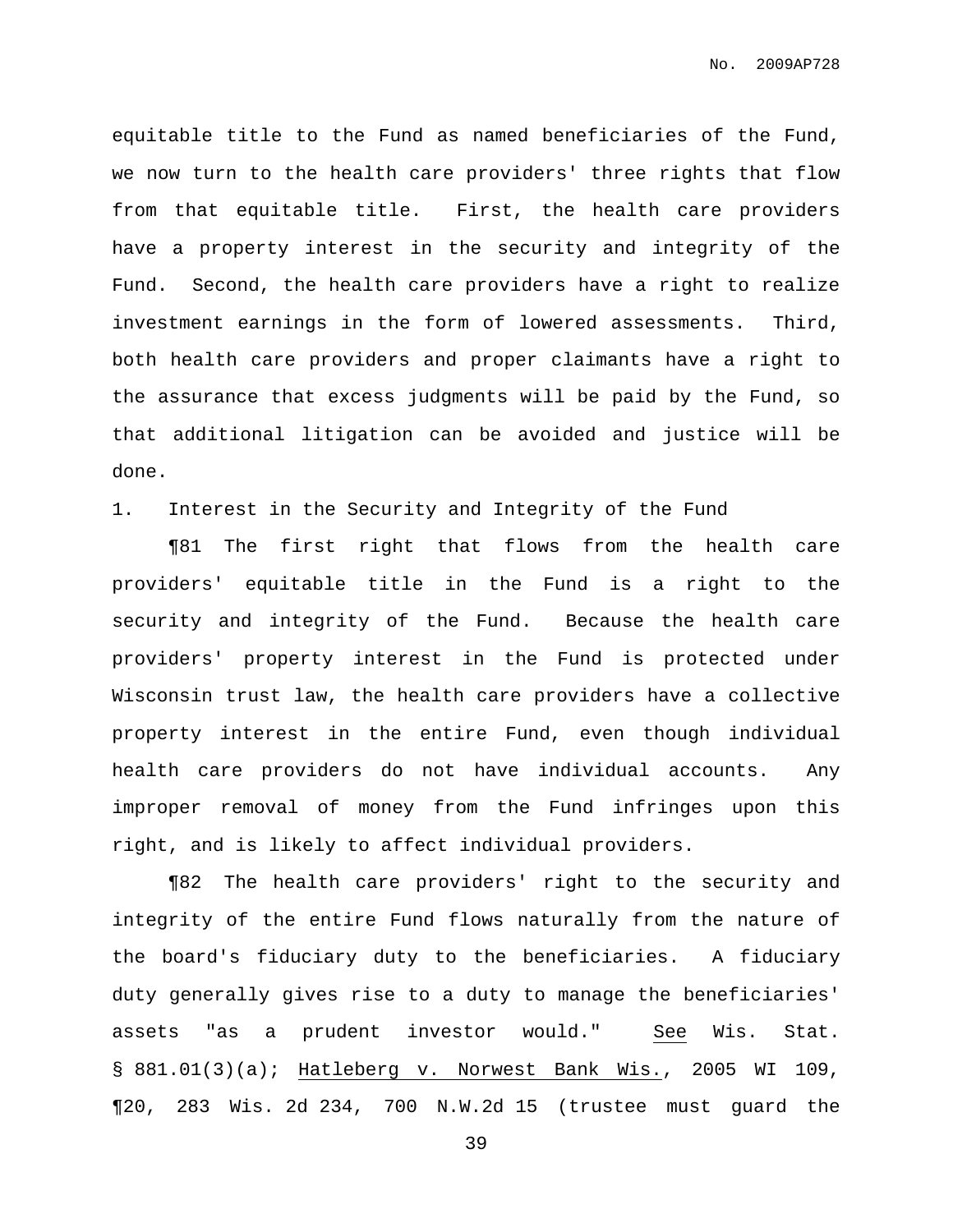trust assets vigilantly); Hegner v. Anna Van Rossum Estate, 117 Wis. 2d 314, 321, 344 N.W.2d 160 (1984) (holding that executors of an estate have many of the same duties as trustees, including the obligation to invest accumulated estate funds).

¶83 This principle applies to statutorily established trust funds as much as it applies to private trust funds. See Attorney General ex rel. Blied v. Levitan, 195 Wis. 561, 219 N.W. 97 (1928) (holding that because Annuity Board had a duty to invest retirement funds, the court would not "read into the law any limitations upon the methods which the board in the exercise of sound business judgment may employ to that end"). In Lightbourn, the court cited the ETF's duty to the WRS as part of the statutory "safeguards" that formed the basis of the participants' property interests. Lightbourn, 243 Wis. 2d 512, ¶120 (the board "must deal with the [WRS] in the same faithful manner as trustees would administer any trust"). Like the ETF board, the board here "must exercise diligence, prudence, and absolute fidelity in managing trust assets." Id.

¶84 The beneficiaries' property interest in the Fund naturally implies a right to the security and integrity of the Fund because such a right is the necessary corollary of the trustee's fiduciary duty; it is what triggers the trustee's fiduciary duty. If the beneficiaries did not have rights in the security and integrity of the entire Fund, then the board would have no duty to manage the Fund on the beneficiaries' behalf. The board's duty as "trustees under the common law of trusts," WHCLIP, 200 Wis. 2d at 615, established in chapter 655 and our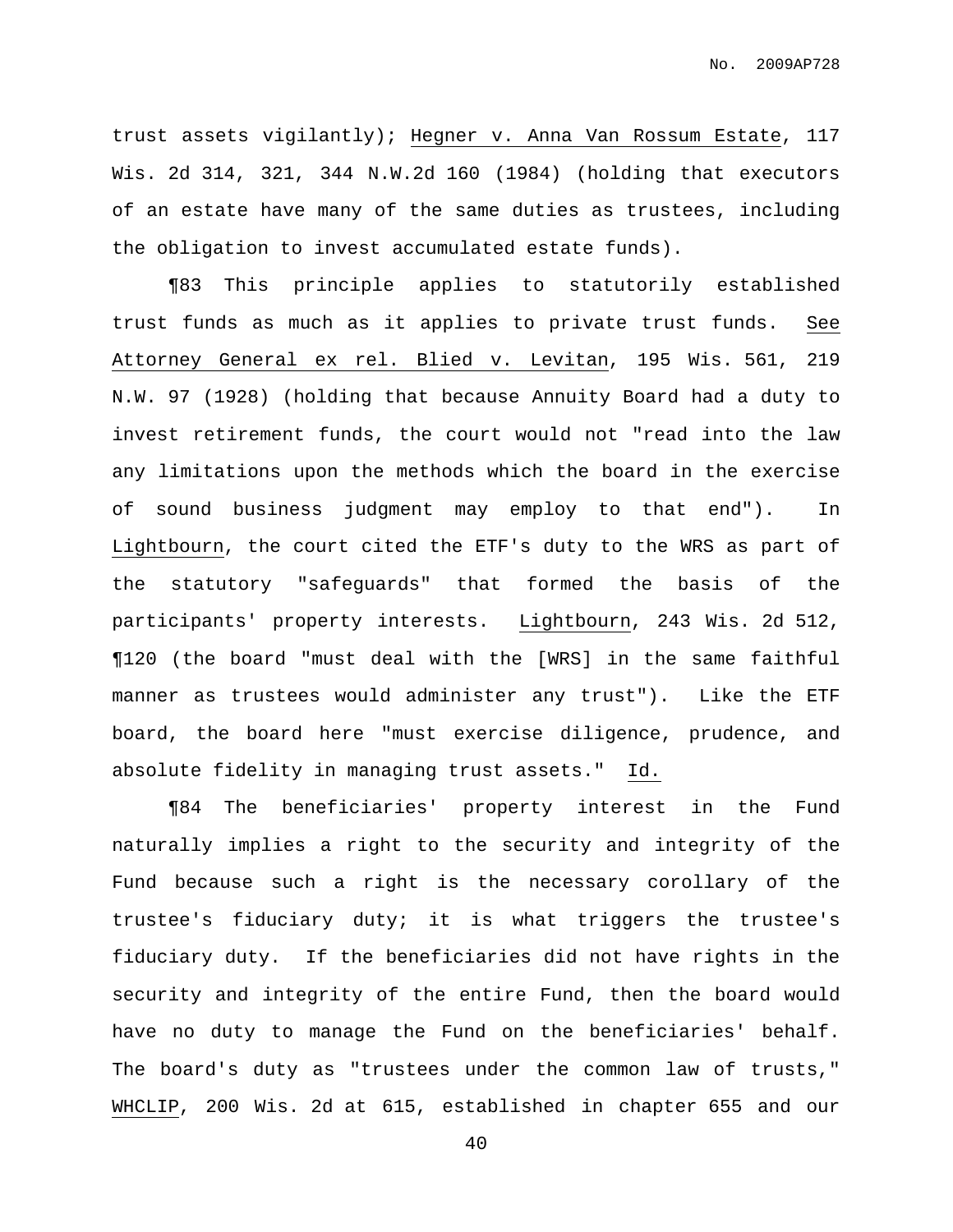case law, would be an illusion: it would be a duty to act for the sole benefit of beneficiaries whose interests depended upon legislative whim.

¶85 Our conclusion on this point is supported by the New Hampshire Supreme Court's recent decision in Tuttle. Tuttle involved a transfer of money in New Hampshire's Medical Malpractice Joint Underwriting Association (JUA) to the state's general fund. Tuttle, 159 N.H. at 633. The JUA has been funded by surcharges on medical malpractice insurance policies and, if the plan experiences an excess of funds, the board managing the plan is required to reduce future assessments or distribute the excess. Id. at 636. Although the court held the transfer unconstitutional on impairment-of-contract grounds, its reasoning with regard to the assessments applies to the transfer from the Fund in this case:

The policies entitle the policyholders to "participate in the earnings of the [JUA]" and the incorporated regulations mandate the board's application of excess funds in one or both of two specified ways: either against future assessments, or distribution to the policyholders. Under either option, the policyholders have a direct financial interest, and not a mere expectancy, in any excess surplus. Thus, the policyholders have a vested right not necessarily in the distribution of the funds, but in the treatment of the funds for their benefit.

### Id. at 638 (emphasis added).

¶86 Like the policyholders discussed in Tuttle and the WRS participants discussed in Lightbourn, the health care providers here have a vested right in the treatment of the Fund's money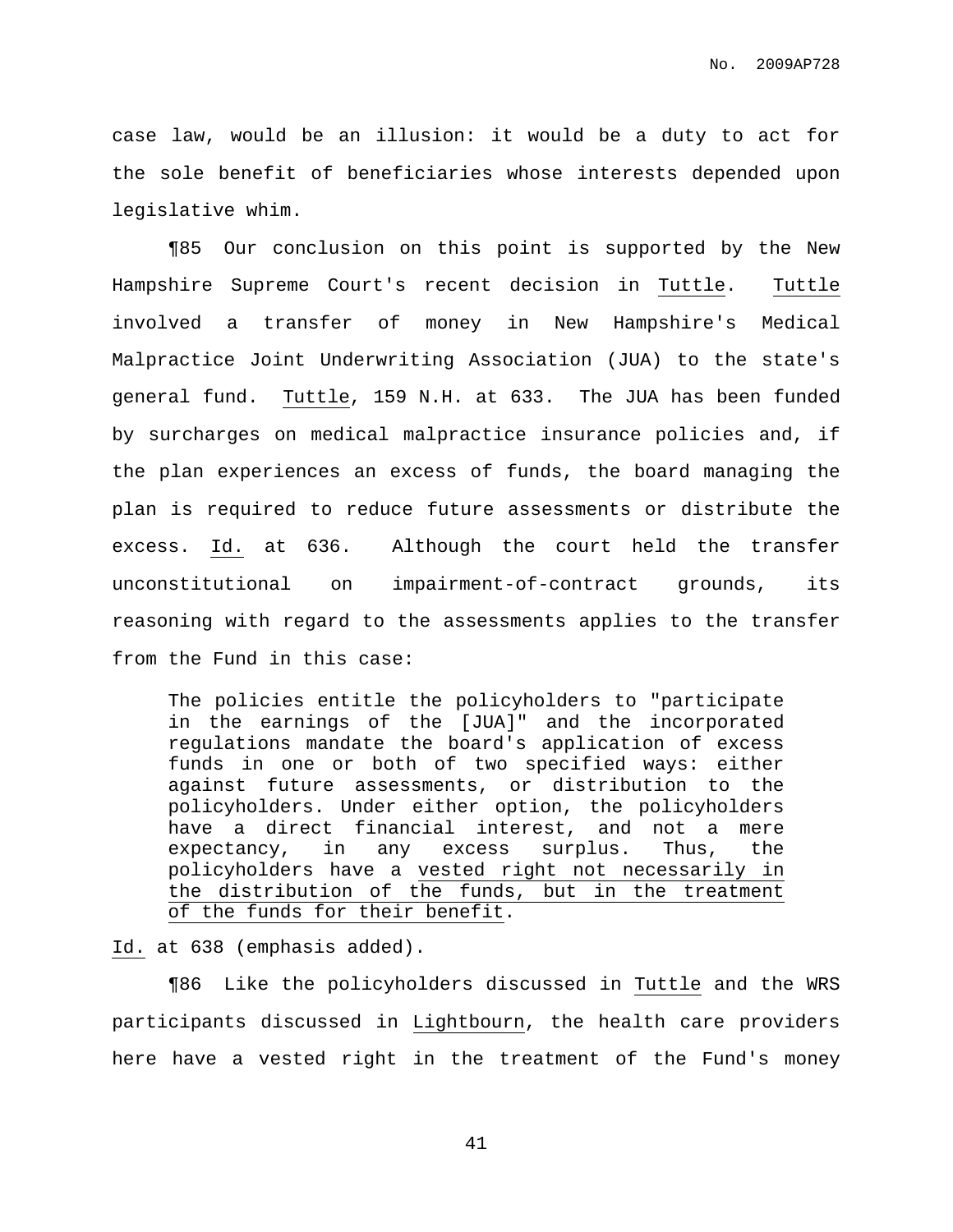for their benefit. This right is the essence of their right to the security and integrity of the Fund. $^{20}$ 

¶87 In sum, because the health care providers have equitable title in the Fund protected by the trustee's fiduciary duty, they have a right to the security and integrity of the entire Fund.

2. Rights to the Realization of Investment Earnings

¶88 The second right that flows from the health care providers' equitable title in the Fund is a right to realize the investment earnings of the Fund through decreased assessments. Any improper transfer from the Fund infringes upon this right.

¶89 In assessing whether the beneficiaries' interests are significant enough to establish a vested property right, we again turn to basic trust principles. We consider whether the health care providers have a vested interest in the realization of investment earnings, or whether they have a "mere expectancy" to that money. See Tuttle, 159 N.H. at 627; Wis. Academy of Sciences, Arts & Letters v. First Wis. Nat'l Bank of Madison, 142 Wis. 2d 750, 761 n.9, 419 N.W.2d 301 (Ct. App. 1987);

 $20$  Because the health care providers collectively have an interest in the entire net worth of the Fund, it is irrelevant that they do not have private accounts from which to draw out of the Fund. The circuit court distinguished the WRS cases on the grounds that "[e]very public employee who has been recognized as having a protectable property interest in the WRS has their own private account." We have recognized, however, that while WRS participants have an interest in their individual accounts, "[b]eyond this narrow individual interest, each participant has a broad property interest in the WRS as a whole." Wis. Prof'l Police Ass'n v. Lightbourn, 2001 WI 59, ¶100, 243 Wis. 2d 512, 627 N.W.2d 807.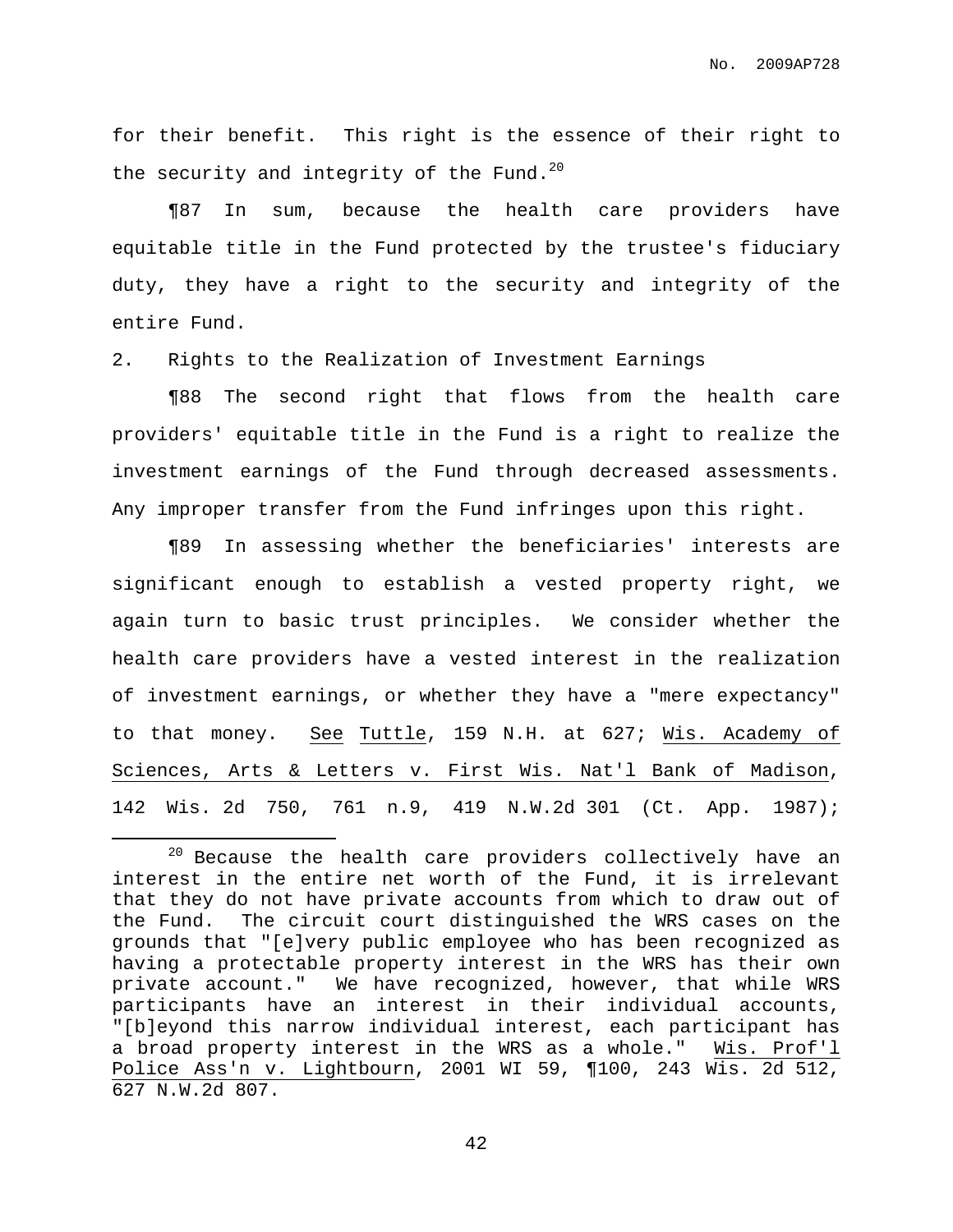Restatement (Second) Trusts, § 86 (1959) ("An expectation or hope of receiving property in the future cannot be held in trust."). Even if a party's interest is contingent——rather than vested——it may still constitute property so long as it is more than a mere expectancy. Sutherland, 249 Wis. at 466; Wis. Academy of Sciences, Arts & Letters, 142 Wis. 2d at 761 n.9.

¶90 The health care providers have a vested interest in the success of the Fund, rather than a "mere expectancy." They have a direct interest in the performance of the Fund because that performance affects the amount of their assessments. It is true that they cannot be guaranteed their rates will decrease in a given year. Nonetheless, Wis. Stat. § 655.27(3)——which sets out the considerations on which annual assessments are to be based——establishes the health care providers' rights to have their rates determined based upon "[t]he past and prospective loss and expense experience of the fund." Wis. Stat.  $\S$  655.27(3)(a)(2).

¶91 This right to enjoy increases in the Fund's net assets through the form of reduced assessments is analogous to the participants' interest discussed in Retired Teachers Ass'n. In that case, the court rejected the argument that participants had only a "unilateral expectation" that they would receive distributions from the WRS surpluses, reasoning that they had a property interest in having the WRS surpluses distributed according to statute. Retired Teachers Ass'n, 207 Wis. 2d 1 at 19-20. Like the participants in Retired Teachers Ass'n, the health care providers have a vested right to have their rates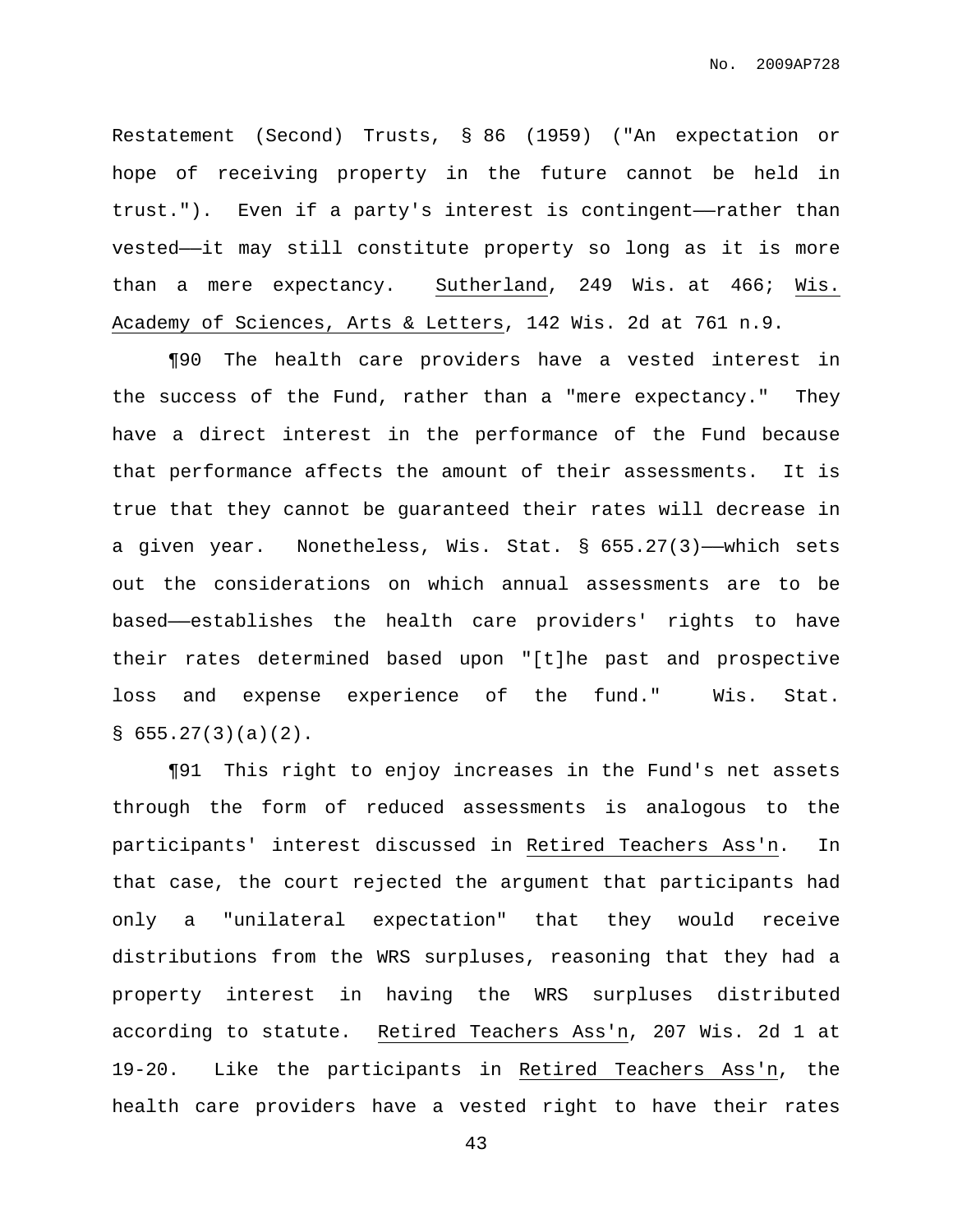set according to the factors outlined in Wis. Stat.  $§ 655.27(3)(a).$ 

¶92 This right is more than a "mere expectancy"; it is directly set out in the statute. Although the Fund can, and based on the actuarial assessment in the record, presumably would raise rates to restore its solvency, the provision that fees be assessed based on "[t]he past and prospective loss and expense experience" provides the health care providers with a clear right to have their rates set according to standard, enumerated considerations. See id.; see also Moran, 534 P.2d at 1288 (employers participating in Oklahoma worker's compensation fund "had a vested legal right . . . to rely upon this trust being maintained and administered in accordance with" the applicable law). The right to faithful administration of the law is infringed when the diversion of Fund money for other state purposes forces the board and commissioner to (1) allow the Fund to operate at a deficit, potentially requiring future assessment increases when the Fund cannot pay excess judgments; or (2) raise assessments to restore the Fund's solvency.

¶93 Our conclusion on this point is again supported by the decisions of the New Hampshire Supreme Court and Commonwealth Court of Pennsylvania. In Tuttle, the court referred to two possible uses of surpluses: apply them against future assessments or distribute them. Tuttle**,** 992 A.2d at 638. It reasoned that "[u]nder either option, the policyholders have a direct financial interest, and not a mere expectancy, in any excess surplus." Id. The same is true here. The health care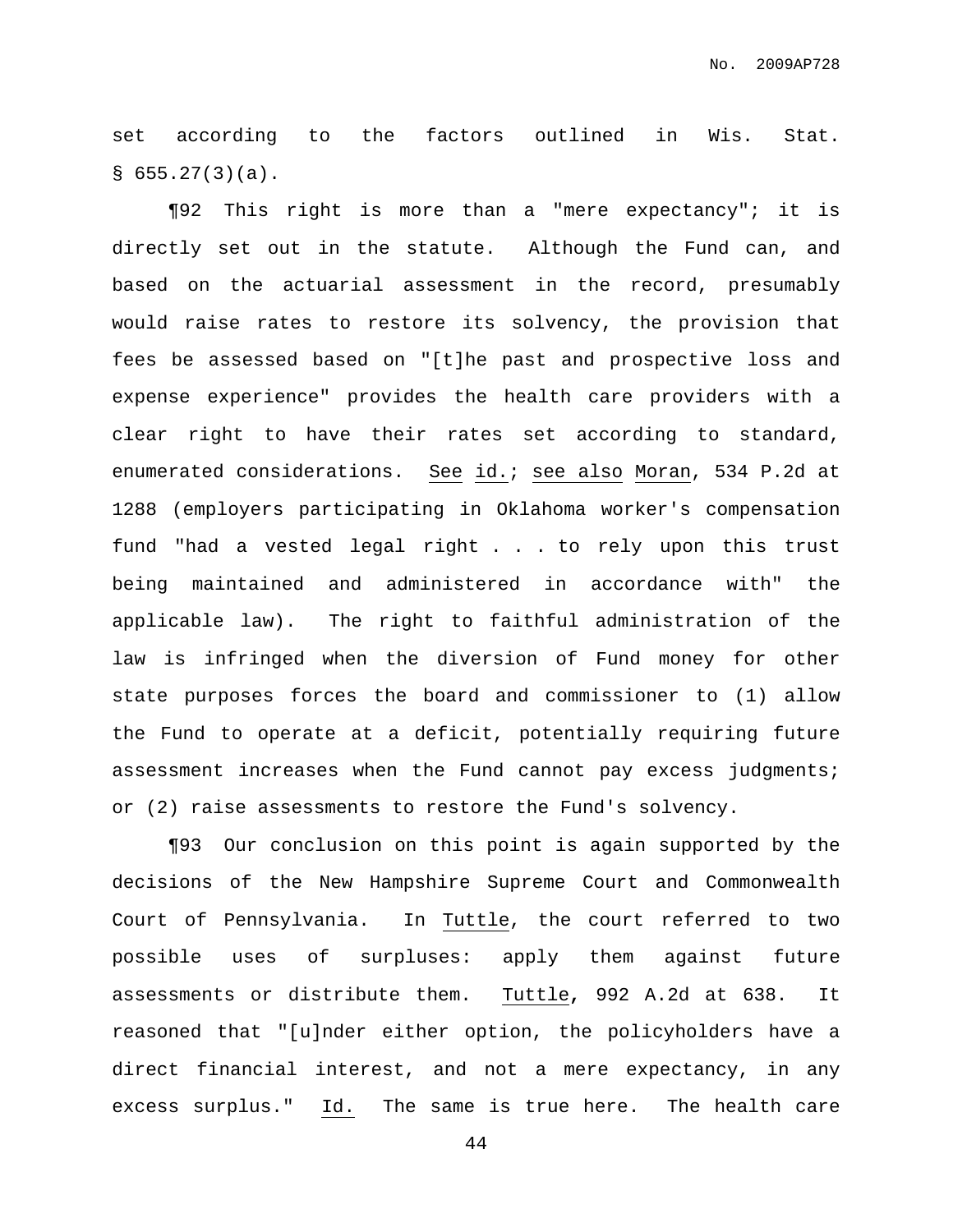No. 2009AP728

providers have a vested right in the Fund's surplus because it will either be returned to them in the form of lower assessments or reinvested for the Fund's future security.

¶94 Similarly, the Pennsylvania court determined that health care providers had equitable title, amounting to a vested right, in statutory abatements. Pa. Med. Soc'y, 2010 WL 1491269, at \*9. Although Wis. Stat. § 655.27(3) does not provide for mandatory abatements, it provides a right to have the assessments set according to the statutory factors. In either case, the health care providers have vested rights in the management and use of their assessments for proper purposes.

¶95 Secretary Morgan contends that the State could constitutionally remove all money from the Fund except for the amounts necessary to pay claimants that had already made claims. If this theory were correct, the State could deplete the Fund on an ongoing basis, requiring the board to continually raise assessments by the statutory maximum each year in an attempt to replenish the Fund to compensate proper claimants. Surely this would violate the health care providers' rights as beneficiaries. Yet, ongoing transfers would differ from the transfer here only in the gravity of the constitutional deprivation. See Ass'n of State Prosecutors, 199 Wis. 2d at 561 ("[t]he gravity of a property deprivation is irrelevant to the question of whether" a constitutional violation occurred). Therefore, the health care providers have a property interest in the entire net worth of the Fund because any removal of money from the Fund infringes upon their right to have their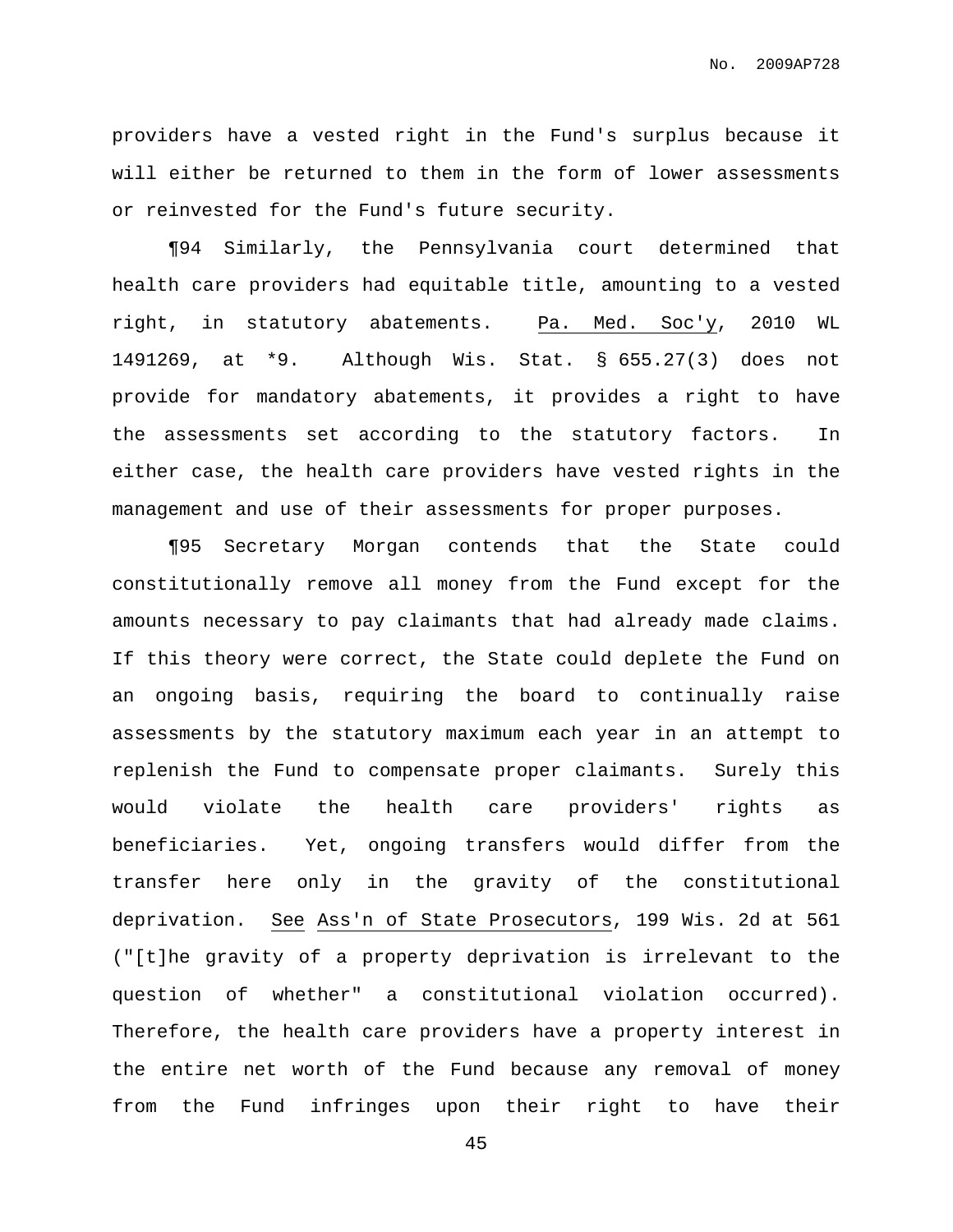assessments set according to the factors in the statute. See id.

3. Right to the Payment of Excess Judgments

¶96 The third right that flows from the health care providers' equitable title in the Fund is a right to have judgments in excess of their required insurance paid on their behalf. By maintaining primary insurance and meeting the requirements of ch. 655, a health care provider's liability for malpractice is limited to the amount of his or her primary insurance. Wis. Stat. § 655.23(5). The Fund pays the excess. Wis. Stat. § 655.27(1). Under this arrangement, the Fund's payment of excess judgments benefits the health care providers because the payments are, in essence, made on the health care providers' behalf. They have a property interest in the payment of these excess judgments.

¶97 We recognize that the liability limitation provision under § 655.27(5) is not contingent on the Fund's payment of the excess judgment, and the board itself is immune from liability for any obligation of the Fund. Wis. Stat. § 619.04(9). However, if the Fund were unable to pay excess judgments, proper claimants would be left without any recourse, except to challenge the constitutionality of the statutory scheme. Proper claimants are beneficiaries of the Fund. Therefore, even if we accepted the proposition that the removal of money from the Fund would not directly infringe upon the health care providers' right to enjoyment of and distribution from the Fund, that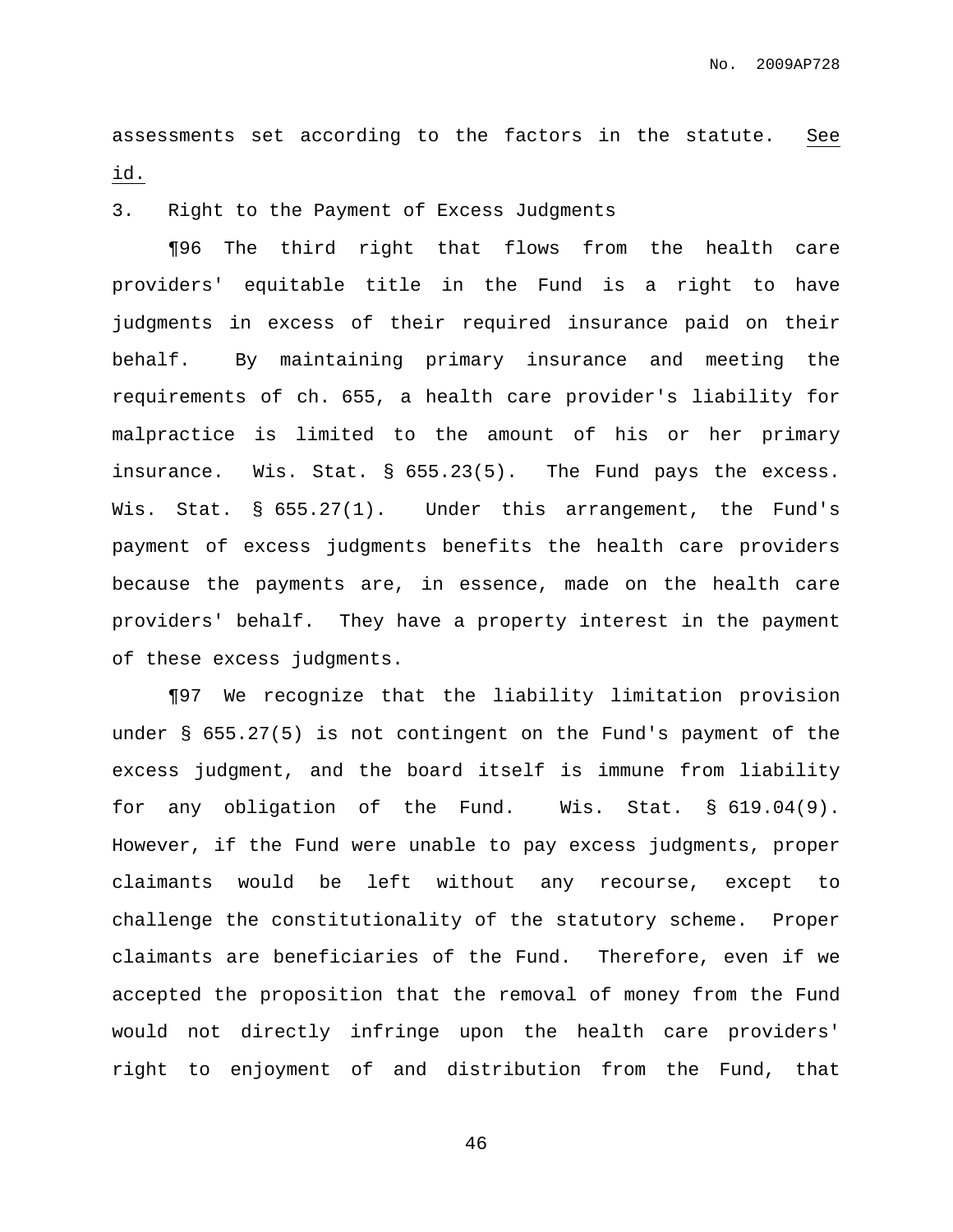acceptance would not address the infringement of the proper claimants' property interests.

¶98 Secretary Morgan argues that there is no evidence the Fund cannot meet its obligations, and points to the \$100 million supplemental appropriation contained in the Act. $^{21}$  We are not persuaded. First, a \$100 million appropriation after a \$200 million transfer from the Fund is, at a minimum, a net taking of \$100 million. Second, the \$100 million appropriation is illusory; no money has actually been set aside and the \$100 million pledge could be withdrawn by the legislature as easily as the \$200 million was transferred from the Fund. Third, even if we accept Secretary Morgan's factual assertion that the Fund's soundness was not jeopardized by this diversion of funds, that fact is irrelevant because of the health care providers' interest in the security and integrity of the Fund. See Ass'n of State Prosecutors, 199 Wis. 2d at 560 ("Any pension plan's ability to meet its obligations can be jeopardized when funds are taken from it, since every dime is arguably part of a

2007 Wis. Act 20, § 212p.

 $21$  Section 212p of the Act created Wis. Stat. § 20.145(2)(a), reading:

<sup>20.145</sup> (2) (a) Supplement for claims payable. A sum sufficient, not to exceed \$100,000,000, for paying any portion of a claim for damages arising out of the rendering of health care services that the injured patients and families compensation fund under s. 655.27 is required to pay under ch. 655 but that the injured patients and families compensation fund is unable to pay because of insufficient moneys.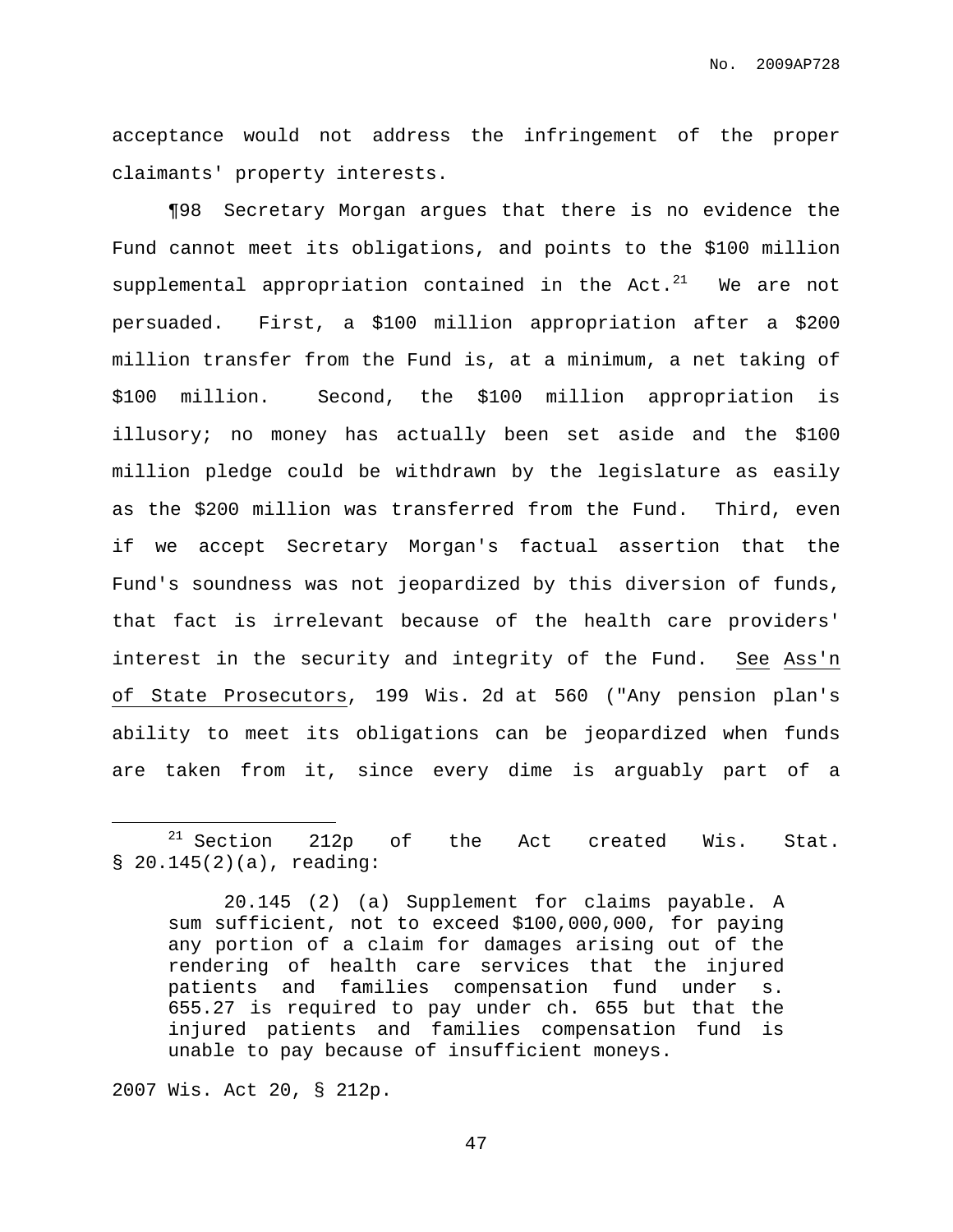management strategy . . . "). Furthermore, while the transfer may not immediately threaten the Fund's beneficiaries, "the precedent set by such a transfer certainly could." Id. at 562. The transfer was a taking, regardless of the transfer's actuarial significance. Id. at 561. $^{22}$ 

¶99 In sum, any removal of money from the Fund for an improper purpose is an unconstitutional taking of the health care providers' property interest in the Fund because it infringes upon their rights to the security and integrity of the Fund, to realize the Fund's investment earnings, and to have excess judgments paid to proper claimants. When money is improperly taken from the Fund, the health care providers are deprived of their right to have that money managed on their behalf. Furthermore, any such removal of money will almost certainly result in an increase in health care providers' assessments. If assessments are not raised, the solvency of the Fund is jeopardized, increasing the risk that the Fund will be unable to pay excess judgments. If the Fund becomes unable to pay excess judgments, the cost of those judgments will have to be borne by either the health care providers or the proper claimants, both of whom are the express beneficiaries of the Fund.

 $22$  Although the gravity of the actuarial impact on the Fund is irrelevant to whether a taking occurred, it bears noting that the Actuarial Assessment in the record and the March 2010 audit both suggest that the transfer significantly affected the Fund's soundness.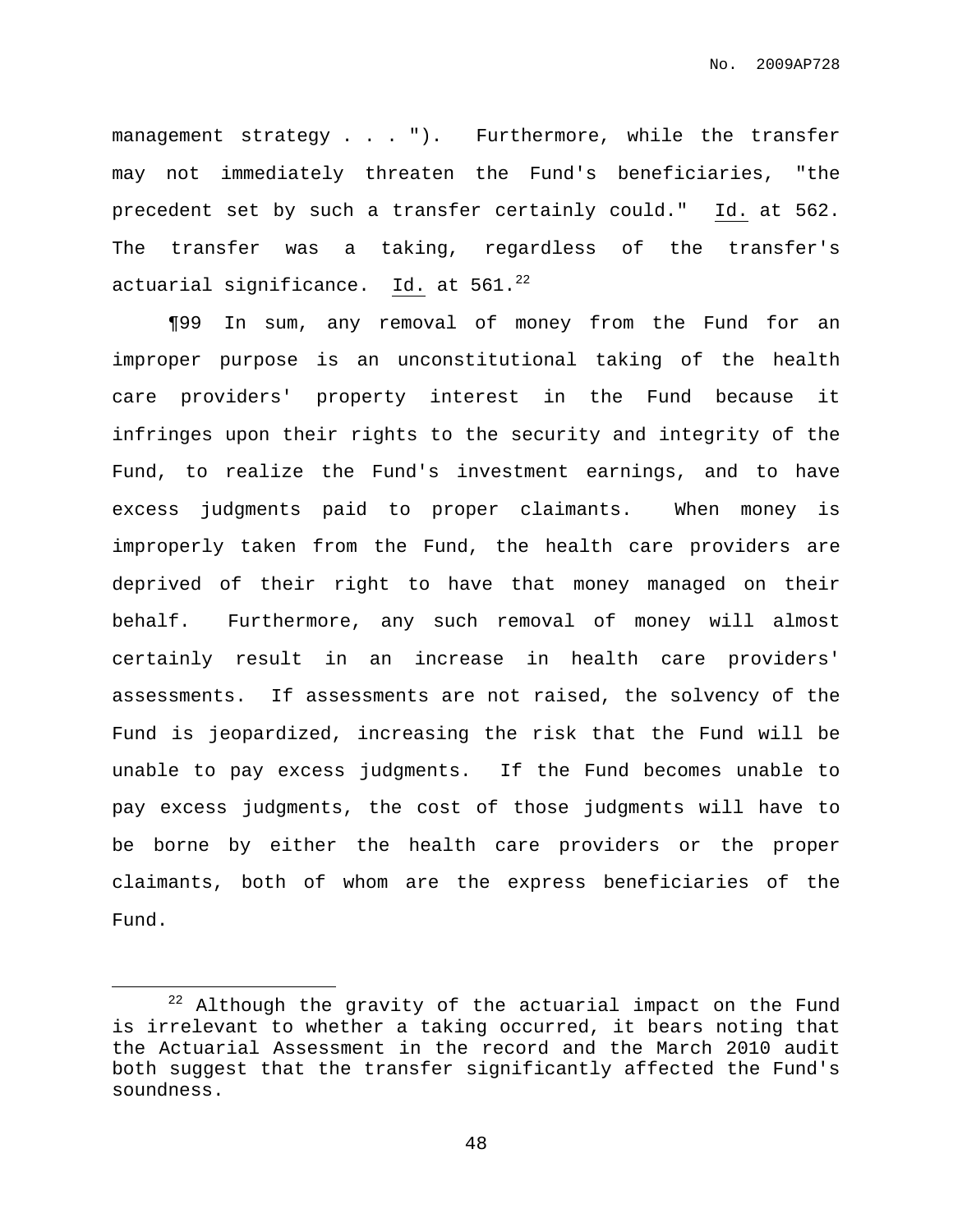¶100 We emphasize again that the nature of the health care providers' interest must be understood in light of the statutory determination that the Fund is held in "irrevocable trust" for the "sole benefit" of the beneficiaries. This declaration codifies a private property interest that a future legislature is not free to confiscate.

¶101 We would be hard pressed to say that the legislature could not discontinue the Injured Patients and Families Compensation Fund prospectively, provided that it honored all loss liabilities created up to the date of discontinuation. The Fund is not immutable in its present form. But we are frankly taken aback by the Secretary's position that the legislature could discontinue the Fund and seize all its assets, save only those assets necessary to pay off existing claims, and renege on the loss liabilities to existing victims whose claims are not yet perfected. This is not only the logical extension of the Secretary's position, it is the actual articulation of the Secretary's position, both to the circuit court and before this court. A failure on our part to recognize the property interests at stake in the Fund would be an open invitation to the legislature to take money from the Fund at will.

¶102 We are sensitive to the changing needs of state government and the basic principle that one legislature cannot bind another. But that cannot mean that anything goes, that recognized property interests evaporate when the winds shift. The legislature created a "trust" for health care providers and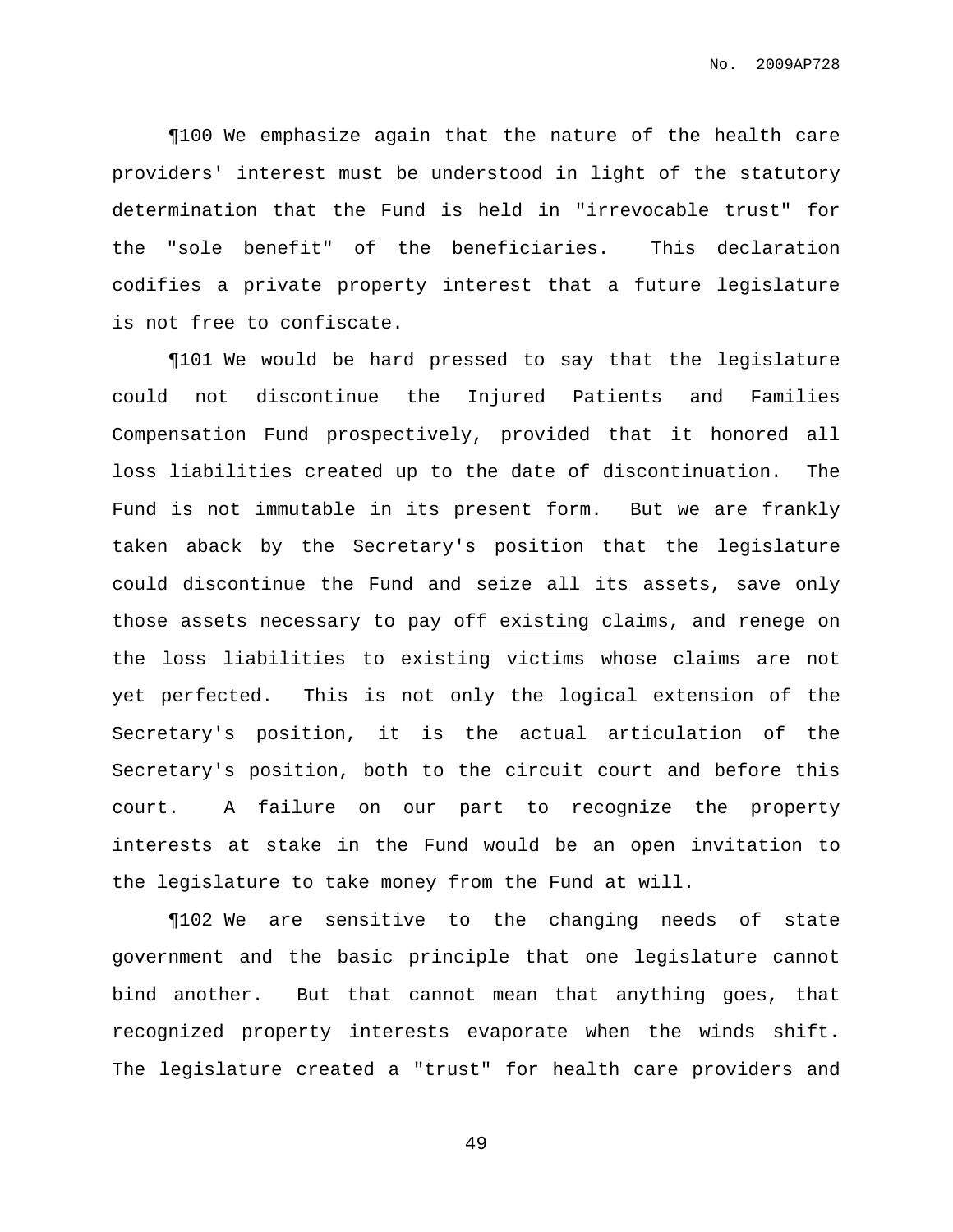their patients and families, and it pronounced that trust "irrevocable." We take the legislature at its word.

### IV. CONCLUSION

¶103 We conclude that the health care providers have a constitutionally protected property interest in the Fund. Wisconsin Stat. § 655.27(6) defines the Fund as an irrevocable trust, and the structure and purpose of the Fund satisfy all the elements necessary to establish a formal trust. Because the health care providers are specifically named as beneficiaries of the trust, they have equitable title to the assets of the Fund.

¶104 The health care providers' equitable title in the Fund provides them with at least three corresponding rights. First, they have a right to the security and integrity of the Fund. Second, they have a right to realize the Fund's investment earnings to moderate, perhaps even lower, their assessments. Third, health care providers and proper claimants have rights to have excess judgments paid to the proper claimants. Any transfer of money from the Fund for an improper purpose infringes upon these three rights.

¶105 Because health care providers have protected property interest in the Fund, we conclude that 2007 Wis. Act 20, § 9225 authorized an unconstitutional taking of private property without just compensation.

¶106 Accordingly, we reverse the circuit court's order granting summary judgment in favor of Secretary Morgan and dismissing the Medical Society's suit. We remand with directions that the circuit court issue (1) an order requiring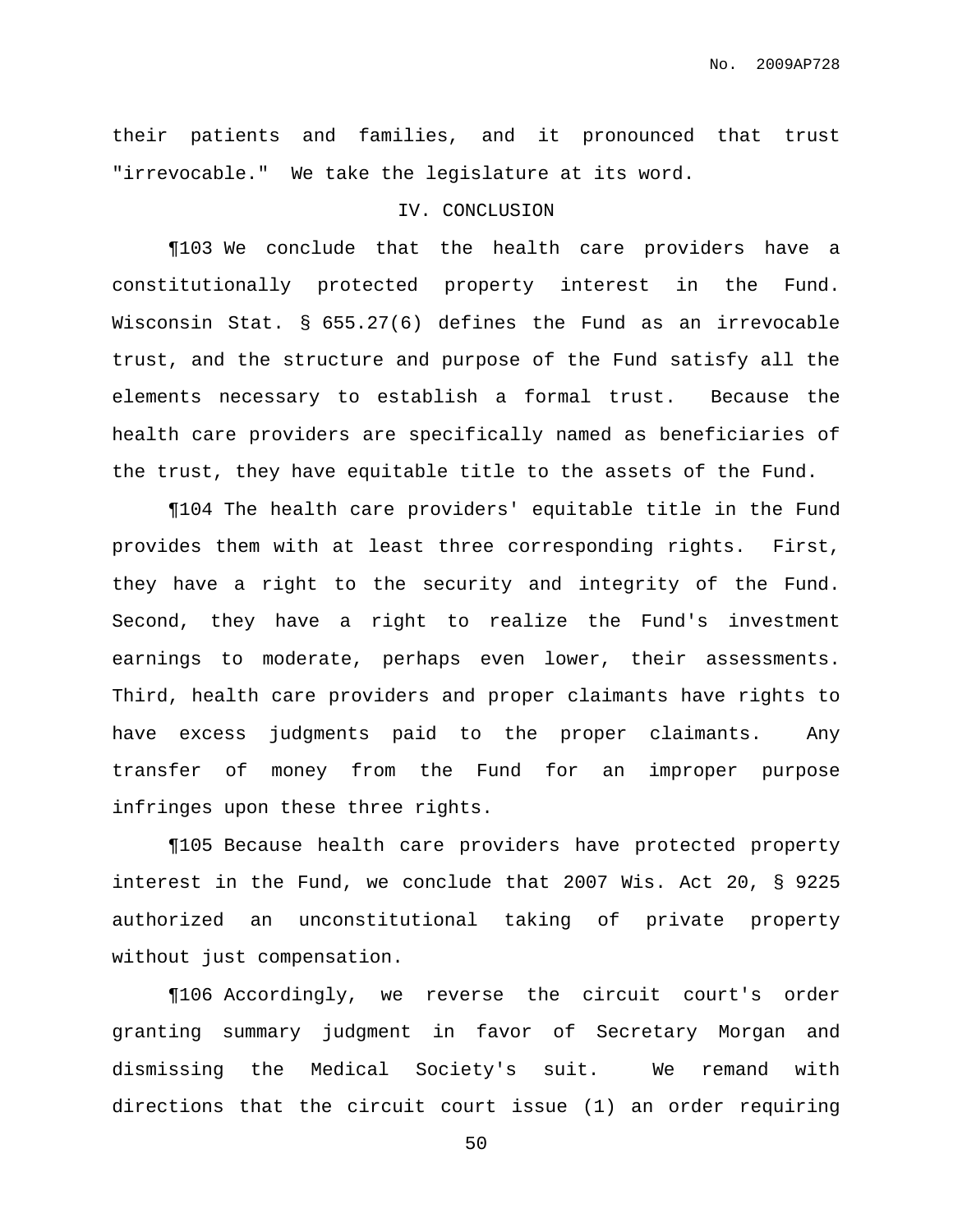Secretary Morgan to replace the money removed from the Fund, together with lost earnings and interest that has been charged to the Fund; and (2) a permanent injunction prohibiting Secretary Morgan from transferring money out of the Fund pursuant to 2007 Wis. Act 20.

By the Court.—The order of the circuit court is reversed and the cause is remanded to the circuit court.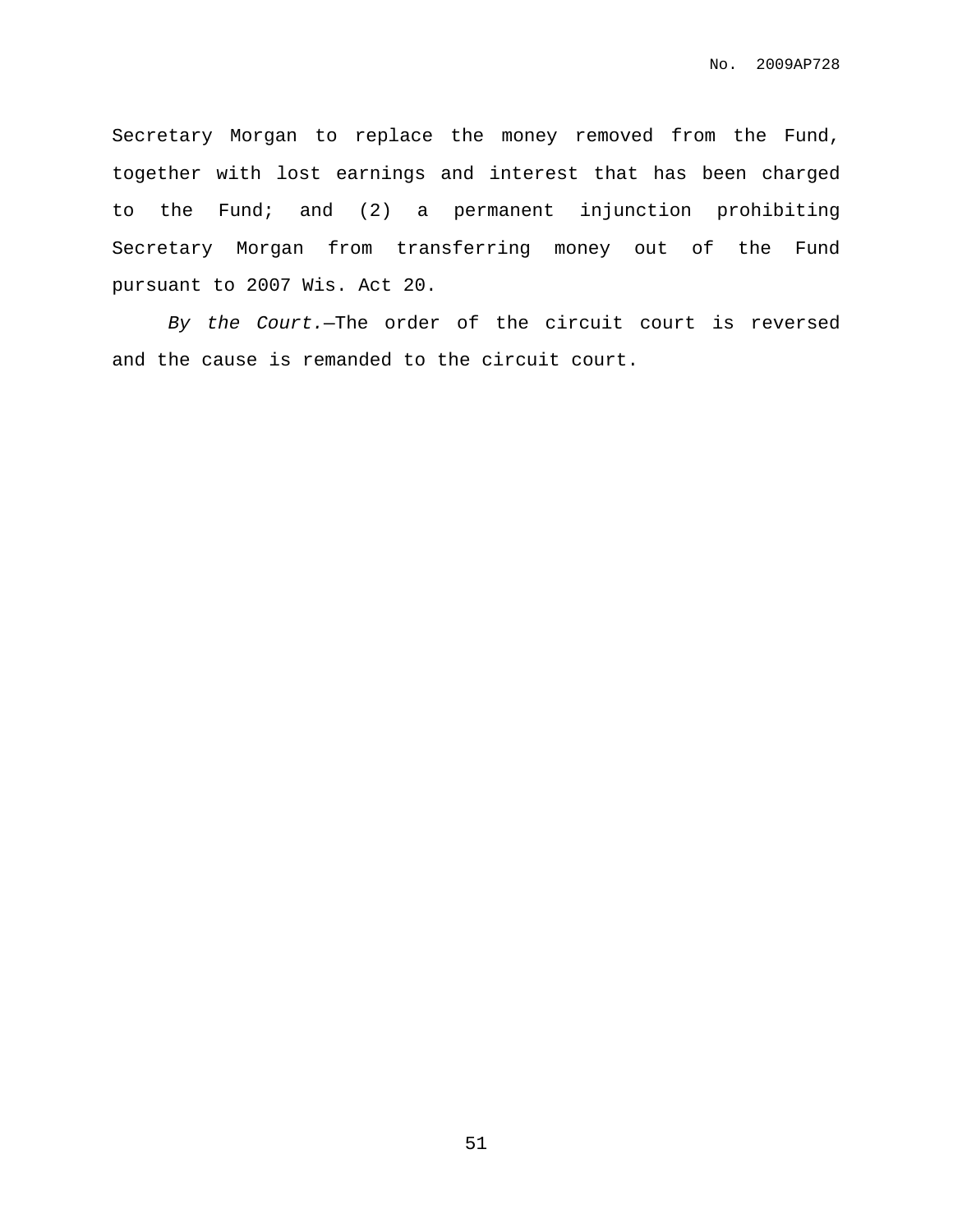¶107 SHIRLEY S. ABRAHAMSON, C.J. (dissenting). "It's not fair," or "I don't like it," might be the first reactions to the legislature's removal of \$200 million from the Fund, which is made up of assessments paid by health care providers and used to pay out claims of victims of medical malpractice. I do not necessarily disagree with these sentiments, but they are not responsive to the question at hand.

¶108 The counter-reaction to "it's not fair" and "I don't like it" is that those sentiments do not render the legislation "unconstitutional." Well-settled principles of constitutional law, and of trust law, should not be distorted to accommodate a generalized sense of unfairness.

¶109 The standards and burdens of constitutional challenges to legislative action are familiar and well established: Challengers to the constitutionality of a statute have a heavy burden. As Justice Prosser aptly noted: "Our form of government provides for one legislature, not two. This court is not meant to function as a 'super legislature,' constantly second-guessing the policy choices made by the legislature and governor . . . ultimately, legislators make a judgment. If the people who elected the legislators do not like the solution, the voters have a good remedy every two years: retire those who supported laws the voters disfavor." $^1$  In our three-branch system

<sup>&</sup>lt;sup>1</sup> Ferdon ex rel. Petrucelli v. Wis. Patients Compensation Fund, 2005 WI 125, ¶204, 284 Wis. 2d 573, 701 N.W.2d 440 (Prosser, J., dissenting) (internal quotation and citations omitted).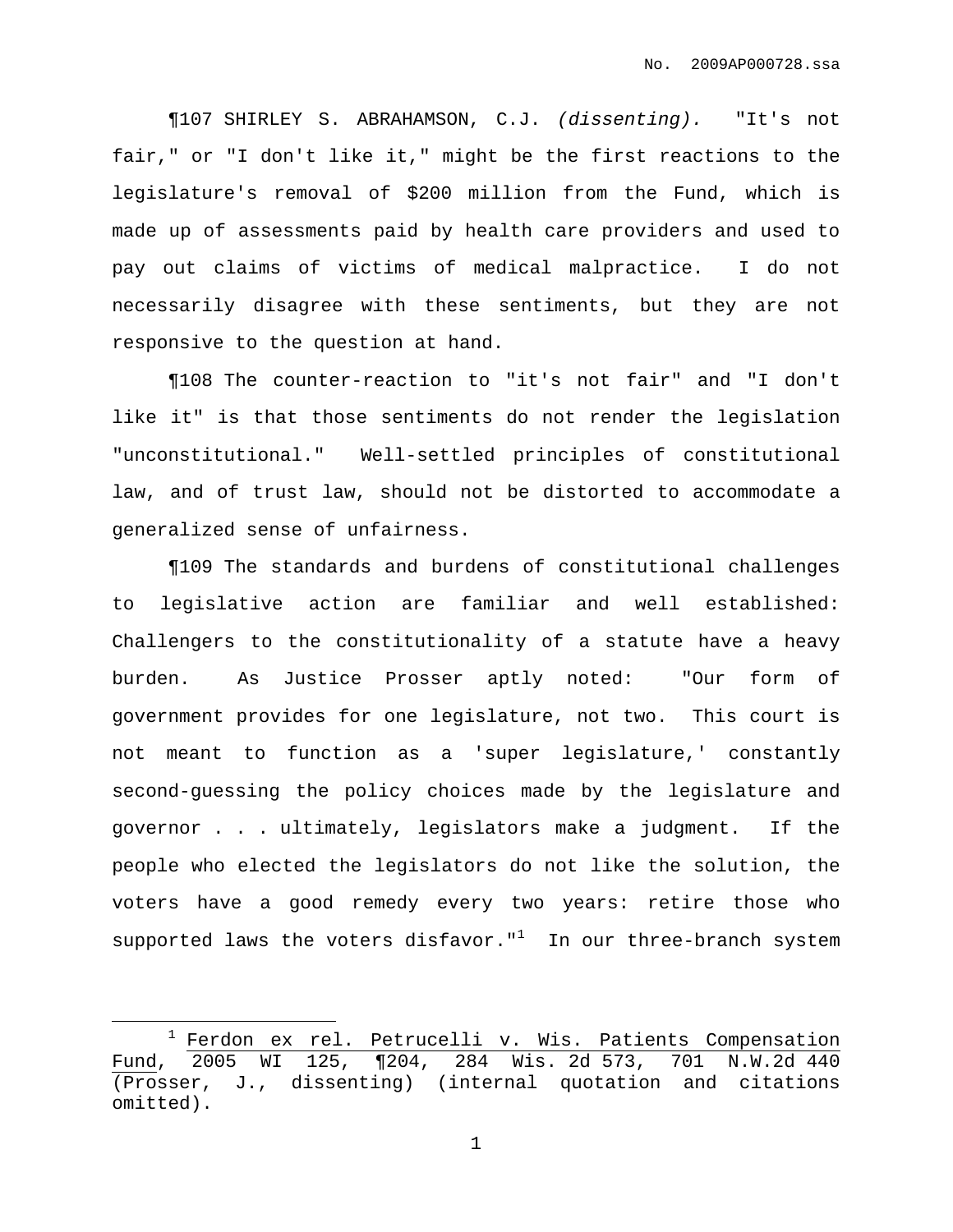of government, statutes are presumed constitutional. $^2$  A party who attacks the constitutionality of a legislative enactment in the courts must prove beyond a reasonable doubt that the statute is unconstitutional.<sup>3</sup> Our review of the acts of the other branches of government "is independent but deferential. Our duty is to uphold a legislative act if at all possible." 4

¶110 In the present case, the legislature made a judgment. It may seem unfair, and neither the Medical Society nor members of this court may like or agree with that judgment. But the remedy for disliking the legislature's judgment is not found in this court unless the challenger has met the high standards established for proving a statute unconstitutional. Because the majority's analysis of the property interests at stake leaves great room for doubt and because the majority must strain principles of trust law to reach its result, I conclude that the Medical Society has not met the heavy burden of proving the unconstitutionality of the transfer of assets from the Fund beyond a reasonable doubt.

¶111 The relevant threshold inquiry in the present case is whether either the health care providers or victims of medical

 $2$  Ass'n of State Prosecutors v. Milwaukee County, 199 Wis. 2d 549, 557, 544 N.W.2d 888 (1996) (citing State v. Hart, 89 Wis. 2d 58, 277 N.W.2d 843 (1979)).

 $3$  Id. (citing In matter of E.B., 111 Wis. 2d 175, 180, 330 N.W.2d 584 (1983). A budget bill enjoys the same strong presumption of constitutionality as any other legislative enactment. Wis. Retired Teachers Assn. v. Employee Trust Fund Bd., 207 Wis. 2d 1, 18, 558 N.W.2d 83 (1997).

 $4$  Lightbourn, 243 Wis. 2d at 561,  $\P$ 63.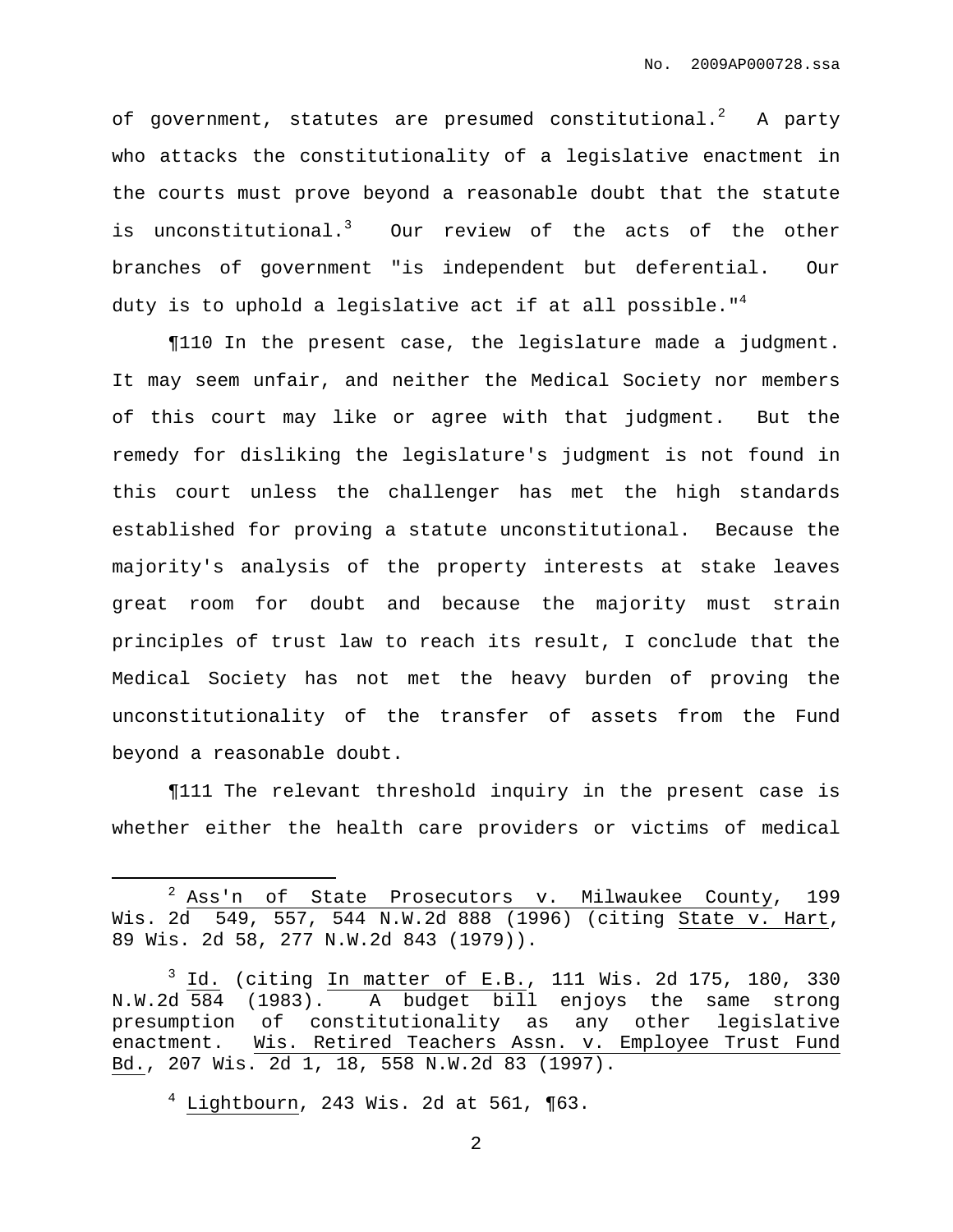malpractice have a vested private property interest at stake in the Fund.<sup>5</sup> In other words, because it is their burden, the health care providers must demonstrate beyond a reasonable doubt they have a property interest, an entitlement to the assets which the Legislature transferred out of the Fund. $^6$ 

¶112 I agree with the circuit court. The Fund is a statemanaged pool of money mandatorily contributed by health care providers to enable them to acquire protection against personal liability for medical malpractice claims. The Fund is a government trust account in the sense that the Fund's governing entity is required to manage the monies in a particular way, but future legislatures may change the applicable statutes.

¶113 The health care providers do benefit from the Fund insofar as they receive excess insurance coverage from it, but the health care providers had no vested property interest in the \$200 million which the legislature transferred. Without having met their burden of establishing a vested property interest, the Medical Society cannot sustain its claim that the transfer of assets from the Fund was an unconstitutional taking. Accordingly I conclude, as did the circuit court, that the

<sup>5</sup> Wis. Prof'l Police Ass'n, Inc. v. Lightbourn, 243 Wis.2d 512 (2001) (citing Retired Teachers, 207 Wis.2d at 18); see Bowen v. Pub. Agencies Opposed to Social Sec., 477 U.S. 41, 55 (1986)); majority op., ¶38-39.

 $6$  See majority op.,  $\P42$  ("A party has a property interest if he or she has a 'legitimate claim of entitlement' . . . as opposed to an 'abstract need or desire' or 'unilateral expectation.'").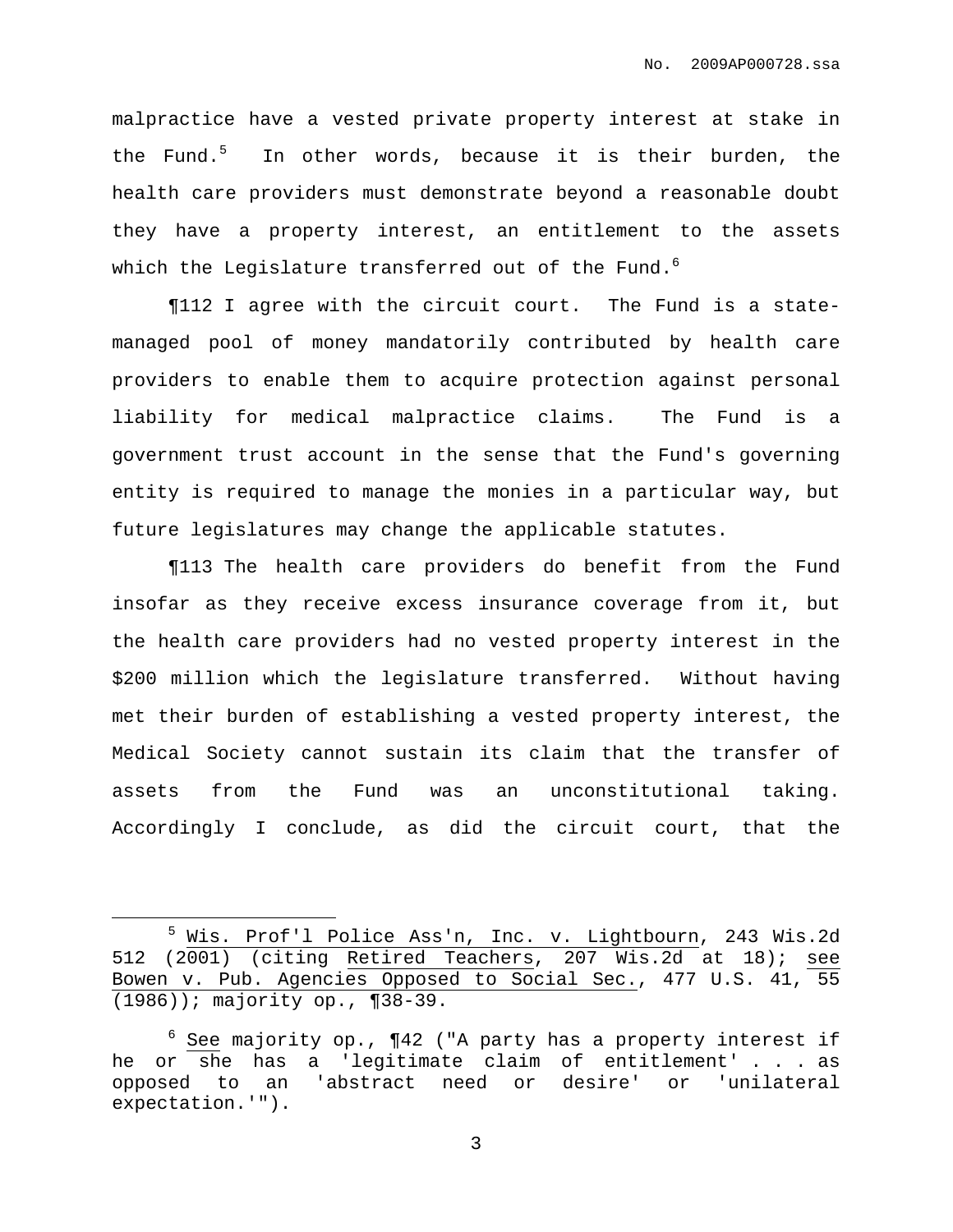Medical Society's challenge to the transfer as an unconstitutional taking must fail.

¶114 In contrast, the majority concludes that the Fund is a private trust. According to the majority, the health care providers are the settlors and the beneficiaries of the Fund. The majority thus locates the health care providers' vested property interest in the assets of the Fund as trust beneficiaries. In reaching this result, the majority makes key mis-steps in its analysis of trust law. I disagree with this contrived analysis. Because the majority must force the issue to arrive at its conclusion, it has not given honest effect to the constitutional standard. "Wherever doubt exists as to a legislative enactment's constitutionality, it must be resolved in favor of constitutionality." $7$  Because the majority's analysis leaves serious doubts, the Medical Society has not met its burden, and I cannot join the majority's result.

I

¶115 The majority opinion determines that in establishing the Fund the legislature established a formal trust, complying with the requirements of creating a private trust. $^8$  According to the majority, the health care providers are thus beneficiaries of a private trust and have a vested property interest in the assets of the Fund because they have equitable title to the Fund.

Lightbourn, 243 Wis. 2d at 561, ¶64 (quoting State ex rel. Hammermill Paper Co. v. La Plante, 58 Wis. 2d 32, 46, 205 N.W.2d 784 (1973).

 $8$  Majority op.,  $\P\P61-62$ .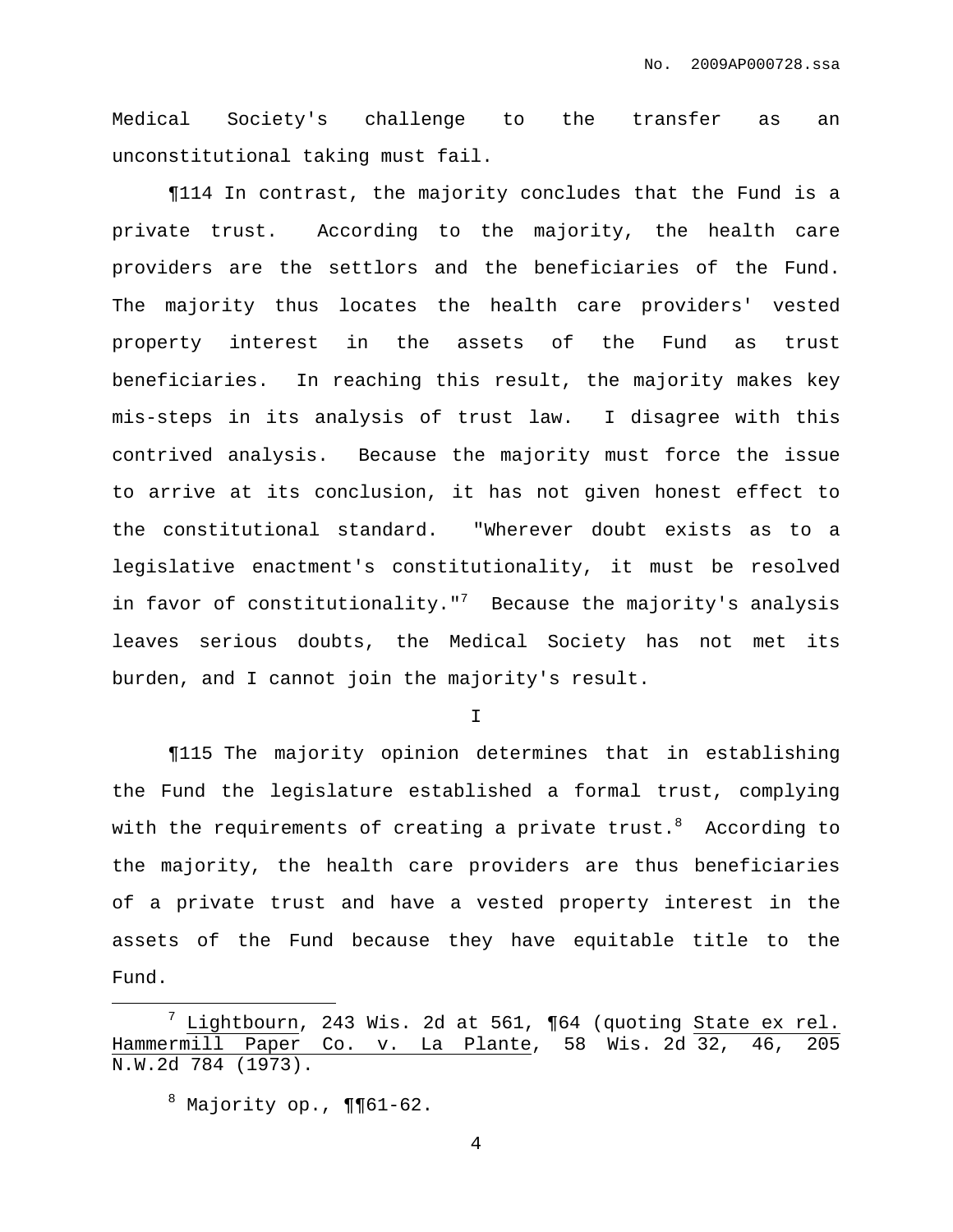¶116 I conclude, as did the circuit court, that the Fund is not a formal trust. The Fund does have some characteristics of a trust,<sup>9</sup> and the legislature uses the term "trust" in the statute. However, the Fund lacks key elements of a formal trust and therefore cannot be considered a formal trust in which the health care providers hold equitable title to the Funds assets.

¶117 Regarding the statutory language, the word "trust" in the statute does not create a legal relationship tantamount to a private trust for individuals. The word "trust" governs how the funds are managed. This is analogous to numerous other public trust funds the Wisconsin legislature has created in the statutes. Indeed, chapter 25 of the statutes sets forth a long list of such trust funds. These include such funds as the transportation fund (Wis. Stat. § 25.40), the petroleum inspection fund (Wis. Stat. § 25.47), the conservation fund (Wis. Stat. § 25.29), and the agricultural chemical cleanup fund (Wis. Stat. § 25.468). The legislature regularly transfers monies from such trust funds into unrelated trust funds or the general fund. The use of the label "trust fund" creates no vested property interest on the part of persons, organizations or causes who may contribute to or benefit from those programs.

¶118 Regarding the majority's designation of the Fund as a formal trust, the majority errs. The majority opinion characterizes health care providers as settlors and beneficiaries as those terms are used in private trust law.

<sup>9</sup> See State ex rel. Strykowski v. Wilkie, 81 Wis. 2d 491, 261 N.W.2d 434 (1978).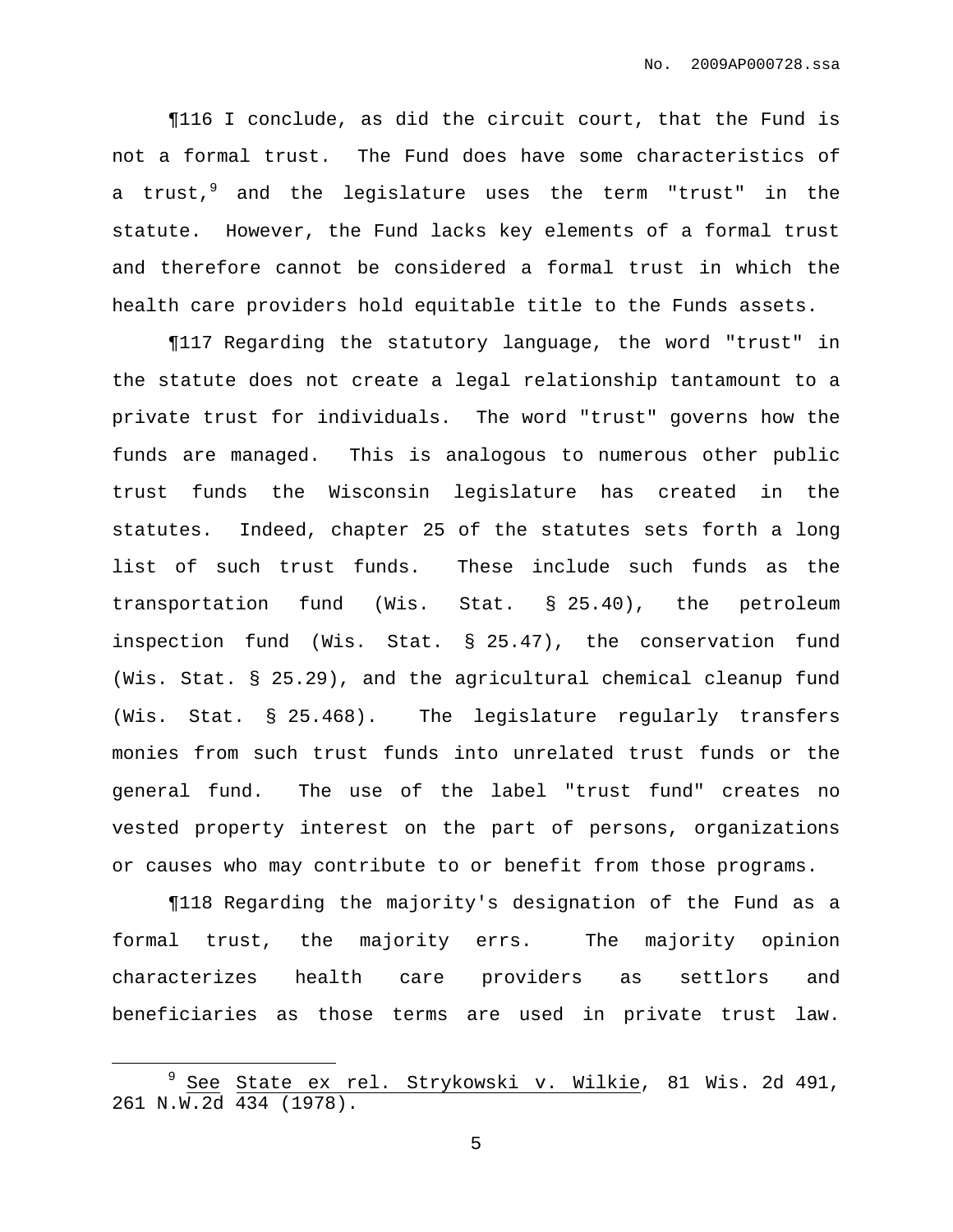Neither contention survives scrutiny against the black-letter rules of trust law.

¶119 According to the majority, health care providers are the settlors of the Fund insofar as they are the ones who have transferred property to the Fund by the payment of assessments. $^{10}$ According to private trust law, a settlor must have an intention to create a trust relationship for a trust to be established. $^{11}$ The majority opinion discusses the legislature's intent in establishing the Fund, see majority op., ¶73. But because it is the health care providers who place assets into the Fund and who the majority treats as the settlors, the health care providers' intention to create a trust relationship is critical. The health care providers, however, did not intend to create a trust relationship. The health care providers have never properly manifested an intention to create a trust or to enter a trust relationship. The health care providers must pay assessments to gain the benefits of excess insurance coverage provided by the Fund and to avoid the repercussions of fines and "the deprivation of a provider's license to practice medicine in Wisconsin," which they might face if they did not pay assessments. See majority op., ¶¶13, 77.

¶120 Health care providers thus cannot be viewed as equivalent to the settlors of a private trust. The majority

 $10$  Majority op, ¶76.

 $11$  Restatement of Trusts (Third) § 13 ("A trust is created only if the settlor properly manifests an intention to create a trust relationship.").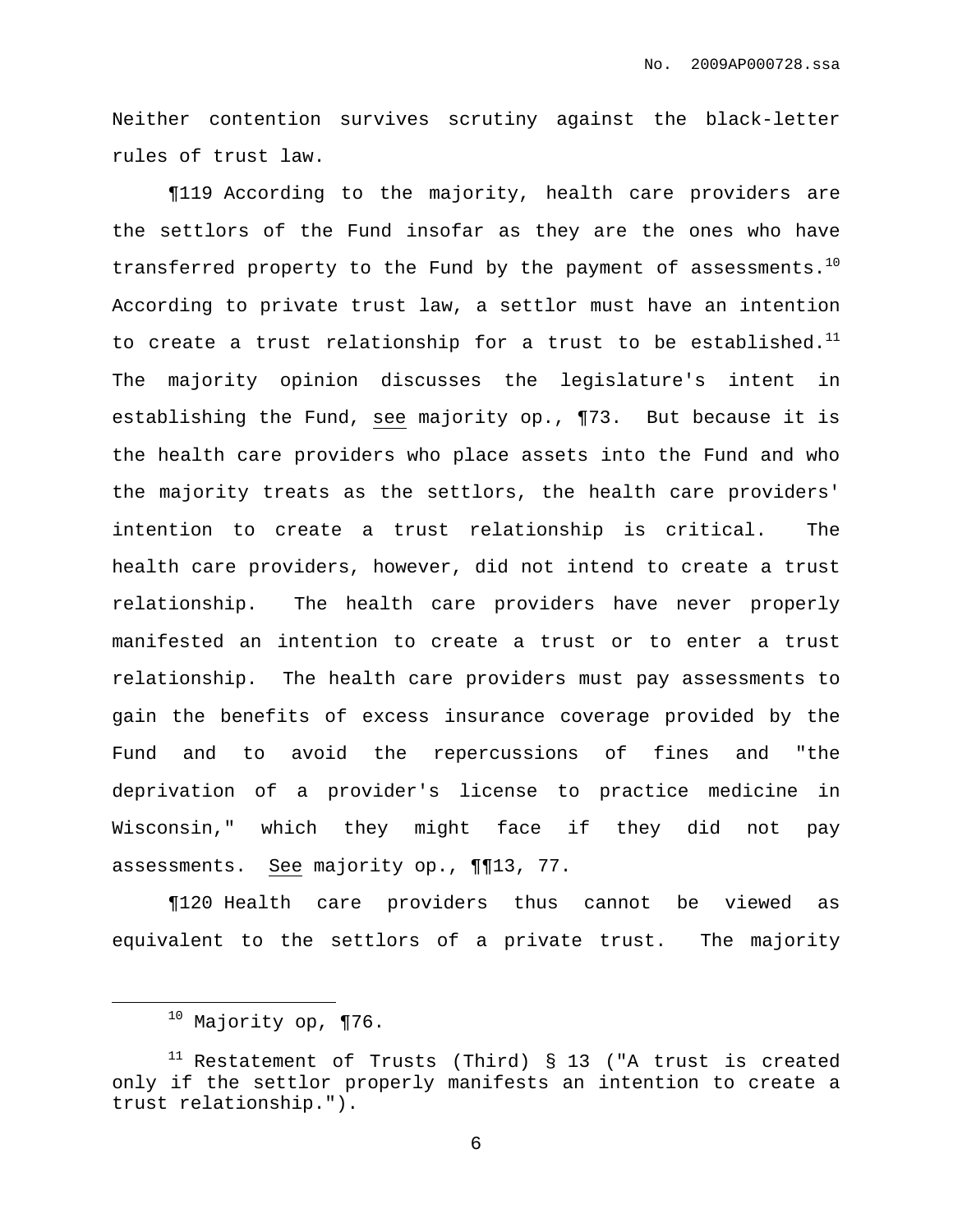begins to admit that it has a problem in this regard. $^{12}$  But rather than adhering to the proper standard for constitutional review, which calls for the court to "uphold a legislative act if at all possible,"<sup>13</sup> the majority goes to great lengths to offer a creative application of formal trust principles to a situation where, in my opinion, it is at best a stretch to make them fit. Because the majority must stretch the law in its attempt to locate a vested property interest, it is improperly reallocating the presumptions and burdens of proof in a constitutional challenge to legislative action.

¶121 The majority faces a similar problem in its analysis of health care providers as beneficiaries of a trust. Although health care providers benefit from the Fund $^{\rm 14}$  insofar as they are entitled to excess insurance coverage from the Fund, they are not beneficiaries of the Fund in the private trust sense.

¶122 The health care providers benefit from the Fund because they are buying liability insurance coverage. They pay mandatory fees to the state in exchange for insurance coverage. Purchasers of insurance benefit from buying insurance, but they are not beneficiaries of an insurance trust and they do not have

 $12$  Compare majority op.,  $\P61$  ("the Fund is unambiguously a formal trust") (emphasis added) with ¶76 ("We recognize that the establishment of the fund diverges from traditional trust principles in one significant way.").

 $13$  Lightbourn, 243 Wis. 2d at 561, ¶64.

 $14$  Thus Wis. Stat. § 655.27 provides that the Fund is for "the sole benefit of health care providers and claimants."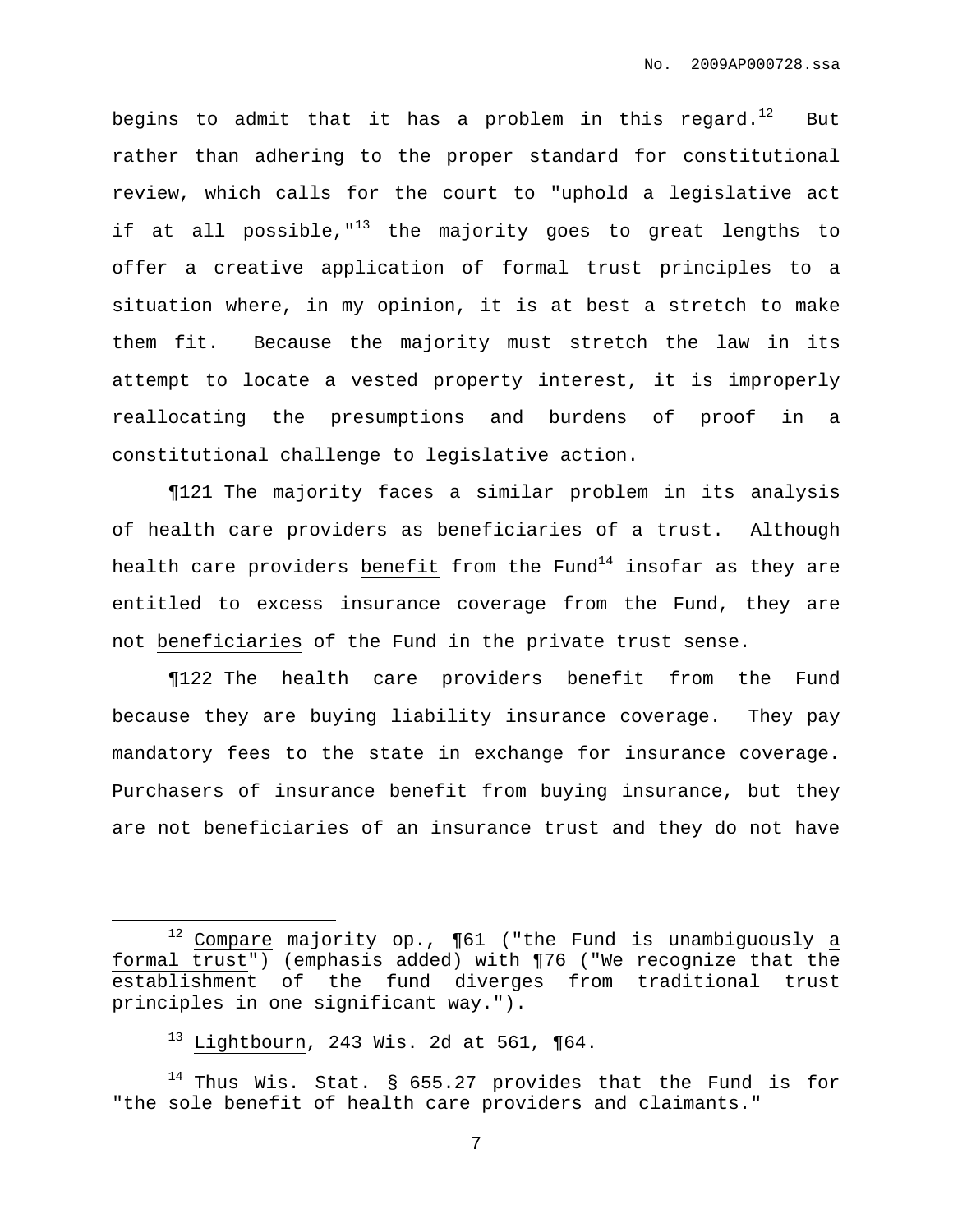a vested property interest in the money they pay for insurance coverage.

¶123 As I see it, the Fund is simply a mandatory state insurance scheme entrusted to the care of the Fund's governing entity and the insurance commissioner. The statutory purpose of the fund is fulfilled by ensuring that excess malpractice coverage is provided and that proper claims are paid. The majority's description of the Fund at ¶¶9-12 describes the Fund for what it is, a mandatory legislative system of providing excess insurance. While studiously avoiding the use of the word "insurance," the majority acknowledges that the Fund is "part of a broad legislative scheme" that limits "the liability of the health care provider and his or her insurer" and under which the Fund "pays out that portion of any medical malpractice claim in excess" of the provider's other required coverage.<sup>15</sup>

¶124 That the health care providers benefit from the Fund created to perform these functions says nothing more than that they benefit from the statutory mandatory insurance program. That the health care providers reap benefits does not make them beneficiaries with a vested property right in the assets of the Fund within the meaning of trust law. The majority's argument that the health care providers have property rights from equitable title to the assets of the Fund fails.

¶125 The circuit court was correct in holding that the true nature of the Fund was that of a government trust account,

<sup>&</sup>lt;sup>15</sup> The Legislative findings in  $\S$  1, ch. 37, Laws of 1975 refer to "increased insurance costs" and "the cost and difficulty of obtaining insurance for health care providers."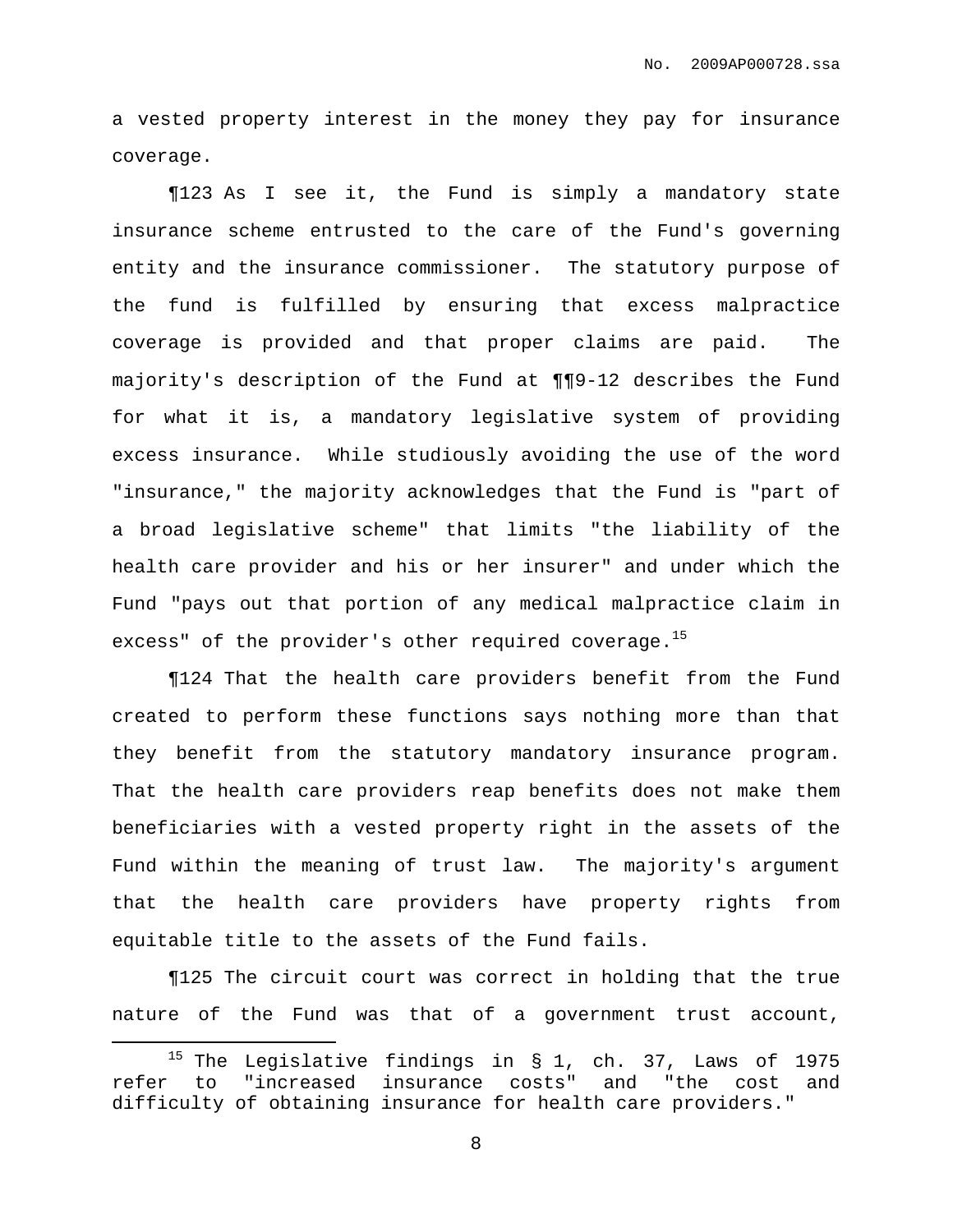requiring the monies to be managed in a particular way but allowing future legislatures to change the statutes as they saw fit. This is consistent with numerous other public trust accounts created by the legislature, see supra  $\P{14.}^{16}$ 

¶126 In summary, the health care providers are entitled to excess insurance coverage from the Fund, but this right cannot be transformed into a property interest in the Fund's assets and does not give rise to a constitutional takings claim.

II

¶127 The majority relies on Wisconsin Professional Police Association v. Lightbourn, 2001 WI 59, 243 Wis. 2d 512, 627 N.W.2d 807, which according to the majority "provides the correct basic framework for determining whether a property interest exists." Majority op., ¶60. I will therefore compare Lightbourn and the present case.

¶128 In Lightbourn the court held that beneficiaries of the Wisconsin Retirement System had property rights. In the present case the court holds that the health care providers are the beneficiaries and have property rights.

¶129 The interests of the participants in the Wisconsin Retirement System are easily distinguished from the interests of health care providers in the assets of the Fund.

<sup>&</sup>lt;sup>16</sup> The majority attempts to get around the fact that this Fund is not a formal trust by pointing out characteristics that distinguish the Fund from other public trusts that are not formal trusts. Naturally each fund has different characteristics and different funding mechanisms. The fact that the Fund is distinguishable from other public trust funds does not give rise to vested property rights for the health care providers.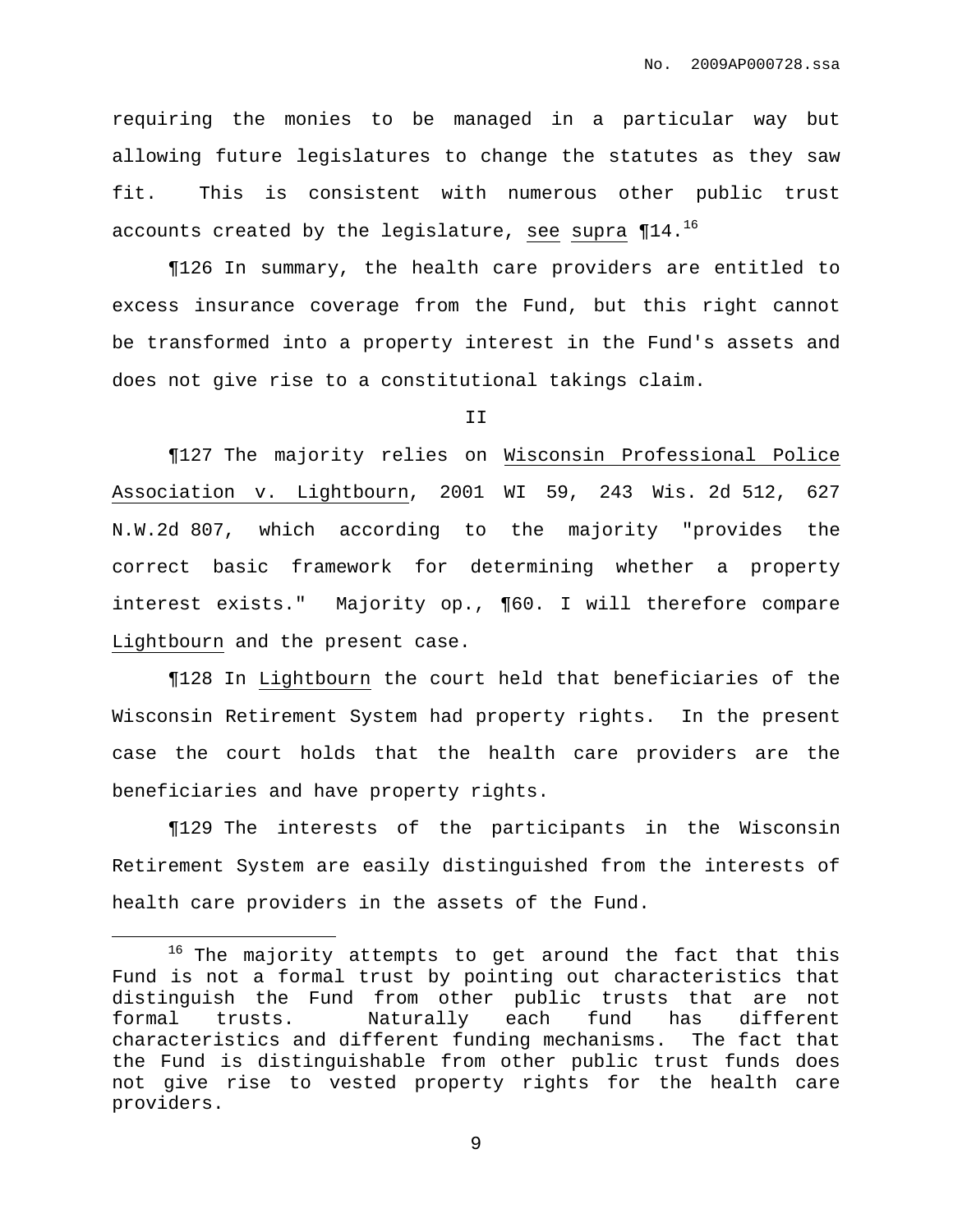¶130 The genesis of the property rights of employees in the Retirement System is in the statute's reference to contractual rights. Because the Fund is in form and function a statemanaged insurance fund, any rights in the assets of the Fund must be found through contract. In fact, the cases the majority cites in which the court found property rights all found a contractual relationship between the party and the state.<sup>17</sup>

¶131 The property right of public employees recognized in the Wisconsin Retirement System cases in substantial part arose from the contract rights granted to them. Without those contract rights, no unconstitutional taking would have been recognized.

¶132 In the present case, the Medical Society has no contractual property rights in the Fund. In enacting Wis. Stat. § 655.27(6), the legislature chose to delete any reference to contract rights before enacting the statute. $^{18}$ 

 $18$  As the circuit court summarized:

[T]he legislative history suggests the legislature considered the idea and failed to expressly create a contract right when it amended § 655.27(6). 2003 Wis. Act 111 was originally introduced as 2003 Assembly

 $17$  Tuttle v. N.H. Med. Malpractice Joint Underwriting Ass'n, 992 A.2d 624 (N.H. 2010) (holding a transfer unconstitutional on impairment-of-contract grounds); Fun 'N Sun RV v. Michigan, 527 N.W.2d 468 (Mich. 1994) (upholding a provision that authorized the state to sell a state accident fund and retain the proceeds because participants had no specific contract or property right to the proceeds); State Teachers' Retirement Bd. v. Giessel, 12 Wis. 2d 5, 106 N.W.2d 301 (1960) (holding that "the teachers have a contractual relationship with the state and a vested right" in the retirement system); Wisconsin Retired Teachers Ass'n v. Employee Trust Funds Board, 195 Wis. 2d 1001, 1025, 537 N.W.2d 400 (Ct. App. 1995) (holding that the Wisconsin Retirement System expressly provided for a "contractual right").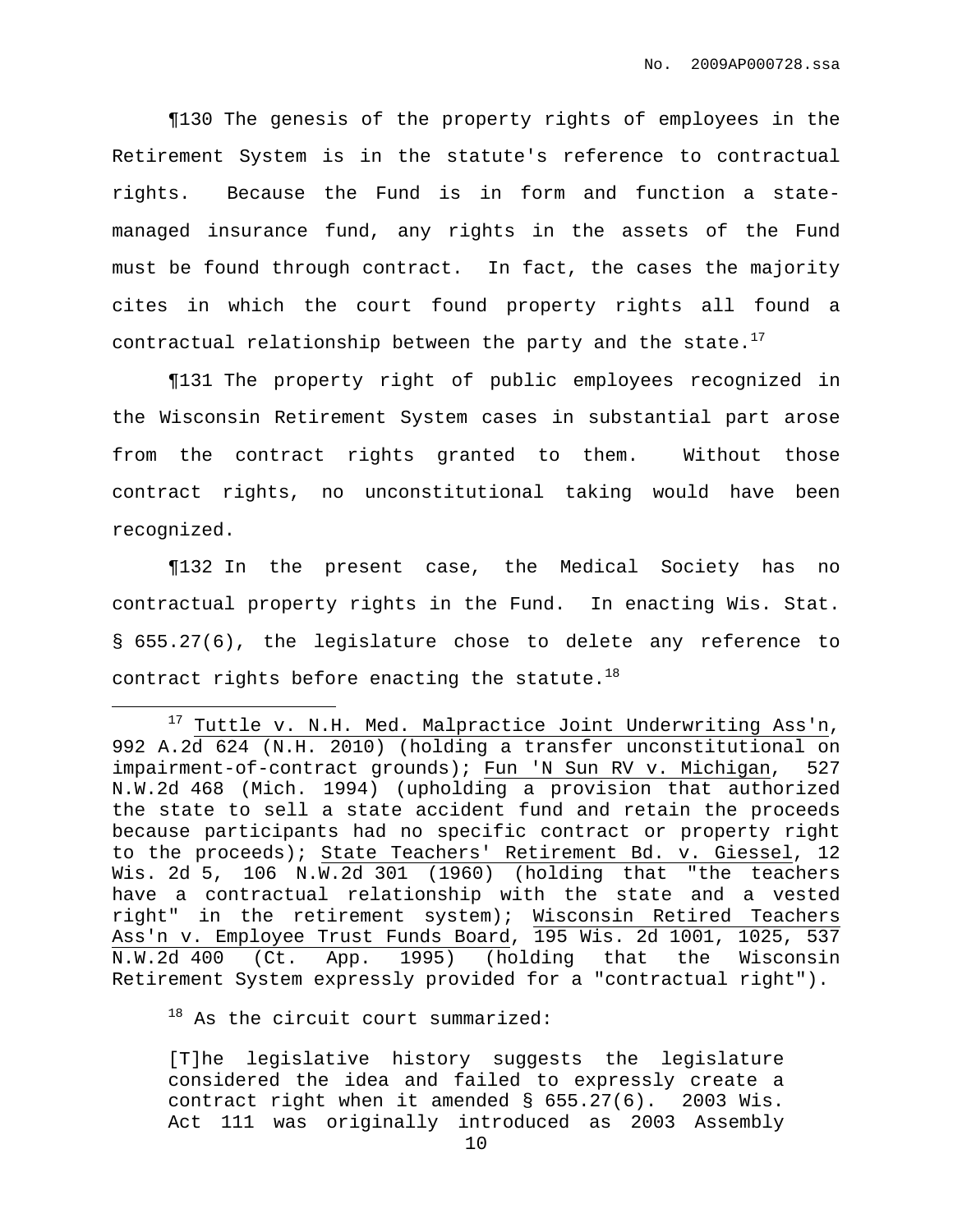¶133 Furthermore, the Wisconsin Retirement System can be distinguished from the Fund in that the participants in the Retirement System have their own private accounts. Every public employee who has been recognized as having a protectable property interest in the Wisconsin Retirement System has his or her own private account and will receive a dollar distribution calculated on his or her account. In contrast, health care providers do not have their own private accounts with the Fund, and they will not receive a dollar distribution from the Fund.

¶134 Moreover, in Lightbourn, all participants had a property interest in the entirety of the Retirement System fund, beyond the individual accounts. Because of their vested property rights in their own accounts, the participants in the Retirement System had an interest in ensuring that the retirement funds were used only for proper trust fund purposes and that the integrity and security of the trust funds were protected.

¶135 The statute creating the Fund does not create contractual obligations. Indeed, the majority does not base the health care providers' property rights to the assets of the Fund on a contractual relationship between the state and the health care providers.

Bill 487 with the language, "health care providers and claimants have contractual rights in all assets of the fund for these purposes." When Assembly Amendment 1 was passed and became, in part, the present § 655.27(6), the reference to "contractual rights" had been deleted and replaced with the insertion of "irrevocable" to modify trust.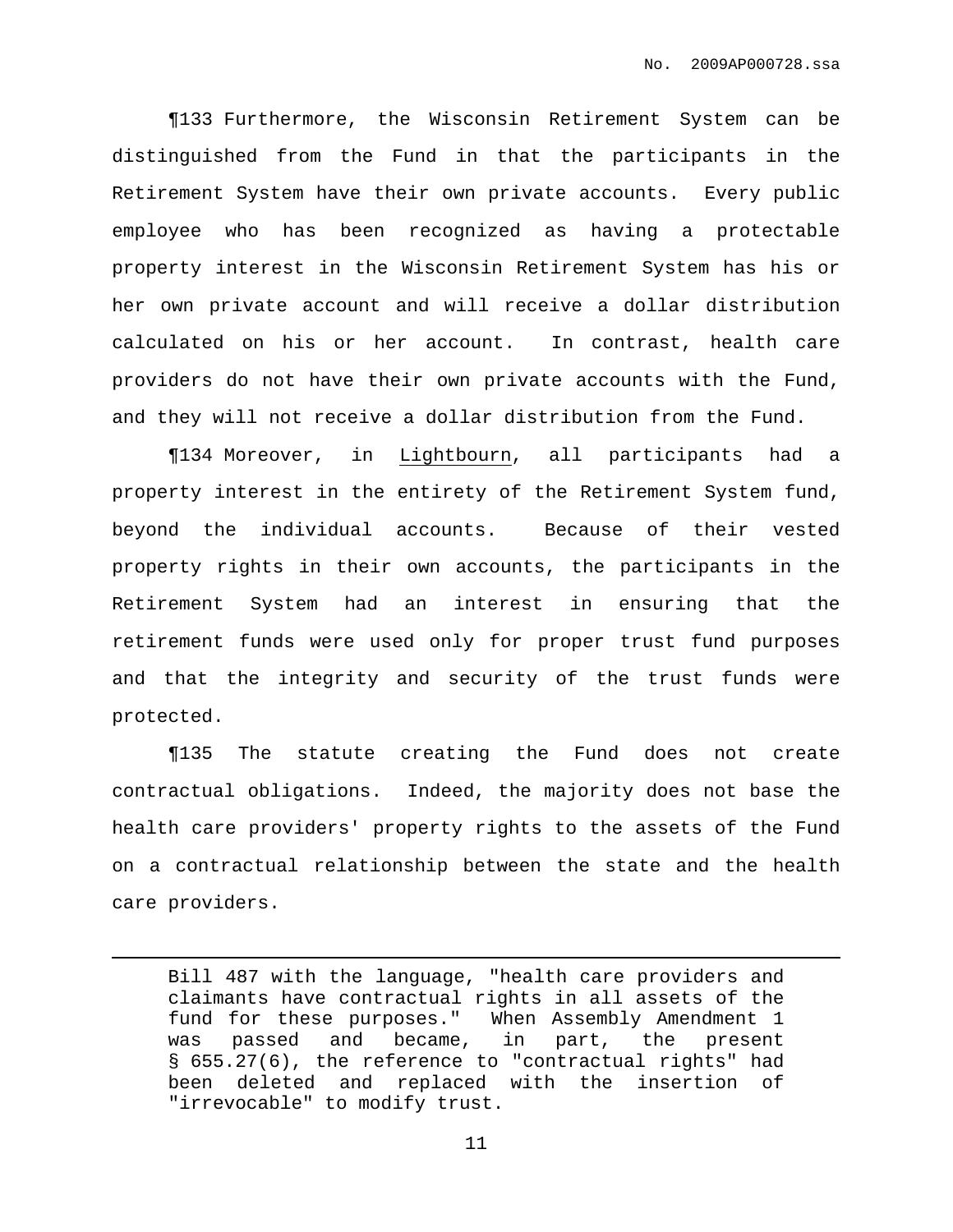¶136 In Lightbourn, despite the participants' vested property right in the Retirement System, the court nevertheless concluded that the legislative changes to funding the system did not constitute a taking. The majority in Lightbourn allowed the State to direct monies from the System for non-retirement purposes. The Lightbourn court declared that the participants in the Wisconsin Retirement System "do not have a legal right to veto legislative decisions about benefit funding without showing some tangible injury." Lightbourn, 243 Wis. 2d 512, ¶179.

¶137 In contrast, in the present case, although there is not a contractual source of right as in Lightbourn, the majority surprisingly concludes that the legislative changes to funding the compensation system did constitute a taking. As I see it, the majority in the present case in effect adopts the position of the dissent in the Lightbourn case. The majority decision in Lightbourn and the majority decision in the present case are not consistent regarding the constitutionality of legislative changes in funding.

¶138 Unfortunately, an implication of the majority opinion's creating an "irrevocable" private trust in statutory form is that the legislature may be significantly limited in enacting future legislation.<sup>19</sup> In contrast, in Lightbourn the

 $19$  The drafting records note that the word "irrevocable" was added in 2003 and does not strip the legislature of its right to amend legislation in a future legislative session.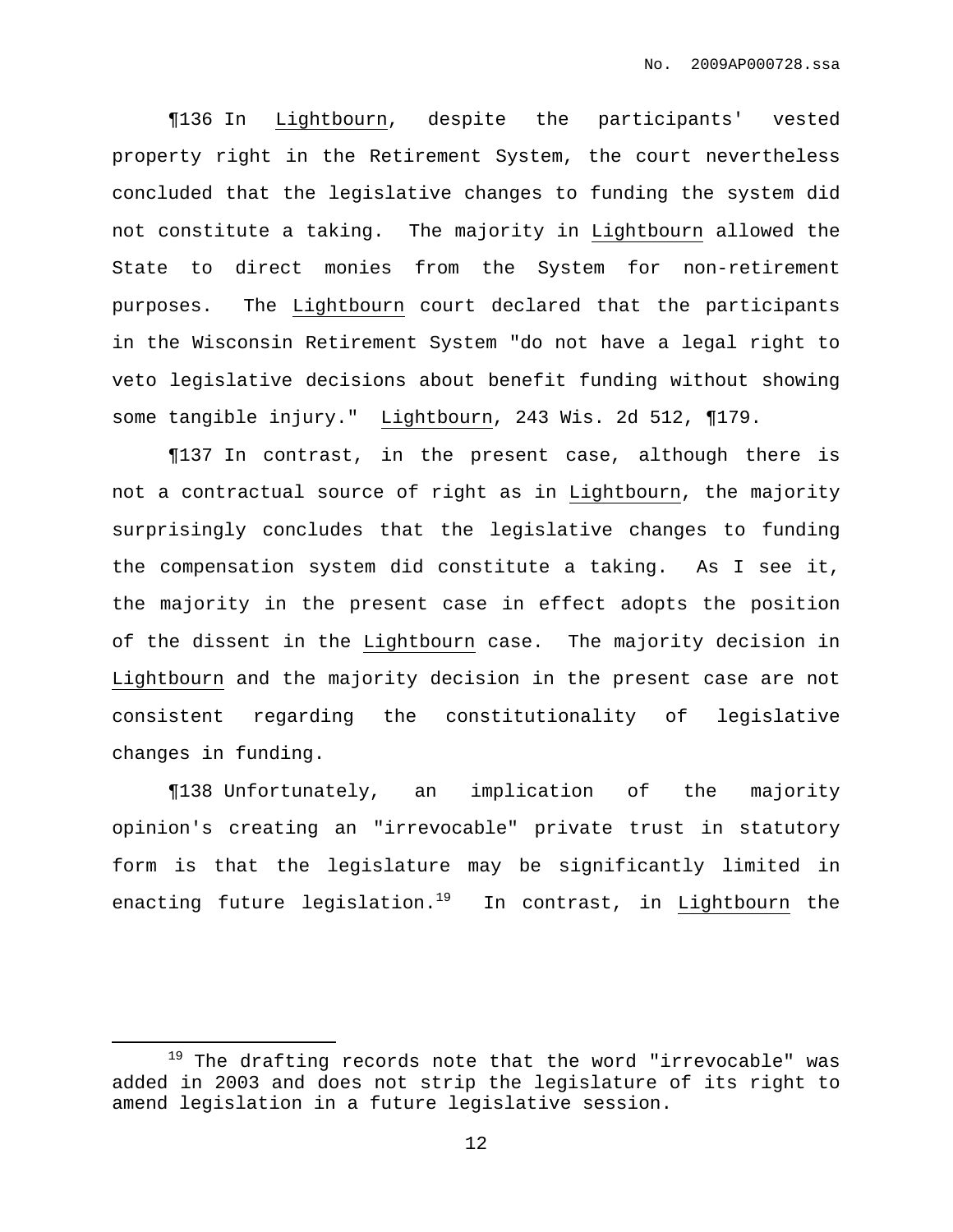court was very careful to give the legislature room to change the System in future years.<sup>20</sup>

¶139 Finally, in Lightbourn the court held that the possibility of future increases in employee contributions as a result of the diversion of funds in that case was too speculative to render the statute unconstitutional. Thus, the desire of the Medical Society members to protect themselves from increased assessments is too speculative here to hold the statute unconstitutional. A desire for the lowest possible insurance assessments is not a property interest within the meaning of the Takings Clause.

¶140 The majority erroneously locates vested property rights where none exist. The Fund must be viewed as part of an overall legislative scheme governing medical malpractice and malpractice claims. The legislature intended to adopt various provisions relating to medical malpractice to stabilize medical malpractice insurance rates, to provide an incentive to practice in Wisconsin, and to help insure quality medical care in Wisconsin. The legislature did not intend to give health care providers a vested property interest in the Fund.

¶141 The majority has gone to great lengths in its novel and creative attempt to re-craft the law of trusts to locate a nonexistent vested property interest in this case. In the end,

 $20$  When a state is accused of impairing the obligations of its own contract, courts will scrutinize "the ability of the State to enter into an agreement that limits its power to act in the future." Lightbourn, 243 Wis. 2d at 594, ¶149 (quoted source omitted).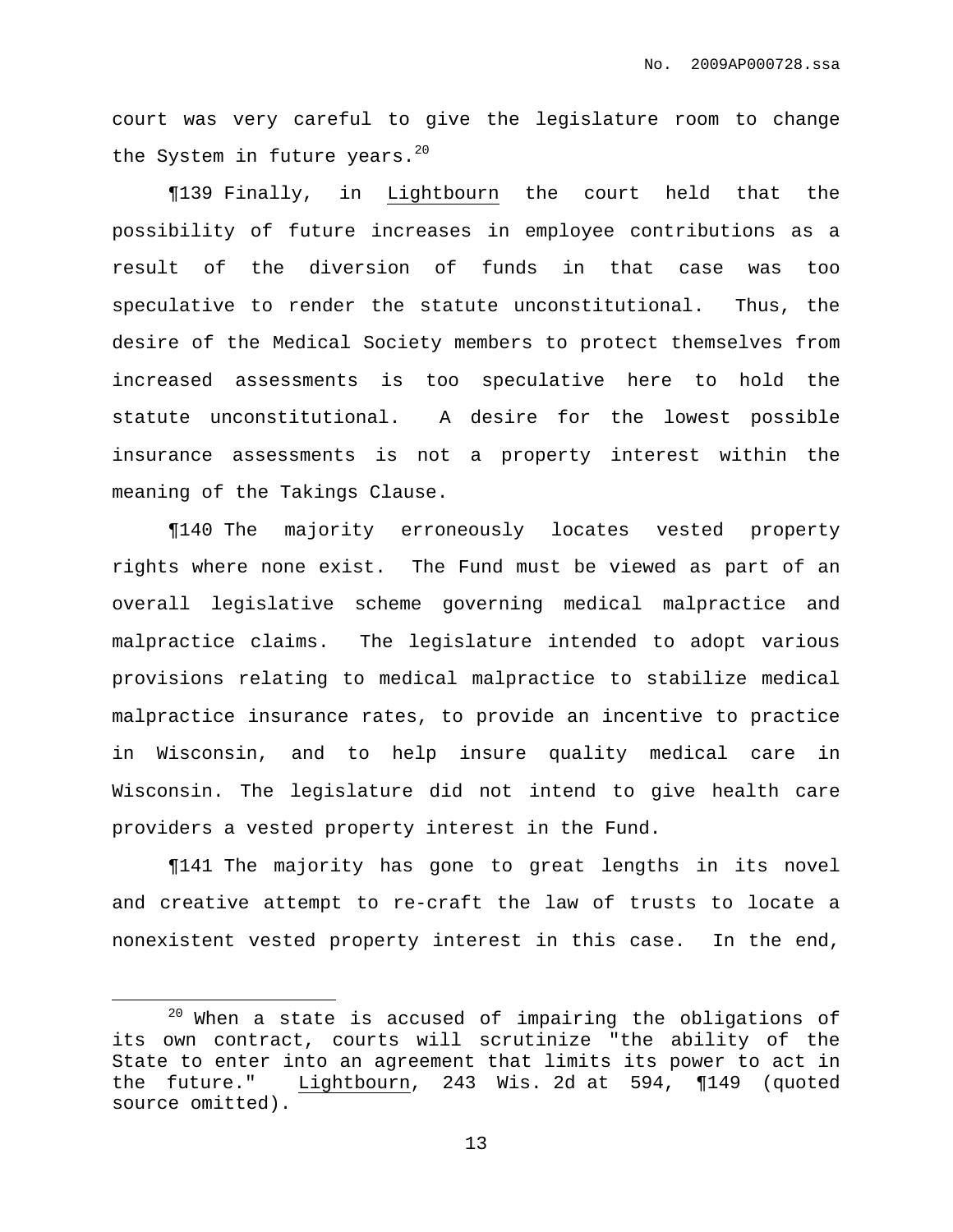the effort fails, but the mere fact that such an attempt was necessary reveals that the majority has wandered far away from the proper allocation of the burden of proof and the standard of constitutional review in this case. That \$200 million was transferred out of the Fund does not sit easy, but neither does distorting the standard of constitutional review to reach the majority's result in the present case. Even with the benefit of the majority opinion's considerable efforts, the Wisconsin Medical Society has not met its burden of showing beyond a reasonable doubt that the transfer of money out of the Fund was unconstitutional.

¶142 For the reasons set forth, I dissent.

¶143 I am authorized to state that Justice ANN WALSH BRADLEY joins this opinion.